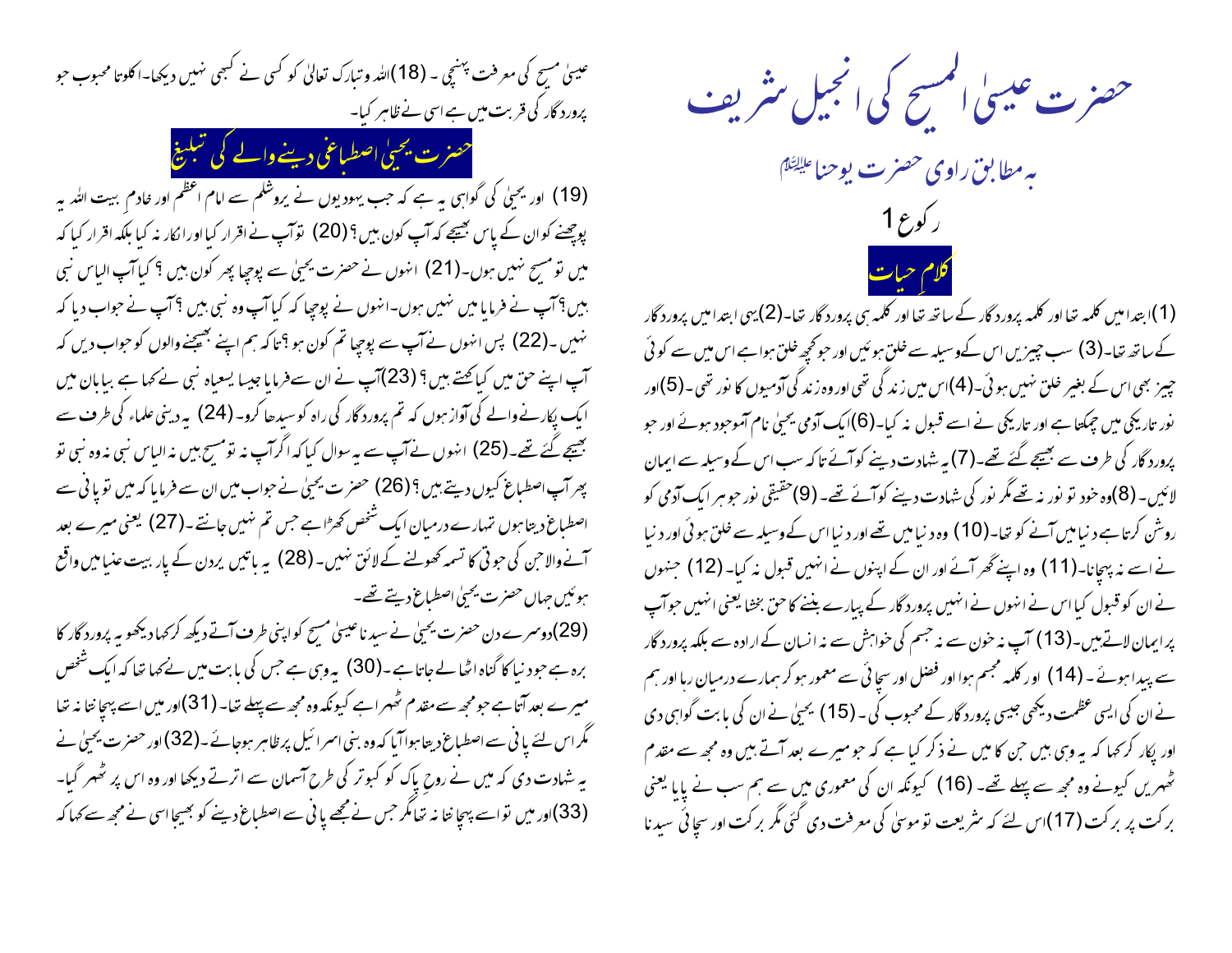عیسیٰ نے حواب میں ان سے فرمایا میں نے تم سے کہا کہ تم کو انجیر کے درخت کے نیچے دیکھا کیا تم اسی لئے ایمان لائے ہو؟ تم ان سے بھی بڑے بڑے ماحرے دیکھوگے۔ (51) پھر آپ نے ان سے فرمایا میں تم سے سچ <sub>ک</sub>حتا ہوں کہ تم آسمان کو *تھلا*اور پرورد گار کے فرشتوں کو او پر جاتے اور ابن آدم (یعنی سید ناعیسیٰ) پراترتے دیکھوگے۔



(1) پھر تیسرے دن قانا ئے گلی<mark>ں میں ایک شادی ہوئی اور سید ناعیسیٰ مسیح کی والدہ ماجدہ بھی وہاں</mark> موحبود تھیں۔ (2)آپ اور آپ کے صحابہ کرام بھی اس شادی میں مدعو تھے۔ (3)اور انگور کا رس ختم ہوجکا توآپ کی والدہ ماجدہ نے آپ سے کہا کہ ان کے پاس انگور کارس نہیں ہے ۔ (4) آپ نے ان سے فرمایا بی بی جی بہ کام آپ مجھ پر چھوڑ دیں۔ (5)آپ کی والدہ نے فرمایاحو تحچھ بہ تم سے کھے تم اس کی سنو۔(6)وہاں یہودیوں کی طہارت کے دستور کے موافق بتھر کے ج*ھ منگے رکھے* تھے اور ان میں دو دو تین تین من کی کنجائش تھی۔(7)آپ نے ان سے فرمایا کہ مٹکوں میں یا فی بھردو۔ پس انہوں نے ان کولیالب بھر دیا۔ (8) پھر آپ نے ان سے فرمایا اب لکال کرمیر مجلس کے پاس لے جاؤ۔ پس وہ لے گئے ۔ (9)جب میر مجلس نے وہ یا نی چکھاحوانگور کارس بن گیا تھا اور جا نتا نہ تھا کہ بہ کہاں سے آئی ہے (مگر خادم جنہوں نے پانی بھرا تعاجانتے تھے ) تو میر مجلس نے دلہا کو بلا کر اس سے کہا۔(10)ہر شخص پہلے احیا رس پیش کرتا ہے اور ناقص اس وقت حب پی کر حیک گئے گمر تم نے احیا رس اب تک رکھ چھوڑا تھا۔ (11) یہ پہلامعجزہ سید ناعیسیٰ مسح نے قانائے گلیل میں دکھا کر اپنی عظمت ظاہر کی اور آپ کے صحابی آپ پر ایمان لائے۔ (12) اس کے بعد آپ ،آپ کی والدہ اور صحابہ کفر نحوم کو گئے اور وہاں چند روز قبام کیا-

<sup>ج</sup>س پر تم روح کواترتے اور ٹھہرتے دیکھووہی روح ا<sub>لقلہ س</sub>ے اصطباع دینے والا ہے ۔(34) چنانچ<sub>ی</sub>ہ میں نے دیکھا اور گواہی دی ہے کہ یہ ابن اللہ ہے ۔

سید ناعیسیٰ المسیح کے اولین صحابی

(35) دوسرے دن پھر حصرت یحیٰ اور ان کے صحابہ کرام میں سے دو صحابی کھڑے تھے ۔ (36) جب حصرت یحییٰ نے سید نا عیسیٰ المسح کو جاتے ہوا دیکھا تو یہ فرمانے لگے یہ پرورد گار کا برہ بیں۔ (37) وہ دو نوں صحابی حصرت یحیٰ کو بہ بھتے سن کر سید ناعیسیٰ المسیح کے پیچھے ہولئے۔(38)سید نا عیسیٰ المسح نے پھر کراور امنیں پیچھےآتے دیکھ کران سے فرمایا تم کیا ڈھونڈتے ہو؟ امنوں نے آپ سے کہا اے ر بی (یعنی اے استاد ) آپ کہاں رہتے ہے ؟ (39)آپ نے ان سے فرما یا چلو دیکھ لو۔ پس ائنوں نے آکر آپ کے رہنے کی جگہ دیکھی اور اس روز آپ کے ساتھ رہے اور یہ دسویں تھنٹے کے قریب تعا۔ (40) ان دو نوں میں سے حبو حصرت یمی اصطباعی کی بات سن کر سید ناعیسیٰ کے پیچھے ہوئے تھے ایک شمعون پطرس کا سائی اندریاس تھا۔ (41) اس نے پہلے اپنے کگے سائی شمعون سے مل کر اس نے اس سے کہا کہ ہم کو خرستس یعنی مسح مل گئے ہیں۔(42) وہ اسے سید ناعیسیٰ کے پاس لایا۔ آپ نے اس پر لگاہ کرکے فرمایا کہ تم یحییٰ کے بیٹے شمعون ہو۔ تم کیفا یعنی پطرس کھلاؤ گے۔ (43)دوسرے دن آپ نے گلیل میں جانا چاہا اور فلپس سے مل کر <sub>ک</sub>ما میرے بیچھے ہولو۔ (44) فلپس اندریاس، اور پطرس کے شہر بیت صیدا کا باشندہ تھا۔(45) فلپس نے نتن ایل سے مل کر اس سے کہا کہ جس کا ذکر موسیٰ نے نوریت ، میں اور صحائف انبیاء نے کیا ہے وہ ہم کو مل گیا۔ وہ یوسف کا بیٹا عیسیٰ ناصری ہے۔(46) نتن ایل نے اس سے کہا کیا ناصرۃ سے کوئی اچھی جیپز لکل سکتی ہے ؟فلپس نے <sub>ک</sub>ماچل کر دیکھ لو۔ (47) سید ناعیسیٰ نے نتن ایل کواپنی طرف آتے دیکھ کرآپ کے حق میں کہا دیکھو! یہ فی الحقیقت اسرائیلی ہے ۔اس میں مگر نہیں۔ (48) نتن ایل نے سید ناعیسیٰ سے کہاآپ نے مجھے کہاں دیکھاہے ؟ سید ناعیسیٰ مسح نے اس کے حواب میں کہااس سے پہلے کہ فلپس نے تہیں بلایا جب تم انجیر کے درخت کے نیچے تھے میں نے تہیں دیکھا۔(49) نتن ایل نے سید ناعیسیٰ مسیح کوحواب دیا اسے رقی آپ ابن اللہ بیں۔ آپ اسرائیل کے بادشاہ بیں۔ (50) سید نا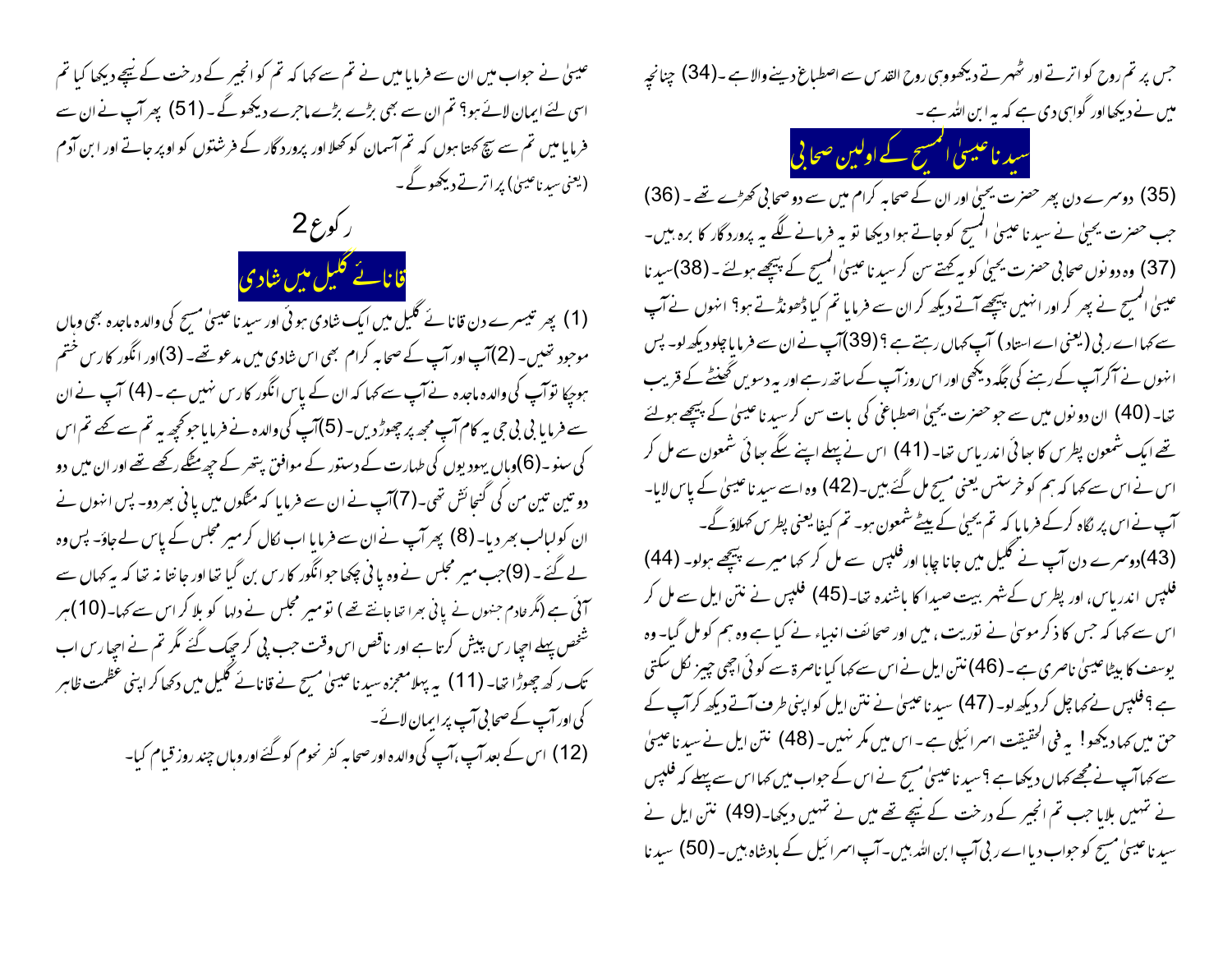نے آپ سے کہا آدمی حب بوڑھا ہو گیا تو کیوں کر پیدا ہوسکتا ہے ؟ کیاوہ دوبارہ اپنی ماں کے پیٹ میں داخل ہو کر پیدا ہوسکتا ہے ؟ (5)سید ناعیسیٰ مسیح نے حواب دیا کہ میں تم سے سچ کھتا ہوں حب تک کوئی آدمی پا نی اور رو<sub></sub>ح سے پیدا نہ ہو وہ دین ا<sub>ل</sub>یٰ میں داخل <sup>نہ</sup>یں ہوسکتا ۔(6)حو جسم سے پیدا ہوا ہے جسم ہے اور روح سے پیدا نہ ہووہ دین الهیٰ میں داخل نہیں ہوسکتا (6)حوجسم سے پیدا ہواہے جسم ہے اورحوروح سے پیدا ہواہے وہ روح ہے۔ (7) تعجب نہ کرو کہ میں نے کہا کہ تہییں نئے سمرے سے پیدا ہوناصرور ہے ۔ (8)ہواجد حر چاہتی ہے چلتی ہے اور نواس کی آواز سنتا ہے مگر نہیں جا نتا کہ وہاں سے آتی اور کھال کو جاتی ہے۔جو کوئی روح سے پیدا ہوا ایسا ہی ہے۔(9) نیکدیمس نے حواب میں آپ سے <sub>ک</sub>ما یہ باتیں کیوں کر ہوسکتی ہیں ؟ (10) سید ناعیسیٰ مسج نے حواب میں اس سے فرمایا تم بنی اسرائیل کے اس<sub>تل</sub>و ہوکر کیا ان با نوں کو نہیں جانتے ؟ (11) میں تم سے سچ <sub>ک</sub>ھتا ہوں کہ حو ہم جانتے ہیں وہ کھتے بیں اور جسے ہم نے دیکھا ہے اسکی گواہی دیتے ہیں اور تم ہماری گواہی قبول نہیں کرتے ۔ (12)جب میں نے تم سے زمین کی باتیں تھمیں اور تم نے یقین نہ کیا تو اگرمیں تم سے آسمان کی باتیں کھوں تو کیوں کر یقین کرو گے۔(13) اور آسمان پر کوئی نہیں جڑھاسوا اس کے حبو آسمان سے اترا یعنی ابن آدم حواسمان میں ہے ۔(14)اور *جس طرح موسیٰ نے سا*نپ کو بیابان میں اوپُجے پر جرِٹھایا اسی طرح صرور ہے کہ ابن آدم بھی اوپُجے پر جرِٹھایا جائے ۔ (15) تا کہ حو کوئی ایمان لائے اس میں ہمیشہ کی زند کی پائے۔

(16) کیونکہ پرورد گار نے دنیا سے ایسی محبت رکھی کہ اس نے اپنا اکلوتا محبوب بخش دیا تا کہ حبو کو ٹی اس پر ایمان لائے ہلاک نہ ہو بلکہ ہمیشہ کی زند کی پائے۔(17) کیونکہ خدا نے سید ناعیسیٰ مسیح کو د نیا میں اس لئے نہیں بھیجا کہ د نیا پر سمزا کاضحم کرے بلکہ اس لئے کہ د نیاان کے وسیلہ سے نجات یائے ۔ (18)حواس پر ایمان لاتا ہے اس پر سزا کا ضحم نہیں ہوتا۔ حواس پر ایمان نہیں لاتا اس پر سزا کا ضحم ہوجِکا ہے۔اس لئے کہ وہ پرورد گار کے اکلوتے محبوب کے نام پر ایمان نہیں لائے۔(19) اور سمزا کے حکم کاسبب یہ ہے کہ نور د نیامیں آیا ہے اور آدمیوں نے تاریکی کو نور سے زیادہ پسند کیا۔اس لئے کہ ان کے کام برے تھے۔ (20) کیونکہ حو کوئی بدی کرتا ہےوہ نور سے دشمنی رکھتا ہے اور نور کے بيت الله ميں داخلہ

(13) یہودیوں کی عبد فسح نزدیک تھی اور آپ پروشلم کو گئے ۔ (14) آپ نے بیت اللہ میں بیل اور بعیٹر اور کبوتر بیچنے والوں کو اور صرافوں کو بیٹھے پایا۔ (15) اور رسپوں کا کوڑا بنا کر سب کو یعنی بہیٹروں اور بیلوں کو بیت اللہ سے کال دیا اور صرافوں کی نقدی بکھیر دی اور ان کے تختے الٹ دیئیے۔ (16) اور کبو تر فروشوں سے فرمایاان کو یہاں سے لے جاؤ۔ میرے پرورد گار کے گھر کو تحارت کا گھر نہ بناؤ۔ (17) آپ کے صحابہ کرام کو باد آیا کہ لکھا ہے - تیرے گھر کی عنیرت مجھے کھاجائے گی۔ (18) پس یہودیوں نے حواب میں آپ سے کہاآپ حبوبہ کام کرتے ہیں تو ہمیں کو نسا نشان دکھاتے بیں ؟ (19)سید ناعیسیٰ مسیح نے ان سے فرمایا اس مقدس کو ڈھادومیں اسے تین دن میں کھڑا کردوں گا (20) گُرآپ نے اپنے بدن مبارک کے مقدس کی بابت فرمایا تھا۔ (22) پس جب آپ مردوں میں سے حی اٹھے توآپ کے صحابہ کرام کو باد آیا کہ آپ نے بہ کھا تھااور انہوں نے کلام الہیٰ اور اس قول کو حوسید ناعیسیٰ نے فرمایا تھا یقین کیا۔ (23) حب آپ پروشلم میں فسح کے وقت عبد میں تھے تو بہت سے لوگ ان معجزوں کو دیکھ کر حوآپ دکھاتے تھےآپ کے نام پراپمان لائے۔(24) لیکن آپ اپنی نسبت ان پراعتیار نہ کرتے تھے اس لئے کہ آپ سب کوجانتے تھے۔ (25) اور آپ اس کی حاجت نہ رکھتے تھے کہ کوئی انسان کے حق میں



گواہی دے کیونکہ وہ آپ جانتے تھے کہ انسان کے دل میں کیا کیا ہے ۔

(1)دینی علماء میں سے ایک شخص نیکدیمس نام یہودیوں کا ایک سمردار تھا۔ (2)اس نے رات کو سید ناعیسیٰ مسح کے پاس آکر آپ سے فرمایا کہ اے استاد محترم ہم جانتے ہیں کہ آپ پرورد گار کی طرف سے استاد ہو کر آئے ہیں کیونکہ حو معجزے آپ دکھاتے ہیں کوئی شخص نہیں دکھا سکتا جب تک یرورد گار اس کے ساتھ مہ ہو۔ (3)سید ناعیسیٰ مسیح نے حواب میں اس سے فرمایامیں تم سے سچ کھتا ہوں کہ جب تک کوئی نئے سرے سے پیدا نہ ہووہ پرورد گار کی بادشاہی کو دیکھ نہیں سکتا۔ (4) نیکدیمس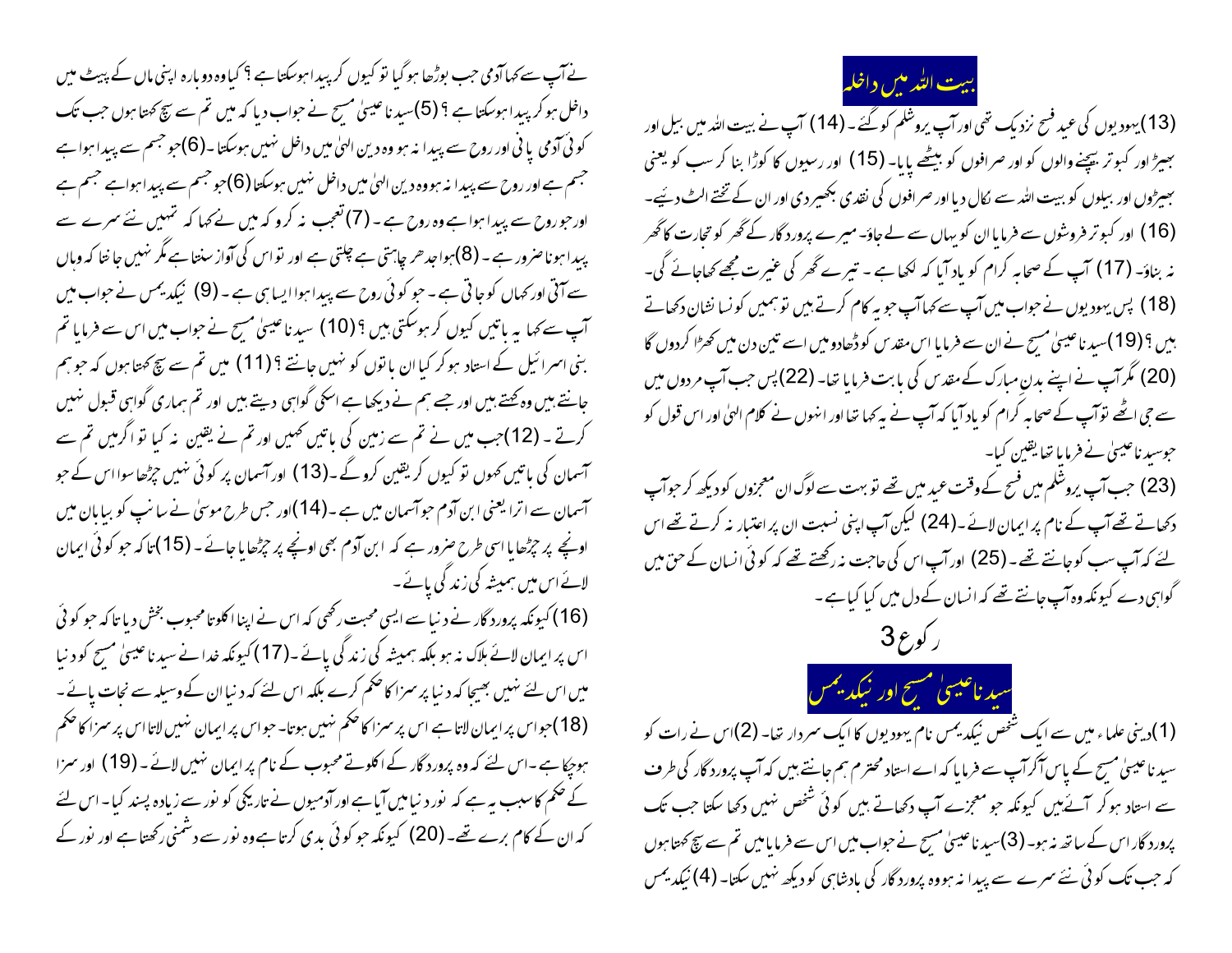پھر گلیل کو چلے گئے۔ (4) اور آپ کوسمار یہ سے ہو کر جاناصرور تھا۔ (5) پس آپ سمار یہ کے ایک شہر تک آئے حو سوخار کھلاتا ہے ۔وہ اس قطعہ کے نزدیک ہے حبوحصرت یعقوبﷺ نے اپنے بیٹے حصرت یوسف ﷺ کو دیا تھا۔ (6) حصرت یعقوب کاکنواں وہیں تھا۔چنانچہ آپ سفر سے ننکے ماندے ہوکراس کنویں پر یو نہی بیٹھ گئے - بہ چھٹے گھنٹے کے قریب تھا۔(7) سمار ہہ کی ایک عورت یا نی بھرنے آئی۔ آپ نے اس عورت سے فرمایا مجھے یا نی پلاؤ۔ (8) کیونکہ آپ کے صحابہ کرام تھانا مول لینے کو گئے تھے۔(9)اس سماری عورت نے آپ سے کہا کہ آپ نویہودی ہو کر مجھ سماری عورت سے یا نی کیوں مانگتے ہیں؟( کیونکہ یہودیوں اور سماریوں سے کسی طرح کا برتاؤ نہیں رکھتے )۔ (10) آپ نے اس سے فرما ما اگر تم پرورد گار کی بخشش کوجانتی اور بہ بھی جانتی کہ وہ کون ہے حبو تم سے کھتا ہے مجھے یا ٹی پلاؤ تو تم اس سے مانگتی اور و ہ تہیں زند کی کا یا ٹی دیتا۔ (11)عورت نے آپ سے کہا اےمولاآپ کے پاس یا فی بھر نے کو تو کچھ ہے نہیں اور کنواں گہراہے۔ پھروہ زند کی کا یا فی آپ کے پاس کھاں سے آیا؟ (12) کیا آپ ہمارے والد حصرت یعقوب سے بڑے ہیں جس نے ہم کو یہ کنواں دیا اور خود انہوں نے اور ان کے بیٹو ں نے اور ان کے مویشی نے اس میں سے پایا؟ (13) سید ناعیسیٰ مسیح نے اس سے فرمایا حو کوئی اس یا نی سے پیتا ہے وہ پھر پیاسا ہوگا ۔(14) مگر حوکوئی اس یا نی میں سے پئے گا حبومیں اسے دوں گاوہ ابد تک پیاسا نہ ہوگا بلکہ حبو یا نی میں اسے دوں گا وہ اس میں ایک حیثمہ بن جائے گا حبو ہمیشہ کی زند گی ، کے لئے جاری رہے گا۔(15) عورت نے آپ سے کھا اسے مولا، وہ یا نی محھ کودیں تاکہ میں نہ پیاسی ہوں نہ یا نی بھرنے کو یہاں تک آؤں۔(16 )آپ نے اس سے فرمایا جاؤ اپنے شوہر کو پہاں بلالاؤ۔ (17)عورت نے حواب میں آپ سے کہا میں بے شوہر ہوں۔سید ناعیسیٰ نے اس سے فرمایا تم نے خوب <sub>ک</sub>ہامیں بے شوہر ہوں۔ (18) کیونکہ پانچ شوہر تم کر چکی ہواور حس کے پاس تم اب ہووہ تہارا شوہر نہیں۔ یہ تم نے سچ کھا۔ (19) عورت نے آپ سے کہا اے مولامجھے معلوم ہوتاہے کہ آپ نبی بیں۔ (20) ہمارے باپ دادا نے اس پہاڑ پر پرستش کی اور آپ کہتے ہیں کہ وہ جگہ جہاں پرستش کرناچاہیے یروشکم میں ہے ۔ (21) آپ نے اس سے فرمایا اے بی بی میری بات کا یقین کرو کہ وہ وقت آتاہے کہ تم نہ تواس پہاڑ پر پرورد گار کی پرستش کروگے اور نہ یروشکم میں ۔(22) تم جسے نہیں جانتے اس کی پرستش کرتے ہو۔ ہم جسے جانتے ہیں اس کی

یاس نہیں آتا۔ایسا نہ ہو کہ اس کے کاموں پر ملامت کی جائے ۔ (21) مگر حبوسچائی، پر عمل کرتا ہے وہ نور کے پاس آتا ہے کہ اس کے کام ظاہر ہوں کہ وہ پرورد گاد میں گئے گئے ہیں۔ (22) ان یا نوں کے بعد سید ناعیسیٰ مسیح اور آپ کے صحابہ کرام یہودیہ کے ملک میں آئے اور وہ وباں ان کے ساتھ رہ کر اصطباع دینے لگے ۔(23)اور حصرت یحیٰی بھی شالیم کے نزدیک عینون میں اصطباع دیتے تھے کیونکہ وہاں یا فی بہت تھااور لوگ آکر اصطباع لیتے تھے۔ (24) کیونکہ حصرت یحییٰ اس وقت قبد میں ڈالے نہ گئے تھے۔ (25) پس حصرت یمی کے صحابہ کرام کی کسی یہودی کے ساتھ طہارت کی بابت بحث ہوئی۔(26) انہوں نے حصرت یحییٰ کے پاس آکر <sub>ک</sub>مااستاد محترم! حبوشخص یردن کے پار آپ کے ساتھ تھا جس کی آپ نے شہادت دی ہے دیکھواصطباغ دیتا ہے اور سب اس کے پاس آتے ہیں۔ (27) تم خود میرے گواہ ہو کہ میں نے <sub>ک</sub>ھامیں مسح نہیں مگر اس کے آگے بھیجا گیا ہوں۔ (29) حس کی دلہن ہے وہ دلہا ہے مگر دلہا کا دوست حو کھڑا ہوا اس کی سنتا ہے دلہا کی آواز سے بہت خوش ہوتا ہے ۔ پس میری بہ خوشی پوری ہو گئی۔ (30) صرور ہے کہ وہ بڑھے اور میں گھنٹول ۔ (31) حبواوپر سے آتا ہے وہ سب سے اوپر ہے ۔حبورٰ بین سے ہے وہ رہین ہی سے ہے اور زمین ہی کی کھتاہے ۔ حبواتسمان سے آتاہے وہ سب سے اوپر ہے ۔ (32) حبوتحچھ اس نے دیکھا اور سنا اس کی گواہی دیتا ہے اور کو ئی اس کی گواہی قبول نہیں کرتا۔(33) کیونکہ جسے اللہ تبارک تعالیٰ نے بھیجا وہ پرورد گار کی باتیں کھتا ہے ۔ اس لئے کہ وہ روح ناپ ناپ کر نہیں دیتا ۔(35) پرورد گار ا کلوتے محبوب سے محبت رکھتا ہے اور اس نے سب چیزیں اس کے باتھ میں دے دی ہیں۔ (36) حبومحبوب پر ایمان لاتا ہے ہمیشہ کی زند کی اس کی ہے لیکن حبومحبوب کی نہیں ما نتاز ند کی کو نہ دیکھے گا بلکہ اس پر خدا کاعضب رہتاہے۔



(1) پھر حب سید ناعیسیٰ مسج کومعلوم ہوا کہ دینی علماء نے سنا ہے کہ آپ یحییٰ سے زیادہ صحابہ بناتے اور اصطباع دیتے ہیں (2)(گوآپ خود نہیں بلکہ آپ کے صحابی اصطباع دیتے تھے )(3) توآپ یہودیہ چھوڑ کر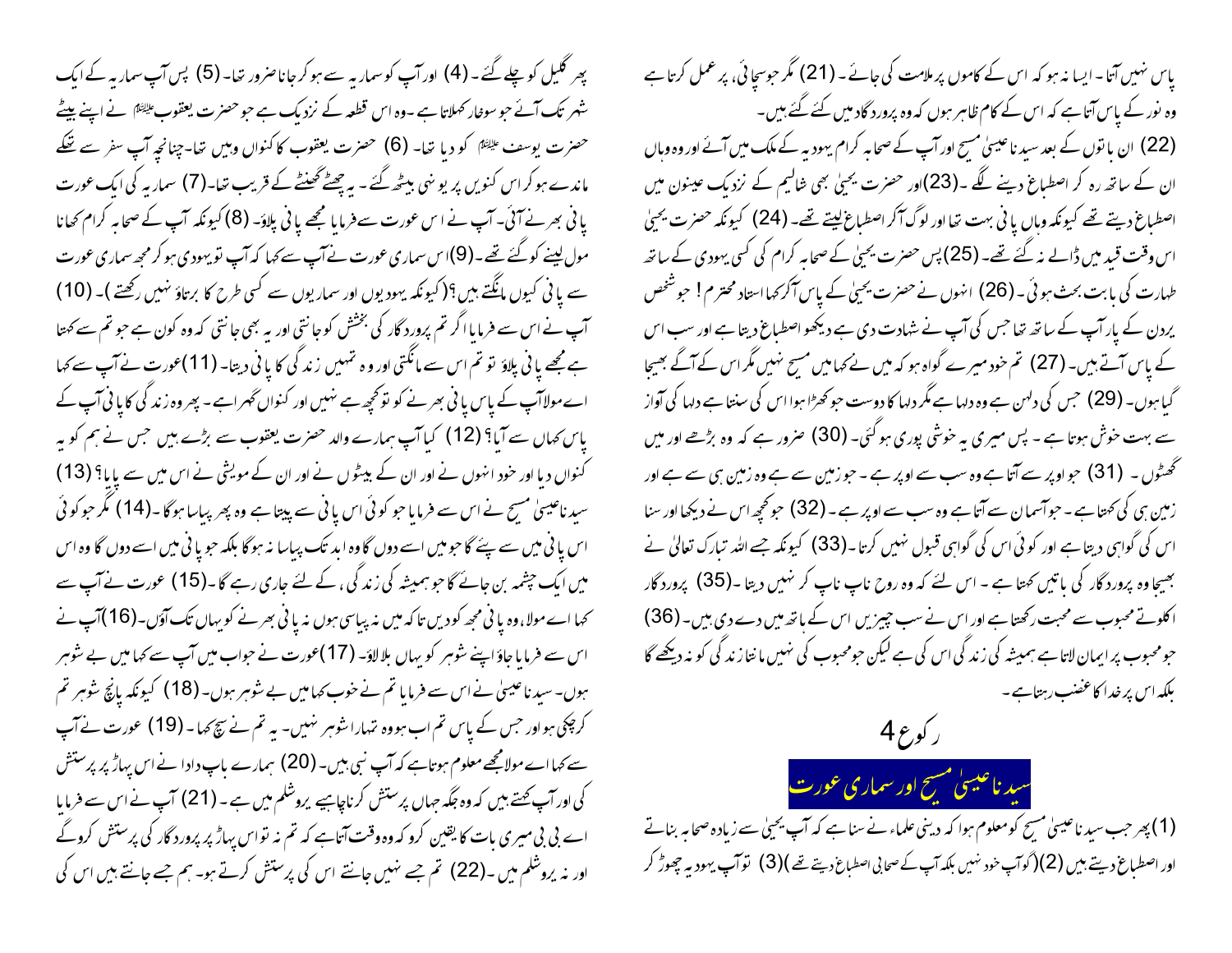آپ کے کلام کے سبب سے اور بھی بہتیرے ایمان لائے۔ (42) اور اس خانون سے کہا اب ہم تہارے کہنے سے ایمان نہیں لاتے کیونکہ ہم نے خود سن لیااورجانتے بیں یہ کہ فی الحقیقت دنیا کامنٹجی بين-

بادشاہ کے ملازم کے بیٹے کو شفا عطا کر نا

(43) پھر ان دوروز کے بعد آپ وہاں سے روانہ ہو کر گلیل کو گئے ۔ (44) کیونکہ آپ نے خود شہادت دی کہ نبی اپنےوطن میں عزت نہیں پاتا۔ (45) پس حب آپ گلیل میں آئے تو گلیلیوں نے آپ کو قبول کیا۔اس لئے کہ جینئے کام آپ نے پروشلم میں عبد کے وقت کئے تھے انہوں نے ان کودیکھا تھا کیونکہ وہ بھی عبد میں گئے تھے۔

(46) پس آپ قانائے گلیل میں آئے جہاں آپ نے یا نی کوانگور کارس بنایا تھااور بادشاہ کاایک ملازم تعاجس کا بیٹا کفر نحوم میں بیمار تھا- (47) وہ بہ سن کر کہ آپ یہودیہ سے گلیل میں آگئے ہیں آپ کے یاس گئے اور آپ سے درخواست کرنے لگے کہ چل کر میرے بیٹے کو شفا بحش دیں کیونکہ وہ مرنے کو تعا-(48) آپ نے اس سے فرمایا جب تم نشان اور عجیب کام نہ دیکھو ہر گزایمان نہ لاؤ گے۔(49) بادشاہ کے ملازم نے آپ سے کہا اے مولا میرے بچہ کے مرنے سے پہلے چلیں۔ (50) آپ نے اس سے فرمایا جاؤ تہمارا بیٹاجیتا ہے ۔اس شخص نے اس بات کا یقین کیا حوسید ناعیسیٰ مسح نے اس سے <sup>کھی</sup>ں اور چلا گیا۔ (51)وہ راستہ ہی میں تھا کہ اس کے نوکر اسے ملے او رکھنے لگے کہ آپ کا بیٹا جیتا ہے۔(52)اس نے ان سے پوجیا کہ اسے کس وقت سے آرام ہونے لگا تھا؟ انہو ں نے کہا کہ کل سا توپں گھنٹے میں اس کی شپ اتر کئی ۔(53) پس باپ جان گیا کہ وہی وقت تعاجب سید ناعیسیٰ مسح نے اس سے فرمایا تھا کہ تہارا بیٹاجیتا ہے اور وہ خود اور اس کاساراٹھرانہ ایمان لایا۔ (54) پہ دوسمرا معجزہ ہے حوسید ناعیسیٰ مسیح نے یہودیہ سے گلیل میں آکر دکھایا۔



پرستش کرتے ہیں کیونکہ نجات یہودیوں میں سے ہے۔(23) مگروہ وقت آتا ہے بلکہ اب ہی ہے کہ سچے پرستار پرورد گار کی پرستش روح اور سچائی سے کریں گے کیونکہ پرورد گار اپنے لئے ایسے ہی پرستار ڈھونڈتاہے - (24) پرورد گار روح ہے اور صرور ہے کہ اس کے پرستار روح اور سچائی سے پر ستش کریں۔ (25)عورت نے آپ سے کھامیں جانتی ہوں کہ مسیح حوخرستس کھلاتاہے آنے والا ہے۔ حب وہ آئے گا تو ہمیں سب باتیں بتادے گا۔ (26) سید ناعیسیٰ نے اس سے فرمایا کہ میں حو تم سے بول رباموں وی ہوں۔

(27) اتنے میں آپ کے صحابہ کرام آگئے اور تعجب کرنے لگے کہ آپ خانون سے باتیں کررہے ہیں تو بھی کسی نہ <sub>ک</sub>ما کہ آپ کیا چاہتے ہیں؟ یااس سے کس لئے باتیں کرتے ہیں ؟ (28) پس عورت اپنا گھر چھوڑ کر شہر میں چلی گئی اور لوگوں سے کھنے لگی ۔ (29) آؤ ۔ایک آدمی کودیکھو جس نے میرے سب کام مجھے بتادیے۔ کیاممکن ہے کہ مسیح یہی ہے ؟ (30)وہ شہر سے نکل کرآپ کے پاس آنے لگے (31) اتنے میں آپ کے صحابہ کرام آپ سے یہ درخواست کرنے لگے کہ اے مولائحچھ کھالیں۔(32) لیکن آپ نے ان سے فرمایا کہ میرے پاس کھانے کے لئے ایسا کھانا ہے جے تم نہیں جانتے ۔ (33) پس صحابہ کرام نے آپس میں <sub>کھ</sub>ا کیا کوئی ان کے لئے تحچھ کھانے کولایا ہے؟ (34) سید ناعیسیٰ مسح نے ان سے فرمایا میر اکھانا یہ ہے کہ اپنے بھیجنے والے کی مرحنی کے موافق عمل کروں اور اس کا کام پورا کروں ۔ (35) کیا تم <u>تھ</u>تے <sup>نہ</sup>یں کہ فصل آنے میں ابھی چار مہینے باقی بیں <sup>9</sup> دیکھو میں تم سے کھتا ہوں کہ اپنی آنکھیں اٹھا کر تھیتوں پر نظر کروں کہ فصل یک گئی ہے ۔ (36) اور کاٹنے والامزدوری یاتااور ہمیشہ کی زند کی کے لئے پھل جمع کرتا ہے تا کہ بونےوالااور کاٹنےوالادو نوں مل کر خوشی کریں۔ (37) کیونکہ اس پر یہ مثل ٹھیک آتی ہے کہ بونےوالا اور ہے۔ کاٹنےوالااور۔ (38)میں نے تمہیں وہ تھیت کاٹنے کے لئے بھیجا جس پر تم نے محنت نہیں کی ۔ اوروں نے محنت کی اور تم ان کی محنت کے بھل میں مثر یک ہوئے۔

(39) اور اس شہر کے بہت سے سماری اس خاتون کے کھنے سے جس نے شہادت دی کہ آپ نے میرے سب کام مجھے بتادیَے آپ پر ایمان لائے۔(40) پس جب وہ سماری آپ کے پاس آئے تو آپ سے درخواست کرنے لگے کہ ہمارے پاس قیام کریں جنانچہ آپ دوروز وہاں رہے ۔ (41) اور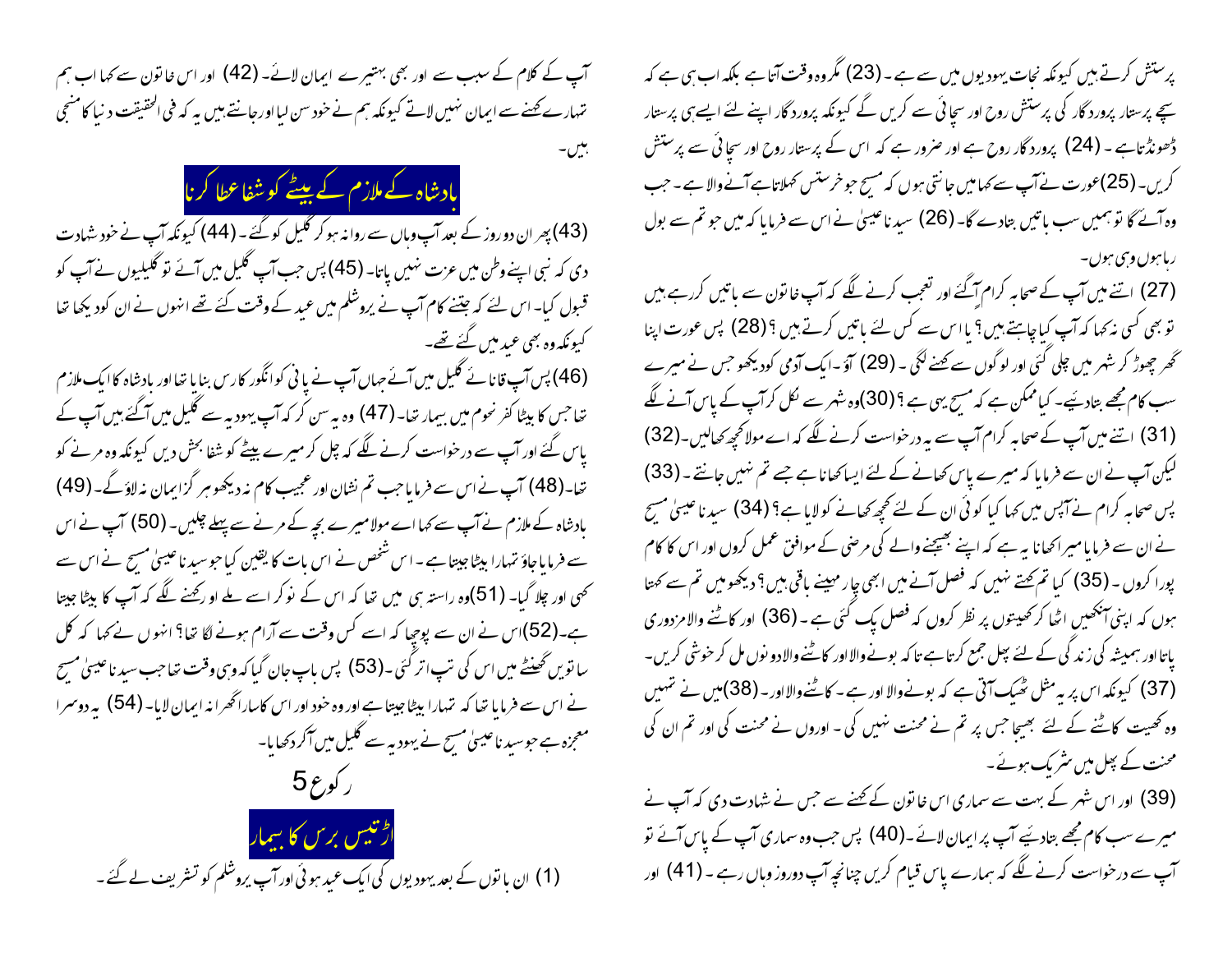میں تم سے سچ کھتا ہوں کہ بیٹا آپ سے کچھ نہیں کرسکتا سوا اس کے حبو پرورد گار کو کرتے دیکھتاہے کیونکہ حن کاموں کو وہ کرتا ہے انہیں محبوب بھی اسی طرح کرتا ہے۔ (20) اس لئے کہ پرورد گار محبوب کو عزیز رکھتا ہے اور جتنے کام حود کرتا ہے اسے دکھاتاہے بلکہ ا ن سے بھی بڑے کام اسے دکھائے گا تاکہ تم تعجب کرو۔ (21) کیونکہ جس طرح پرودر گار مردوں کو اٹھاتا اور زندہ کرتا ہے اسی طرح محبوب بھی جنہیں چاہتاہے زندہ کرتاہے ۔ (22) کیونکہ پرورد گار کسی کی عدالت بھی نہیں کرتا بلکہ اس نے عدالت کا سارا کام مجھے سپرد کیا ہے۔ (23) تا کہ سب لوگ میری عزت کریں جس طرح پرورد گار کی عزت کرتے ہیں۔ حبومیری عزت نہیں کرتاوہ پرورد گار کی عزت نہیں کرتا جس نے مجھے بھیجاہے۔(24) میں تم سے سچ کھتا ہوں کہ حبومیرا کلام سنتااور میرے بھیجنےوالے کا یقین کرتاہے ہمیشہ کی زند گی اس کی ہے اور اس پر سزا کا حکم نہیں ہوتا بلکہ وہ موت سے لکل کر زند گی میں داخل ہوگیاہے۔ (25)میں تم سے سچ کھتاہوں وہ وقت آتا ہے بلکہ ابھی ہے کہ مردے پرودرد گار کے محبوب کی آواز سنیں گے وہ جیئں گے ۔ (26) کیونکہ حس طرح پرورد گار اپنےآپ میں زند کی رکھتاہے اسی طرح اس نے مجھے بھی ہہ بخشاہے کہ اپنےآپ میں زند کی رکھوں۔ (27) بلکہ عدالت مجھے کرنے کا بھی اختیار بخشا۔اس لئے کہ میں آدام زاد ہوں۔ (28)اس سے تعجب نہ کرو کیونکہ وہ وقت آتاہے کہ جتنے قبروں میں بیں اس کی آواز سن کر نکلیں گے ۔ (29) جنہوں نے نیکی کی ہے زند گی کی قیامت کےواسطے اور حِنہوں نے بدی کی ہے سمزا کی قیامت کے واسطے۔

### يشادت

(30) میں اپنے آپ سے کچھ نہیں کرسکتا۔جیساسنتا ہوں عدالت کرتا ہوں اور میری عدالت راست ہے کیونکہ میں اپنی مرضی نہیں بلکہ اپنے بھیجنے والے کی مرضی چاہتا ہوں۔ (31) اگر میں خود اپنی گواہی دول تومیری گواہی سچی نہیں۔ (32) ایک اور ہے حومیری گواہی دیتاہے اور میں جا نتا ہوں کہ میری گواہی حووہ دیتا ہے سچی ہے ۔ (33) تم نے یحییٰ نے کے پاس پیام بھیجا اور اس نے سچائی کی گواہی دی ہے ۔(34) لیکن میں اپنی نسبت انسان کی گواہی منظور نہیں کرتا تو بھی میں بہ پاتیں اس لئے کھتا ہوں کہ تم نجات یاؤ۔ (35)وہ جلتا اور جبکتا ہوا جراع تھا اور تم کو کجھ عرصہ تک اس کی

(2) یروشکم میں بھیڑ دروازہ کے پاس ایک حوص ہے حبو عبرانی میں بیت حسدانملاتا ہے اور اس کے پانچ برآمدے ہیں۔(3) ان میں بہت سے بیمار اور اندھے اور لنگڑے اور پژمر دہ لوگ(حویا فی کے بلنے کے منتظر ہو کر) پڑے تھے۔(4) کیونکہ وہ وقت پر پرورد گار کاایک فرشتہ حوص پر اتر کریا نی بلایا کرتا تھا۔ یا نی بلتے ہی حو کو ئی پہلے اترتا سوشفا پاتااس کی حو تحچہ بیماری کیوں نہ ہو۔)(5)وہاں ایک شخص تھاحواڑ تیس برس سے بیماری میں مبتلا تھا۔ (6)اس کوآپ نے پڑا دیکھااور یہ جان کر کہ وہ بڑی مدت سے اس حالت میں ہے اس سے فرما یا کہ کیا تم تندرست ہونا چاہتے ہو؟(7)اس بیمار نے حواب دیا۔ اے مولا میرے پاس کوئی آدمی نہیں کہ جب یا نی ہلایا جائے تومجھے حوص میں اتارد ے بلکہ میرے پہنچتے پہنچتے دوسرامجھ سے پہلے اتر پڑتاہے ۔ (8)آپ نے اس سے فرما ما اٹھواور اپنی چاریا ئی اٹھا کر چلو پھرو۔ (9)وہ شخص فوراً تندرست ہو گیااور اپنی چاریا ئی اٹھا کرچلنے پھر نے لگا۔

وہ سبت کادن تھا۔ (10) پس یہودی اس سے جس نے شفا یا ئی تھی کھنے لگے کہ آج سبت کا دن ہے تہیں چاریائی اٹھانا روا نہیں۔ (11) اس نے انہیں حواب دیا جس نے مجھے تندرست کیا اسی نے مجھے فرمایا کہ اپنی چاریائی اٹھا کر چلو پھرو۔ (12) انہوں نے اس سے پوچیا کہ وہ کون شخص ہے جس نے تہیں کہاچاریا ئی اٹھا کر چلو پھرو- (13) لیکن وہ شفا پا گیا تھا وہ نہ جانتا تھا کہ کون ہے کیونکہ بھیڑ کے سبب سے سید ناعیسیٰ مسح وہاں سے تسٹریف لے گئے تھے۔ (14) ان یا توں کے بعد وہ سید نا عیسیٰ کو بیت اللہ میں ملا۔ آپ نے اس سے فرمایا دیکھو تم تندرست ہوگئے ہو۔ پھر گناہ نہ کرنا۔ ایسا نہ ہو کہ تم پر اس سے بھی زیادہ آفت آئے۔ (15) اس آدمی نے جاکر یہودیوں کو خبر دی کہ جس نے مجھے تندرست کیاوہ عیسیٰ ہے۔ (16) اس لئے یہودی سید ناعیسیٰ کوستانے لگے کیونکہ آپ ایسے کام سبت کے دن کرتے تھے۔ (17) لیکن سید ناعیسیٰ نے ان سے فرمایا کہ میرا پرورد گار اب تک کام کرتا ہے اور میں بھی کام کرتا ہوں۔ (18) اس سبب سے یہودی اور بھی زیادہ آپ کو قتل کرنے کی کوشش کرنے لگے کہ آپ نہ فقط سبت کا ضکم نوڑتے بلکہ پرورد گار کو خاص اپنا باپ (پرورد گار ) حہہ کر اپنے آپ کو پرورد گار کے برابر بناتے تھے۔ (19) پس سید ناعیسیٰ نےان سے فرمایا: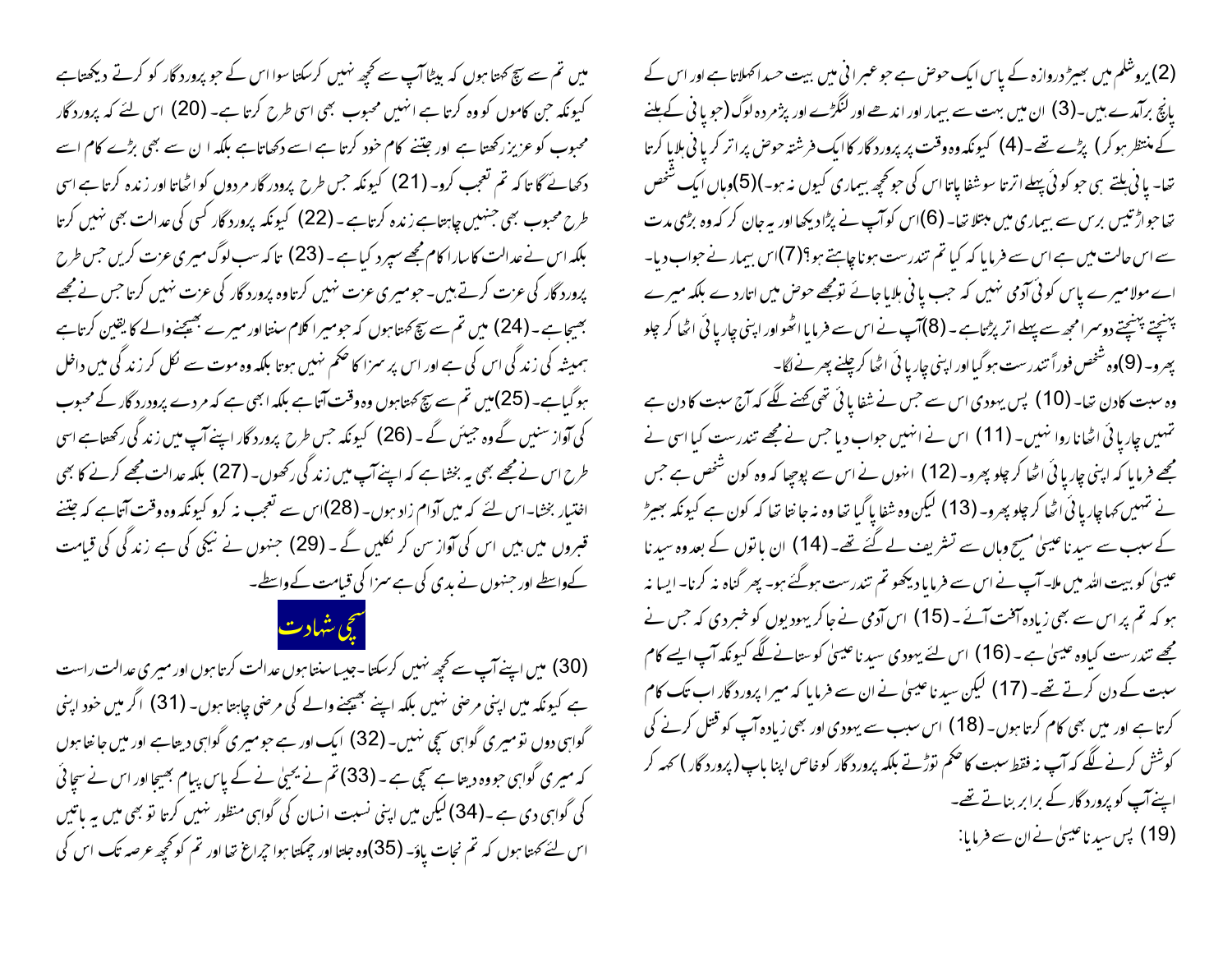آرمانے کے لئے ب*ی*کھا کیونکہ وہ آپ جانتے تھے کہ میں کیا کروں گا- (7)فلپس نے آپ کوکھا دوسودینار کی روٹیاں ان کے لئے کافی نہ ہوں گی کہ ہر ایک کو تھوڑی سی مل جائے۔ (8)آپ کے صحابہ کرام میں سے ایک نے یعنی شمعون پطرس کے سائی اندریاس نے آپ سے کہا (9) یہاں ایک لڑکا ہے جس کے پاس حبو کی پانچ روٹیاں اور دومجبلیاں ہیں مگر بہ اتنے لوگوں میں کیا ہیں؟ (10) آپ نے فرمایا کہ لوگوں کو بٹھاؤ اور اس جگہ بہت گھاس تھی۔ پس وہ مرد تخمیناً پانچ ہزار تھے بیٹھ گئے ۔ (11) آپ نےوہ پانچ روٹیاں لیں اور شکر کرکے انہیں حو بیٹھے تھے پانٹ دیں اور اسی طرح مچپلیوں میں سے جس قدر چاہتے تھے یانٹ دیا۔ (12) حب وہ سپر ہوچکے توآپ نے اپنے صحابہ کرام سے فرمایا کہ بچے ہوئے گھڑوں کو جمع کرو تا کہ کحچہ صائع نہ ہو۔ (13) چنانچہ انہوں نے جمع کیا اور حو کی پانچ روٹیوں کے گلڑوں سے حوکھانے والوں سے پچ رہے تھے بارہ ٹوکریاں بھریں۔ (14) پس حومعجزہ آپ نے دکھایا وہ لوگ آپ کو دیکھ کرکھنے لگے حبو نبی د نبامیں آنے والا تھا فی الحقیقت یہی ہے ۔ (15) پس سید ناعیسیٰ بہ معلوم کرکے کہ وہ آکر مجھے بادشاہ بنانے کے لئے پکڑناچاہتے ہیں پھر یہاڑ پر اکیلے تسٹریف لے گئے۔



(16) پھر حب شام ہوئی توآپ کے صحابہ کرام جھیل کے کنارے گئے۔(17) اور کشتی میں بیٹھ کر جھیل کے پار کفر نحوم کو چلے گئے۔اس وقت اندھیر اہو گیا تھااور سید ناعیسیٰ ابھی تک ان کے پاس نہ آئے تھے۔ (18)اور آندھی کے سبب سے جھیل میں موجیں اٹھنے لگیں۔ (19) پس جب وہ تھیتے تحییتے تین چار میل کے قریب لکل گئے توانہوں نے سید ناعیسیٰ کو جھیل پر چلتے اور کشتی کے نزدیک آتے دیکھا اور ڈرگئے ۔ (20) مگر آپ نے ان سے فرمایا میں ہوں۔ ڈرومت ۔ (21) پس وہ آپ کو گشتی میں سوار کرنے کے لئے راضی ہوئے اور فوراًوہ کشتی اس جگہ جا پہنچی حہاں وہ جاتے تھے۔ (22) دوسرے دن اس بھیڑنے جو جھیل کے بار کھڑی تھی یہ دیکھا کہ بہاں ایک کے سوا اور کوئی چھوٹی کشتی نہ تھی اور سبد ناعیسیٰ اپنے صحابہ کرام کے ساتھ کشتی پر سوار نہ ہوئے تھے بلکہ صرف آپ کے صحابہ کرام چلے گئے تھے۔ (23) (لیکن بعض چھوٹی کشتیاں تنبریاس سے اس جگہ کے نزدیک

روشنی میں حوش رہنا منظور ہوا۔(36)لیکن میرے پاس حبو شادت ہے وہ یمچیٰ کی شہادت سے بڑی ہے کیونکہ حو کام پرورد گار نے مجھے پورے کرنے کودیَے یعنی یہی کام حبومیں کرتا ہوں وہ میرے گواہ ہیں کہ پرورد گار نے مجھے بھیجا ہے ۔ (37)اور پرورد گار جس نے مجھے بھیجا ہے اسی نے میری شہادت دی ہے۔ تم نے نہ کسجی اس کی آواز سنی ہے اور نہ اس کی صورت دیکھی۔ (38) اور اس کے کلام کو اپنے دلوں میں قائم نہیں رکھتے کیونکہ جسے اس نے بھیجا ہے اس کا یقین نہیں کرتے ۔ (39) تم کلام الہٰیٰ میں ڈھونڈتے ہو کیونکہ سمجھتے ہو کہ اس میں ہمیشہ کی زند گی تہیں ملتی ہے اور وہ یہ ہے حومیری گواہی دیتی ہے۔(40) پھر بھی تم زند گی پانے کے لئے میرے پاس آنا نہیں چاہتے۔(41) میں آدمیوں سے عزت نہیں چاہتا ۔ (42) لیکن میں تم کو جانتا ہوں کہ تم میں پرورد گار کی محبت نہیں۔(43)میں اپنے پرورد گار کے نام سے آیا ہوں اور تم مجھے قبول نہیں کرتے ۔اگر کوئی اور اپنے ہی نام سے آئے تو اسے قبول کرلوگے۔ (44) تم حوا یک دوسرے سے عزت چاہتے ہو اور وہ عزت حو خدائ واحد کی طرف سے ہوتی ہے نہیں چاہتے کیونکر ایمان لاسکتے ہو؟ (45) ہہ نہ سمجھو کہ میں پرورد گار سے تہاری شکایت کروں گا۔ تہاری شکایت کرنے والا تو موسیٰ تھا جس پر تم نے امید لگا رکھی تھی ۔ (46) کیونکہ اگر تم موسیٰ کا یقین کرتے تو میرا بھی یقین کرتے۔ اس لئے کہ اس نے میرے حق میں لکھاہے۔ (47) لیکن جب تم اس کے یوشتوں کا یقین نہیں کرتے تومیری یا توں کاکیوں کریقین کروگے۔



(1) ان یا توں کے بعد سید ناعیسیٰ گلیل کی جھیل یعنی تبریاس کی جھیل کے بار گئے ۔(2) اور بڑی بھیڑاپ کے پیچھے ہولی کیونکہ حومعجزے آپ بیماروں پر کرتے تھے ان کووہ دیکھتے تھے۔ (3)سدنا عیسیٰ ایک اونچی جگہ پر تسٹریف لے گئے اور اپنے صحابہ کرام کے ساتھ وہاں بیٹھے۔ (4) اور یہودیوں کی عبد فسح نزد بک تھی۔ (5) پس جب آپ نے اپنی انکھیں اٹھا کر دیکھا کہ میرے پاس بھیڑ آرہی ہے توفلپس سے فرمایا کہ ہم ان کے تھانے کے لئے تھاں سے روٹیاں مول لیں۔ (6)مگر آپ نے اسے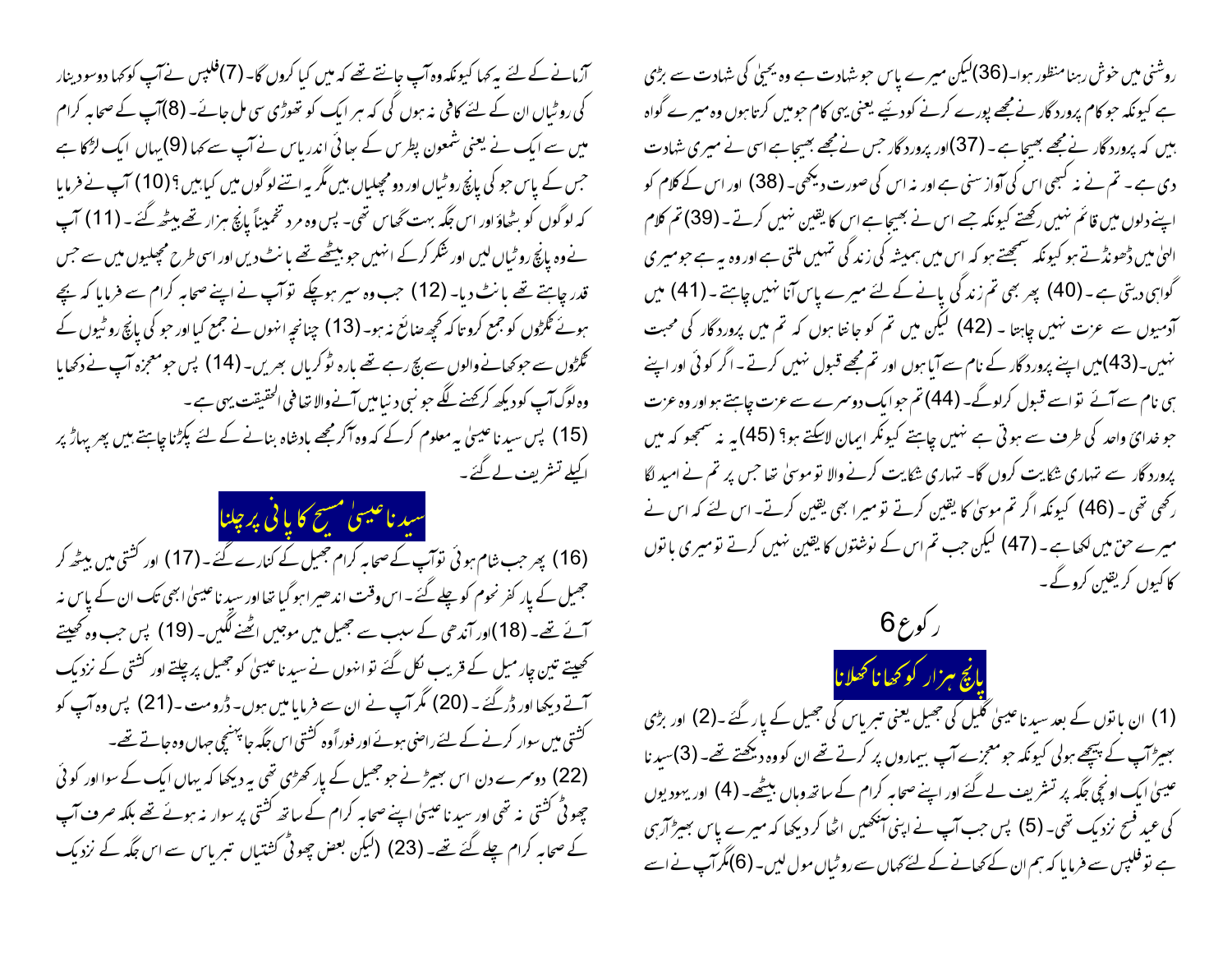کروں (40) کیونکہ میرے پرورد گارک کی مرحنی یہ ہے کہ حبومحبوب کو دیکھے اور اس پر ایمان لائے ہمیشہ کی زند کی پائے اور میں اسے آخری دن پھر زندہ کروں۔ (41) پس یہودی آپ پر بڑ بڑانے لگے۔اس لئے کہ آپ نے کہا تھا کہ حبورو ٹی آسمان سے اتری وہ میں ہوں۔(42) اور انہوں نے کہا کیا یہ یوسف کا بیٹاعیسیٰ نہیں جس کے باپ اور ماں کو ہم جانتے ہیں؟ اب یہ کیونکر کھتاہے میں آسمان سے اتراہوں ؟ (43) آپ نے ان سے فرمایا آپس نہ بڑ بڑاؤ (44) کوئی میرے پاس نہیں آسکتا جب تک پرورد گار جس نے مجھے بھیجا ہے اسے کھینچ نہ لے اور میں اسے آخری دن بھر زندہ کروں گا۔(45) نہیوں کے صحیفوں میں یہ لکھاہے کہ وہ سب پرورد گار سے تعلیم یافتہ ہوں گے۔حبں کسی نے پرورد گار سے سنااور دیکھا ہے وہ میرے یاس آتا ہے۔(46) یہ نہیں کہ کسی نے پرورد گار کودیکھاہے مگرحو پرورد گار کی طرف سے ہے اسی نے پرورد گار کو دیکھاہے (47)میں تم سے سچ کھتا ہوں کہ حبوابیمان لاتا ہے ہمیشہ کی زند کی اس کی ہے ۔ (48)زند کی کی رو ٹی میں ہوں ۔(49) تہارے پرورد گار نے بیابان میں من کھایا اور مر گئے ۔ (50) یہ وہ رو ٹی ہے حبو آسمان سے اتر ٹی ہے تا کہ آدمی اس میں سے کھانے اور نہ مرے۔ (51) میں ہوں وہ زند کی کی رو ٹی حو آسمان سے اتری ہے۔اگر کوئی اس رو ٹی میں سے کھائے توابد تک زندہ رہے گا بلکہ حورو ٹی میں جہان کی زند کی کے لئے دوں گا وہ میرا گوشت ہے ۔

(52) پس یہودی بہ کہہ کر آپس میں حبکڑنے لگے کہ بہ شخص اپنا گوشت ہمیں کیوں کرکھانے کو دے سکتا ہے ؟ (53) آپ نے ان سے فرمایا میں تم سے سچ کھتا ہوں کہ جب تک تم ابن آدم کا گوشت نه کھاؤاور اس کاحون نہ پیو تم میں زند کی نہیں۔ (54) حبومیر اگوشت کھاتا اور میراحون پیتا ہے ہمیشہ کی زند کی اس کی ہے اور میں اسے آخری دن پھر زندوں کروں گا۔(55) کیونکہ میرا گوشت فی الحقیقت کھانے کی چیز اور میراحون فی الحقیقت پینے کی چیز ہے ۔ (56)حومیرا گوشت کھاتا اور میراحون پیتا ہے وہ مجھ میں قائم رہتا ہے اور میں اس میں۔ (57) حس طرح زندہ پرورد گار نے مجھے بھیجا اور میں پرورد گار کے سبب سے زندہ ہوں اسی طرح وہ بھی حومجھے کھانے گا میرے سبب سے زندہ رہے گا۔ (58) حبورو ٹی آسمان سے اتری یہی ہے - باپ دادا کی طرح نہیں کہ کھایااور مر گئے

آئیں حہاں انہوں نے آپ کے شکر کرنے کے بعد رو ٹی محائی تھی)(24) پس جب بھیڑنے دیکھا کہ یہاں نہ سید ناعیسیٰ بیں نہ آپ کے صحابہ کرام تووہ خود چھوٹی کشتیوں میں بیٹھ کر سید ناعیسیٰ کی تلاش میں کفر نحوم کوآئے۔



(25) اور جھیل کے پارآپ سے مل کر <sub>ک</sub>ما اے مولاآپ یہاں کب آئے ۔ (26) آپ نے ان سے فرمایا میں تم سے سچ کھتا ہوں کہ تم مجھے اس لئے نہیں ڈھونڈتے کہ معجزے دیکھے بلکہ اس لئے کہ تم روٹیاں کھاکر سپر ہوئے ۔ (27) فانی خوراک کے لئے محنت نہ کرو بلکہ اس خوراک کے لئے حبو ہمیشہ کی زند کی تک یاقی رہتی ہے جسے ابن آدم تہیں دے گا کیونکہ پاپ یعنی پرورد گار نے اسی پر مہر کی ہے۔(28) پس انہوں نے آپ سے فرمایا کہ ہم کیا کریں تاکہ پرورد گار کے کام انحام دیں؟(29) سید نا عیسیٰ نے ان سے فرمایا کہ پرورد گار کا کام بہ ہے کہ جسے آپ نے بھیجا ہے اس پر ایمان لاؤ۔ (30) پس انہوں نے آپ سے کہا پھر آپ کون سا نشان دکھاتے ہیں تاکہ ہم دیکھ کرآپ کا یقین کریں ؟ آپ کون سا کام کرتے ہو۔؟ (31)ہمارے باپ دادانے بیابان میں من کھایا۔ چنانچہ لکھاہے کہ اس نے انہیں کھانے کے لئے آسمان سے رو ٹی دی۔ (32)آپ نے ان سے فرمایامیں تم سے سچ کھتا ہوں کہ موسیٰ نے تووہ رو ٹی آسمان سے تہیں نہ دی لیکن میرا پرورد گار تہیں آسمان سے حقیقی رو ٹی دیتا ہے ۔ (33) کیونکہ خدا کی رو ٹی وہ ہے حواسمان سے اتر کر دینا کو زند کی بخشتی ہے ۔ (34) ائنوں نے آپ سے کہا کہ مولا یہ رو ٹی ہمیں ہمیشہ دیا کریں ۔(35) آپ نے ان سے فرمایا زند کی کی رو ٹی میں ہوں حومیرے پاس آئے وہ ہر گز بھوکا نہ ہوگا اور حبومجھ پر ایمان لائے وہ کبھی پباسا نہ ہوگا-(36) لیکن میں نے تم سے کہا تم نے مجھے دیکھ لباہے - پھر بھی ایمان نہیں لاتے ۔(37) حو تحچھ پرورد گارمجھے عطا کرتا ہے میرے پاس آجائے گا اور حبو کوئی میرے پاس آئے گا اسے میں ہر گز نکال نہ دوں گا ۔ (38) کیونکہ میں آسمان سے اس لئے نہیں اتراہوں کہ اپنی مرضی کے موافق عمل کروں بلکہ اس لئے کہ اپنے بھیجنے والے کی مرحنی کے موافق عمل کروں۔ (39)اور میرے بھیجنے والے کی مر صنی پہ ہے کہ حو تحچھ اس نے مجھے دیاہے میں اس میں سے تحچھ کھو نہ دول بلکہ اسے آخری دن پھر زندہ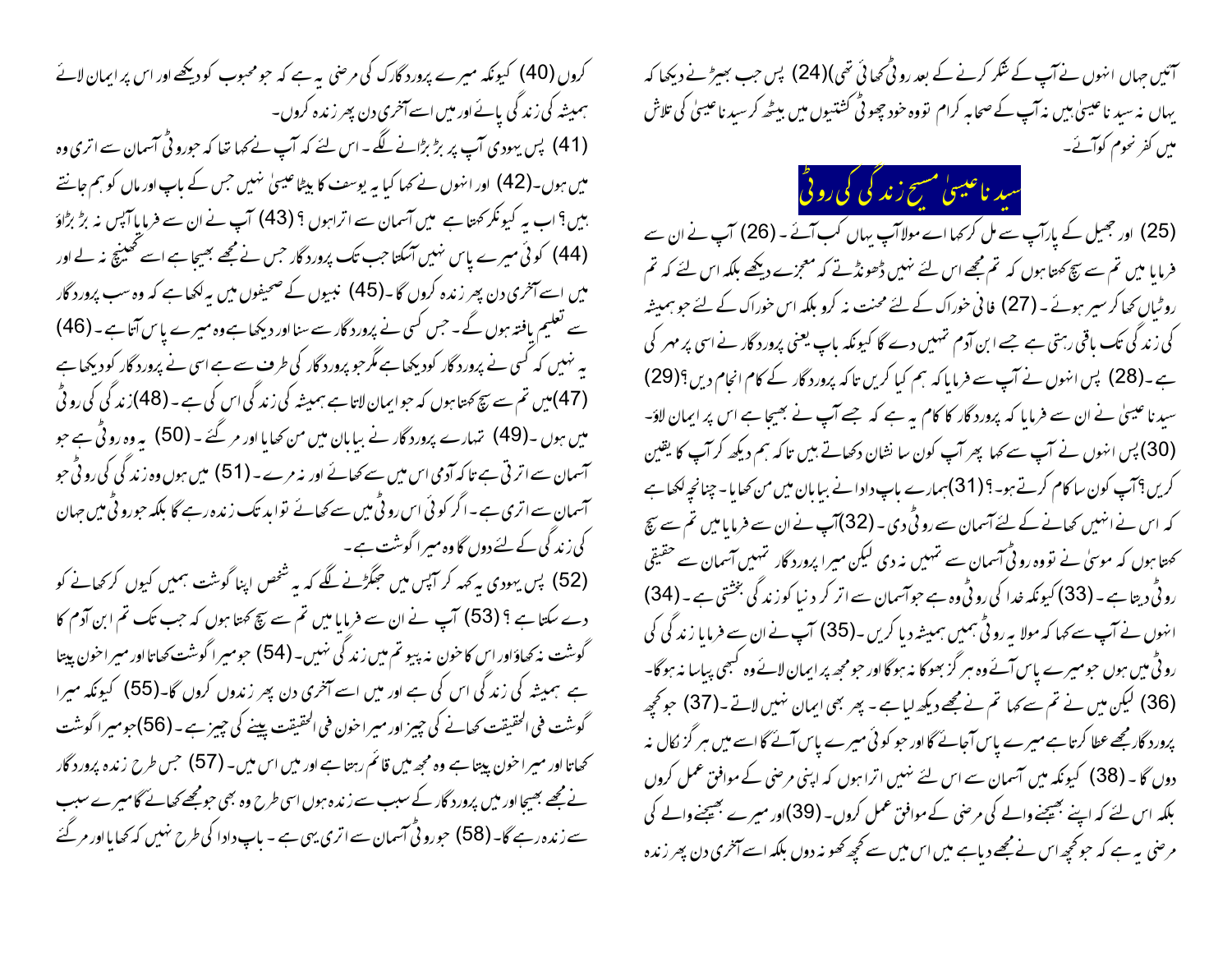پس آپ کے سائیوں نے آپ سے کہا یہاں سے روانہ ہو کر یہودیہ کو تسٹریف لے جائیں حو کا م آپ کرتے ہیں انہیں آپ کے صحابہ کرام بھی دیکھیں۔ (4) کیونکہ ایسا کوئی نہیں حومشور نہ ہونا چاہے اور چھپ کر کام کرے ۔اگر آپ یہ کام کرتے ہیں تو اپنے آپ کوظاہر کریں۔ (5)کیونکہ آپ کے ہجا ئی بھی آپ پر ایمان نہ لائے تھے۔ (6) پس سید ناعیسیٰ نے ان سے فرمایا میرا نوابھی وقت نہیں آیا مگر تہارے لئے سب وقت بیں۔ (7) د نیا تم سے عداوت نہیں رکھ سکتی لیکن مجھ سے رکھتی ہے کیونکہ میں اس پر شہادت دیتا ہوں کہ اس کے کام برے ہوں۔ (8) تم عید میں جاؤ- میں ابھی اس عید میں نہیں جاتا ابھی میر اوقت پورا نہیں ہوا۔ (9) یہ باتیں ان سے کہہ کرآپ گلیل ہی رہے ۔

(10) لیکن جب آپ کے سائی عید میں چلے گئے اس وقت آپ بھی گئے ۔ ظاہراً نہیں بلکہ گویا پوشیدہ۔(11) پس یہودی آپ کوعید میں یہ کہہ کرڈھونڈنے لگےوہ کھاں ہے ؟ (12) اور لوگوں میں آپ کی بابت چپکے چپکے بہت سے گفتگو ہو ئی۔ بعض کھتے تھے آپ پارسااور بعض کھتے تھے ہنیں بلکہ آپ لوگوں کو گھراہ کرتے ہیں۔ (13) تو بھی یہودیوں سے ڈرسے کوئی شخص آپ کی بابت صاف صاف نەڭمىتا تھا-

(14)اور حب عید کے آدھے دن گذرگئے نو آپ بیت اللہ میں جاکر تعلیم دینے لگے ۔(15) پس یہودیوں نے تعجب کرکے <sub>ک</sub>ما کہ آپ کو بغیر پڑھے کیوں کر علم آگیا۔ (16)آپ نے ان سے فرمایا میری تعلیم میری نہیں بلکہ میرے بھیجنےوالے کی ہے۔ (17) اگر کوئی اس کی مرحنی پر چلناچاہے تووہ اس کی تعلیم کی بابت جان جائے گا کہ پروردگار کی طرف سے ہے یا میں اپنی طرف سے تحہ اسوں۔(18) حبوا بنی طرف سے کچھ ہے وہ اپنی عزت چاہتاہے لیکن حبواپنے بھیجنے والے کی عزت چاہتا ہے وہ سچاہے اور اس میں ناراستی نہیں۔ (19) کیاموسیٰ نے تہیں سٹریعت نہیں دی؟ تو بھی تم میں سے سٹریعت پر کوئی عمل نہیں کرتا۔ تم کیوں میرے قتل کی کوشش میں ہو؟ (20) لوگوں نے حواب دیا آپ میں بدروج ہے ۔ کون آپ کے قتل کی کوشش میں ہے ؟ (21) آپ نے ان سے فرمایا میں نے ایک کام کیااور تم سب تعجب کرتے ہو۔(22) اس سبب سے موسیٰ نے شہیں ختنہ

حویہ رو ٹی محالے گاوہ ابد تک زندہ رہے گا۔ (59) پہ باتیں آپ نے کفرنحوم کے ایک عباد تخانہ میں تعليم ديستے وقت ارشاد فرمائيں۔



(60)اس لئے آپ کے صحابہ کرام میں سے بہتوں نے سن کر <sub>ک</sub>ہا بہ کلام ناگوار ہے ۔ اسے کون سکتاہے ؟ (61) آپ نے اپنے حی میں جان کر کہ میرے صحابہ کرام آبس میں اس بات پر بڑبڑاتے بیں ان سے فرمایا کیا تم اس بات سے ٹھوکر کھاتے ہو؟ (62)اگر تم ابن آدم کو اوپر جاتے دیکھو گے جہاں وہ پہلے تھا تو کیا ہو گا؟(63)زندہ کرنےوالی توروح ہے ۔حبہم سے کحچھ فائدہ نہیں۔حوباتیں میں نے تم سے کہی بیں وہ روح بیں اور زند گی بھی بیں۔ (64) گُر تم میں سے بعض ایسے بیں حوالیمان نہیں لائے کیونکہ آپ سٹروع سے جانتے تھے کہ حبوایمان نہیں لاتے وہ کون بیں اور کون مجھے پکڑوائے گا۔ (64) پھرآپ نےان سے فرمایامیں نے تم سے کہا تھا کہ میرے پاس کوئی نہیں آسکتاجب تک پرورد گار کی طرف سے اسے یہ نوفیق نہ دی جائے۔

(66)اس پرآپ کے صحابہ کرام میں سے بہتیرے الٹے پھر گئے اور اس کے بعد آپ کے ساتھ نہ رہے (67) پس آپ نے ان بارہ سے کہا کیا تم بھی چلے جانا چاہتے ہو۔ (68) شمعون پطرس نے آپ سے کھااےمولاہم کس کے پاس جائیں ؟ہمیشہ کی زند گی کی باتیں توصرف آپ ہی کے پاس بیں۔(69) اور ہم ایمان لائے اور جان گئے ہیں کہ پرورد گار کا قدوس نوآپ ہی ہیں۔ (70)سید ناعیسیٰ نے انہیں فرمایا کیامیں نے تم مارہ کو نہیں ج<sub>ی</sub>ں لیا۔ <sup>9</sup>اور تم میں سے ایک شخص شیطان ہے۔(71) آپ نے یہ شعمون اسکر یو ٹی کے بیٹے یہوداہ اسکریو ٹی کی نسبت فرمایا تھا کیونکہ یہی حوان بارہ میں سے تھا آپ کو یکڑوانے کو تھا۔

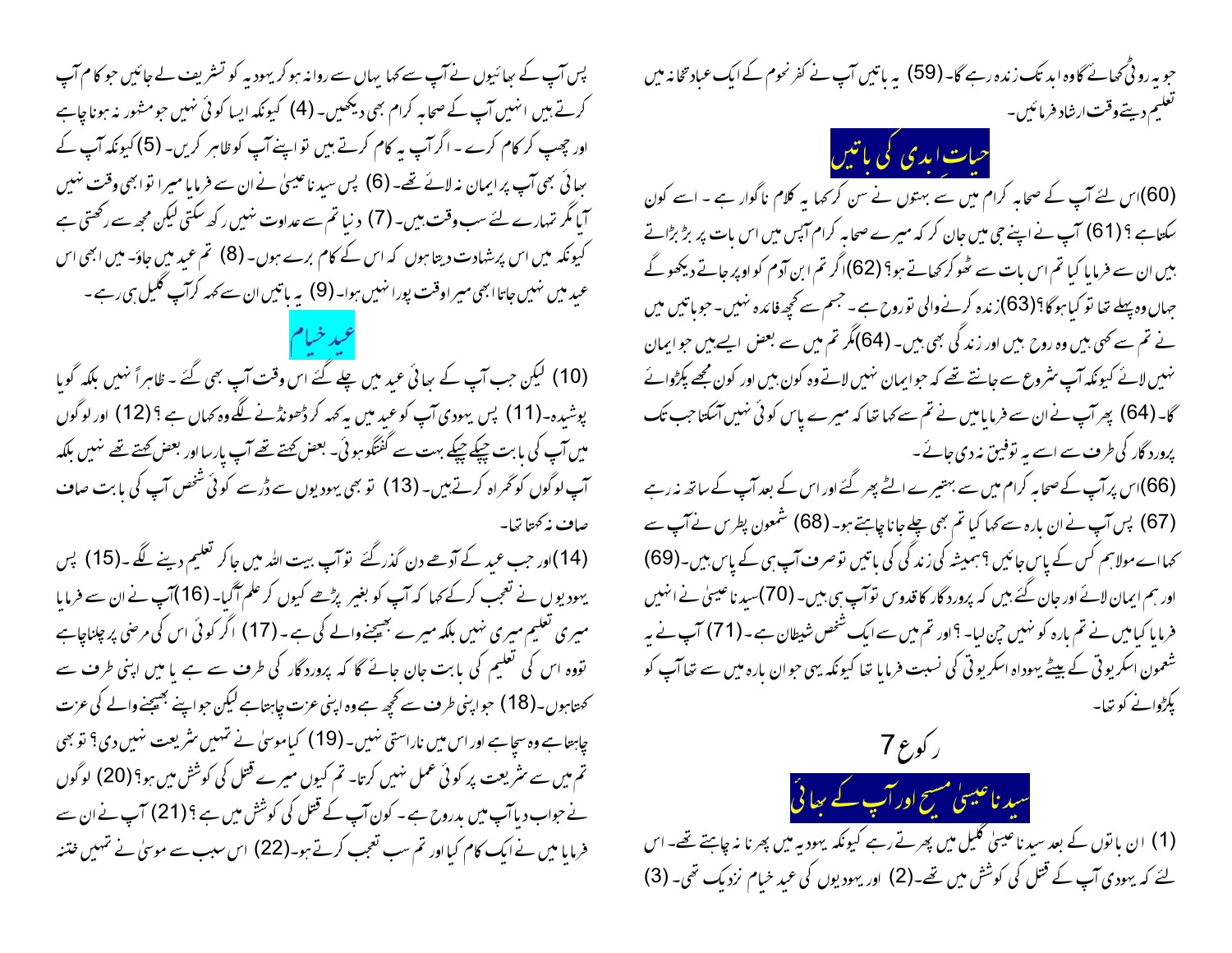

(37) پھر عمد کے آخری دن حوفاص دن ہے سید ناعیسیٰ کھڑے ہوئے اور فرمایاا گر کو ٹی پباسا ہو تو میرے پاس آکر پئے ۔ (38) حبومجھ پر ایمان لائے گا اس کے اندر سے جیسا کہ کلام الہیٰ میں آیا ہے زند کی کے پانی کی ندیاں جاری ہوں گی۔(39) آپ نے یہ بات اس روح کی بابت فرمائی جسے وہ پانے کوتھے حوآپ پر ایمان لائے کیونکہ روح اب تک نازل نہ ہوا تھا اس لئے کہ سید ناعیسیٰ ابھی اپنی عظمت کو نہ بہنچے تھے۔

(40) پس سِیٹر میں سے بعض نے یہ باتیں سن کر کہا بیٹنک ہہ یہی وہ نبی ہے۔(41) اوروں نے کہا یہ مسیح ہے اور بعض نے <sub>کھل</sub>ا کیوں؟ کیا مسیح گلیل سے آئے گا۔ (42) کیا کلام ال<sub>ح</sub>لٰ میں بہ نہیں آما کہ مسح داؤد کی نسل اور بیت کحم کے گاؤں سے آئے گا جہاں کا داؤد تھا ؟(43) پس لوگوں میں اس کے سبب سے اختلاف ہوا۔ (44) اور ان میں سے بعض آپ کو پکڑنا چاہئے تھے مگر کسی نے آپ پر باتھ نہ دكالا-

# يهودي حافحموں كالخم ايمان

(45) پس پبادے امام اعظم اور دینی علماء کے پاس آئے اور انہوں نے ان سے کہا تم اسے کیوں نہ لائے۔ (46) پیادوں نے حواب دیا کہ انسان نے کسجی ایسا کلام نہیں کیا۔(47) دینی علماء نے انہیں حواب دیا کیا تم بھی گھراہ ہوگئے ؟(48) سِلاامام اعظم یا دینی علماء میں سے بھی کوئی اس پر ایمان لایا ؟(49) مگر بہ عام لوگ حبو سٹریعت سے واقف نہیں لعنتی ہیں۔(50) نیکدیمس نے حبو پہلے سبد ناعیسیٰ کے پاس آیا تھا اور اننی میں سے تھا ان سے کہا (51) کیا ہماری سٹریعت کسی شخص کو مجرم ٹھہراتی ہے جب تک پہلے اس کی سن کر جان نہ لے کہ وہ کیا کرتا ہے ؟ (52) انہوں نے اس کے حواب میں <sub>ک</sub>ہا کیا تم بھی گلیل کے ہو؟ تلاش کرو اوردیکھو کہ گلیل میں سے کوئی نبی بریا <sup>نہ</sup>یں ہونے کا۔

(53) پھر ان میں سے ہر ایک اپنے گھر کو چلا گیا۔

کا حکم دیا ہے (حالانکہ وہ موسیٰ کی طرف سے نہیں بلکہ باپ دادا سے جلاآیا ہے )۔اور تم سبت کے دن آدمی کاختنہ کرتے ہو۔ (23) حب سبت کوآدمی کاختنہ کیاجاتا تاکہ موسیٰ کی سٹریعت کاضحم نہ ٹوٹے تو کیامجھ سے اس لئے ناراض ہو کہ میں نے سبت کے دن ایک آدمی کو بالکل تندرست کردیا ؟ (24) ظاہر کےموافق فیصلہ یہ کرو بلکہ انصاف سے فیصلہ کرو۔

## کیاوہ مسح موعود ہے

(25) تب بعض پروشلمی کھنے لگے کیا یہ وہی نہیں جس کے قتل کی کوشش ہورہی ہے ۔ (26) لیکن دیکھو یہ صاف صاف کھتاہے اور وہ اس سے کجھ نہیں کہتے۔ کیا ہوسکتاہے کہ سمر داروں نے سچ جان لیا کہ مسج یہی ہے ؟ (27) اس کو توہم جانتے ہیں کہ کہاں کاہے مگر مسح حب آئے گا تو کوئی نہ جانے گا کہ وہ کہاں کا ہے۔ (28) پس سید ناعیسیٰ نے بیت اللہ میں تعلیم دیتے وقت فرمایا تم مجھے بھی جانتے ہواور بہ بھی جانتے ہو کہ میں کہاں کا ہوں اور میں آپ سے نہیں آپامگر حس نے مجھے بھیجا ہے وہ سچاہے۔ اس کو تم نہیں جانتے۔(29) میں اسے جا نتا ہوں اس لئے کہ میں اس کی طرف سے ہوں اور اسی نے مجھے بھیجا ہے ۔(30) پس وہ آپ کو پکڑنے کی کوشش کرنے لگے لیکن اس لئے کہ آپ کاوقت ابھی نہ آیا تھا کسی نے آپ پر ہاتھ نہ ڈالا۔ (31) مگر بھیڑ میں سے بہتیرے آپ پر ایمان لائے اور کھنے لگے کہ مسح حب آئے گا تو کیاان سے زیادہ معجزہے دکھائے گاحواس نے دکھائے ؟

گرفتاری کی سازش (32) دینی علماء کرام نے لوگوں کو سنا کہ اس کی بابت چپکے چپکے یہ گفتگو کرتے ہیں۔ پس امام اعظم

اور دینی علماء نے آپ کو پکڑے کے لئے پیادے بھیجے۔(33) آپ نے ان سے فرمایا میں تھوڑے د نوں تک تمہارے یا س ہوں۔ پھر اپنے بھیجنے والے کے پاس چلاجاؤں گا- (34) تم مجھے ڈھونڈوکے مگر نہ یاؤگے اور حہاں میں ہوں تم نہیں آئیکتے۔(35) یہودیوں نے آپس میں کہا یہ کہاں جائے گا کہ ہم اسے نہ پائیں گے ؟ کیاان کے پاس جائے گا حبو یونا نیوں میں جا بحارہتے ہیں اور یونا نیوں کو تعلیم دے گا؟(36) یہ کیا بات ہے حواس نے تھی کہ تم مجھے ڈھونڈو گے مگر نہ یا وَ گے اور جہاں میں ہوں تم نهير سمكته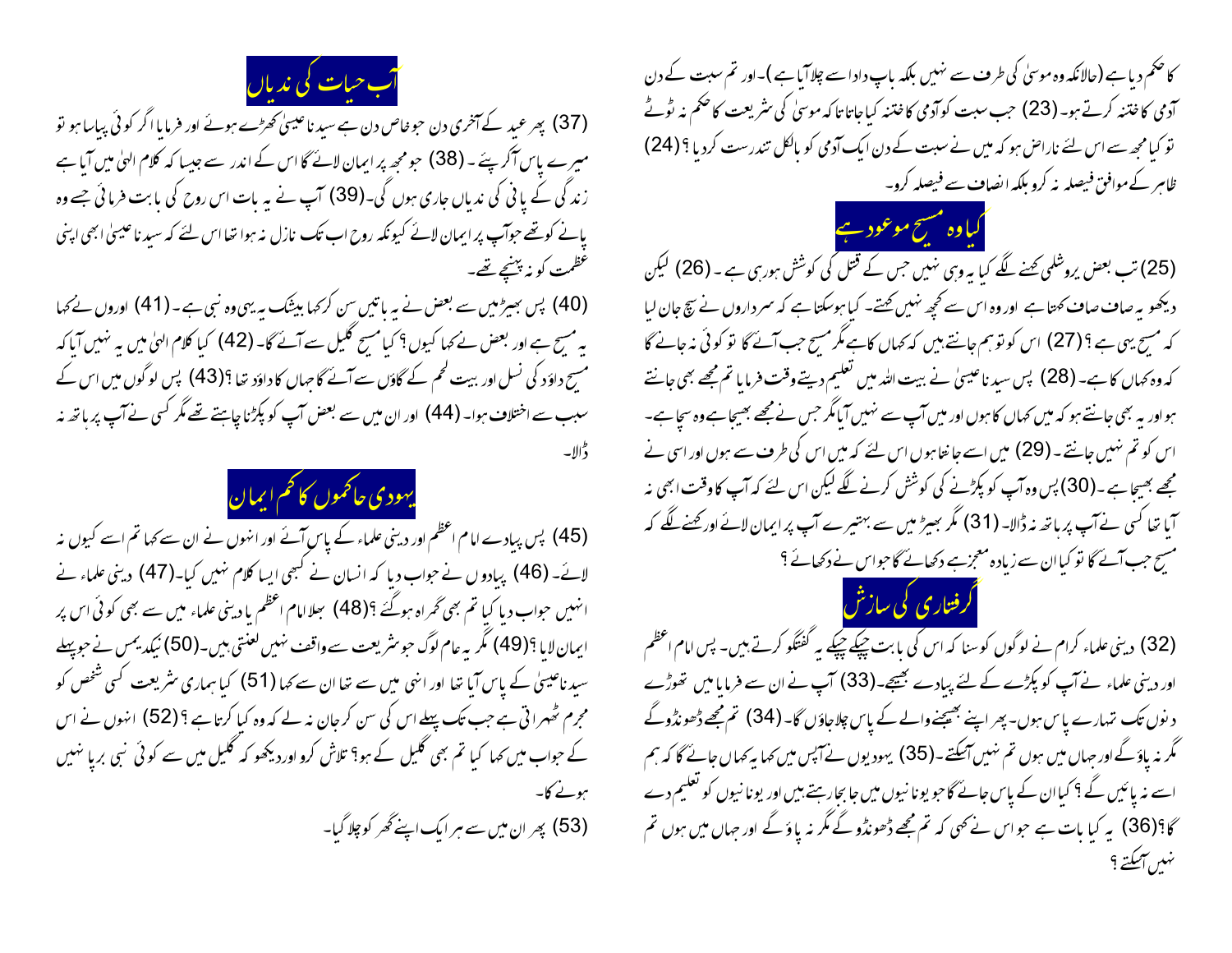بھی بہ لکھاہے کہ دوآدمیوں کی گواہی مل کر سچی ہوتی ہے۔(18) ایک تومیں خود اپنی شہادت دیتا ہوں اور ایک پرورد گار جس نے مجھے بھیجاہے۔میری شہادت دیتا ہے۔(19) انہوں نے آپ سے <sup>س</sup>کہا تہارا باپ کہاں ہے <sup>9</sup>سید ناعیسیٰ نے فرمایا نہ تم مجھے جانتے ہو نہ میرے باپ کو۔اگرمجھے جانتے تو میرے پاپ کو بھی جانتے ۔(20) آپ نے بیت اللہ میں تعلیم دیتےوقت ہہ پاتیں بیت المال میں تحمهيں اور کسی نے آپ کو نہ پکڑا کیونکہ ابھی تک آپ کاوقت نہ آیا تھا۔ (21) آپ نے پھر ان سے فرمایامیں جاتا ہوں تم مجھے ڈھونڈوگے اور اپنے گناہ میں مروکے۔ جہاں میں جاتا ہوں تم نہیں آئیکتے ۔(22) پس یہودیوں نے کہا کہ کیاوہ اپنے آپ کو مارڈالے گا حوکھتاہے کہ <u> صاں میں جاتا ہوں تم نہیں آسکتے۔ (23) آپ نے ان سے فرمایا تم نیچے کے ہو میں اوپر کا ہوں تم د نیا</u> کے ہومیں د نیا کا نہیں ہوں ۔(24) اس لئے میں نے تم سے بہ کہا کہ اپنے گناہوں میں مروکے کیونکہ اگر تم ایمان نہ لاؤ گے کہ میں وہی ہوں تواپنے گناہوں میں مرو گے۔(25) انہوں نے آپ سے کہا تم کون ہے ؟ سید ناعیسیٰ نے ان سے فرمایا وہی ہوں جو سٹروع سے تم سے کھتا آیا ہوں۔(26) مجھے تہاری نسبت بہت کچھ کھنااور فیصلہ کرنا ہے لیکن جس نے مجھے بھیجاوہ سچاہے اور میں نے اس سے سناوہی د نیاسے کھتا ہوں (27) وہ نہ سمجھے کہ ہم سے پرورد گار کی نسبت کھتاہے۔(28) پس سید نا عیسیٰ نےفرمایا جب تم ابن آدم کو اونچے پر چڑھاؤ گے تو جا نو گے کہ میں وہی ہوں اور اپنی طرف سے تحجیہ نہیں کرتا بلکہ حس طرح پرورد گار نے مجھے سکھایا اسی طرح یہ پاتیں کہتا ہوں۔ (29) اور حس نے مجھے بھیجاوہ میرے ساتھ ہے -اس نے مجھے اکیلا نہیں چھوڑا کیونکہ میں سمیشہ وسی کام کرتا ہوں حواسے پسند آتے ہیں۔ (30) جب آپ یہ پاتیں ارشاد فرمارہے تھے تو بہتیر سے آپ پر ایمان لائے۔

(31) پس سید ناعیسیٰ نے ان یہودیوں سے کہاجنہوں نے آپ کا یقین کیا تھا کہ اگر تم میر ے کلام پر قائم رہو گے تو حقیقت میں میرے پیروکار ٹھہروگے ۔ (32) اور سجائی سے واقف ہوگے اور سچائی تم کوآزاد کرے گی۔ (33) انہوں نے اسے حواب دیا ہم توابراہیم کی نسل سے ہیں اور کسجی کسی کی علامی میں نہیں رہے۔ تم کیوں کرکھتے ہو کہ تم آزاد کئے جاؤ گے؟ (34)سید ناعیسیٰ نے انہیں



(1) مگر سید ناعیسیٰ کوہ زیتون پر تسٹریف لے گئے ۔ (2) صبح سویرے ہی آپ پھر بیت اللہ میں آئے اور سب لوگ آپ کے پاس آئے اور آپ بیٹھ کر انہیں تعلیم دینے لگے۔ (3) اورعالم سٹرع اور دینی علماء ایک عورت کولائے حوز نامیں پکڑی گئی تھی اور اسے بیچ میں کھڑا کرکے آپ سے کھا : استاد محترم یہ عورت زنامیں عین فعل کے وقت پکڑی گئی ہے۔(5) توریت میں موسیٰ نے ہم کو حکم دیا ہے کہ ایسی عور توں کو سنگیار کریں۔ پس آپ اس عورت کی نسبت کیا فرماتے ہیں؟ (6) انہوں نے آپ کوآزمانے کے لئے بیرکھا تا کہ آپ پر الزام لگانے کا کوئی سبب کالیں مگر سید ناعیسیٰ حبک کر انگلی سے زمین پر لکھنے لگے۔ (7)حب وہ آپ سے سوال کرتے ہی رہے توآپ نے سیدھے ہو کر ان سے فرمایا حو تم میں بے گناہ ہووہی پہلے اس کے بتھر مارے۔ (8) اور بھر حبک کر زمین پر انگلی سے لکھنے لگے ۔(9) وہ یہ سن کر بڑوں سے لے کر چھوٹوں تک ایک ایک کر نکل گئے اور سید ناعیسیٰ اکیلے رہ گئے اور عورت وہیں بیچ میں رہ کئی۔(10) آپ نے سیدھے ہو کر اس سے فرمایا اے خا نون یہ لوگ سمہاں گئے ؟ کیا کسی نے تم پر حکم منہیں لگایا ؟ **(11)** اس نے <sub>ک</sub>ہا اے مولا کسی نے منہیں۔ سید ناعیسیٰ نے فرمایامیں بھی تم پرالزام نہیں لگاتا۔جاؤ پھر گناہ نہ کرنا۔)

# سید ناعیسیٰ مسیح د نباکے نور

(12) سید ناعیسیٰ نے پھر ان سے فرمایاد نیا کا نور میں ہوں۔ حومیر ی پیروی کرے گاوہ اندھیرے میں نہ چلے گا بلکہ زند کی کا نور یائے گا۔(13) دینی علماء نے آپ سے کہا تم اپنی شہادت آپ دیتے ہو۔ تہاری شہادت سچی نہیں۔ (14) آپ نے ان سے فرمایا اگر جہ میں اپنی شادت آپ دیتا ہوں تو بھی میری شادت سچی ہے کیونکہ مجھے معلوم ہے کہ میں کہاں سے آیا ہوں اور کہاں کوجاتا ہوں لیکن تم کومعلوم نہیں کہ میں کہاں سے آیاہوں اور کہاں جاتا ہوں۔ (15) تم جسم کےمطابق فیصلہ کرتے ہومیں کسی کا فیصلہ نہیں کرتا۔ (16) اور اگرمیں فیصلہ کروں بھی تومیرا فیصلہ سچاہے کیونکہ میں اکیلا نہیں بلکہ میں ہوں اور پاپ (پرورد گار) جس نے مجھے بھیجاہے ۔(17) اور تہاری توریت میں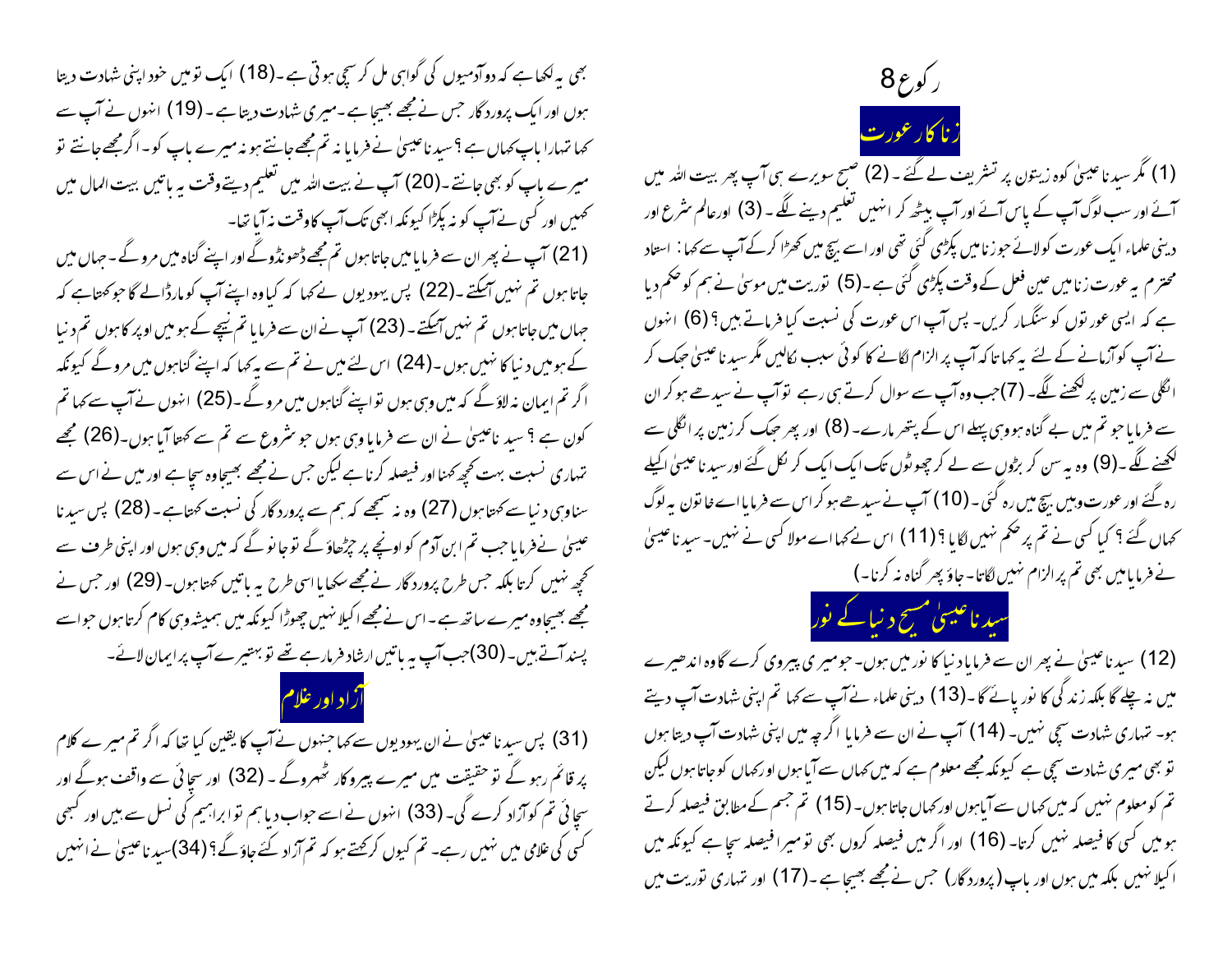کرے گا توابد تک کبھی موت کامزہ نہ چکھے گا۔ (53) ہمارا باپ ابراہیم حومر گیا کیا تم اس سے بڑا ہے ؟ اور نبی بھی مرگئے۔ تم اپنے آپ کو کیا ٹھہراتا ہے ؟ (54)سید ناعیسیٰ نے ان سے فرمایا اگر میں آپ اپنی بڑا ئی کروں تومیری بڑا ئی تحچہ نہیں لیکن میری بڑا ئی میرا پرورد گار کرتاہے جسے تم پھتے ہو کہ ہمار اخدا ہے ۔ (55) تم نے اسے نہیں جانالیکن میں اسے جا نتا ہوں اور اگر <sub>محم</sub>وں کہ اسے نہیں جا نتا تو تہاری طرح جھوٹا بنوں گا مگر اسے جا نتا اور اس کے کلام پر عمل کرتاہوں۔ (56) تہارا ماپ ابراہیم میرا دن دیکھنے کی امید پر بہت حوش تھا چنانچہ اس نے دیکھا اور حوش ہوا۔(57) یہودیوں نے آپ سے کہا تہاری عمر توابھی پچاس برس کی نہیں پھر کیا تم نے ابراہیم کودیکھاہے ؟ (58) آپ نے ان سے فرمایا میں تم سے سچ کھتا ہوں کہ پیشنر اس سے کہ ابراہیم پیدا ہوا میں ہوں۔ (59) پس انہوں نے اسے مارنے کو پتھر اٹھائے مگر سید ناعیسیٰ جیپ کر بیت اللہ سے لکل گئے۔

جنم کے اندھے کو شفاعطا

(1) بھرآپ نے جاتےوقت ایک شخص کودیکھاحوجنم کا اندھا تھا۔ (2) اورآپ کے صحابہ کرام نے آپ سے پوچیا کہ اے مولا کس نے گناہ کیا تھا حو یہ اندھا پیداہوا۔ اس شخص نے یا اس کے ماں باپ نے ؟ (3)سید ناعیسیٰ نے ان سے فرمایا کہ یہ اس نے گناہ کیا تھانہ اس کے ماں پاپ نے بلکہ یہ اس لئے ہوا کہ خدا کے کام اس میں ظاہر ہوں ۔ (4)جس نے مجھے بھیجا ہے ہمیں اس کے کام دن ہی دن کو کرناصرور ہے ۔وہ رات آنے والی ہے جس میں کوئی شخص کام نہیں کرسکتا۔ (5) جب تک میں د نبا میں ہوں د نیا کا نور ہوں ۔(6) پہ کہہ کر آپ نے زمین پر تھوکااور تھوک سے مٹی سا فی اور وہ مٹی اندھے کی آنکھوں پر لگا کر ۔ (7) اسے کہا جاؤ شیلوخ (جس کا ترحمہ بھیجا ہوا ہے ) کے حوص میں دھولو۔ پس اس نے جاکر دھویا اور بینا ہوکرواپس آیا۔(8) پس پڑوسی اور حن حن لوگوں نے پہلے اس کو بھیک مانگتے دیکھا تعاکھنے لگے کیا یہ وہ نہیں جو بیٹھا بھیک مانگا کرتا تھا ؟(9) بعض نے کہا یہ وہی ہے اوروں نے <sub>ک</sub>ما نہیں لیکن کوئی اس کا ہم شکل ہے ۔ اس نے <sub>ک</sub>مامیں وہی ہوں۔ (10) پس وہ اس سے کھنے گھ پھر تہاری آنکھیں کیوں تھل گئیں؟(11) اس نے حواب دیا کہ اس شخص نے حس کا نام

فرمایا میں تم سے سچ کھتا ہوں کہ حبو کوئی گناہ کرتا ہے گناہ کا غلام ہے۔(35) اور غلام ابد تک گھر میں نہیں رہتا محبوب ابد تک رہتا ہے ۔ (36) پس اگر محبوب تہیں آزاد کرے گا تو تم واقعی آزاد ہوگے۔ (37) میں جانتا ہوں کہ تم ابراہیم کی نسل سے ہو تو بھی میرے قتل کی کوشش میں ہو کیونکہ میرا کلام تہارے دل میں جگہ نہیں پاتا۔ (38) میں نے حوایئے پرورد گار کے ہاں دیکھا ہے وہ کھتا ہوں اور تم نے حواسے ماپ سے سنا ہے وہ کرتے ہو۔ (39) انہوں نے حواب میں آپ سے کہا ہمارا باپ توابراہیم ہے ۔سید ناعیسیٰ نے ان سے فرمایا کہ اگر تم ابراہیم کے فرزند ہوتے توابراہیم کے سے کام کرتے۔(40) لیکن اب تم مجھ جیسے شخص کے قتل کی کوشش میں ہو جس نے تم کووہی حن بات بتائی ہے حوضداسے سنی۔ ابراہیم نے توبہ نہیں کیا تھا۔ (41) تم اپنے پرورد گار کے سے کام کرتے ہو۔انہوں نے آپ سے کہا - ہم حرام سے پیدا نہیں ہوئے - ہماراایک باپ ہے یعنی خدا-(24) سید ناعیسیٰ نے ان سے فرمایا کہ اگر تہارا پاپ ہوتا تو تم مجھ سے محبت رکھتے اس لئے کہ میں خدامیں سے نکلااور آباہوں کیونکہ میں آپ سے نہیں آیا بلکہ اسی نے مجھے بھیجا۔(43) تم میری باتیں کیوں نہیں سمجھتے ؟اس لئے کہ میرا کلام سن نہیں سکتے۔ (44) تم اپنے ماپ ابلیس سے ہواور اپنے باپ کی حواہشوں کو پورا کرنا چاہتے ہو۔وہ سٹروع ہی سے حو ٹی ہے اور سجا ئی پر قائم منہیں رہا کیونکہ اس میں سچائی ہے نہیں۔ حب وہ جھوٹ بولتاہے تو اپنی ہی سی کھتا ہے کیونکہ وہ جھوٹا ہے بلکہ جھوٹ کا باپ ہے (45)لیکن میں حبوسچ بولتاہوں اس لئے تم میرا یقین نہیں کرتے۔(46) تم میں کون مجھ پر گناہ ثابت کرتاہے ؟ اگر میں سچ بولتا ہوں تو میرا یقین کیوں نہیں کرتے ؟ (47) حبو پرورد گار سے ہوتاہے وہ پرورد گار کی باتیں سنتاہے۔ تم اس لئے نہیں سنتے کہ پرورد گار سے نہیں ہو۔



(48) یہودیوں نے حواب میں آپ سے کہا کیا ہم حوب ہنیں کھتے کہ تم سماری ہواور تم میں بدروح ہے ؟(49)سید ناعیسیٰ نے ان سے فرمایا کہ مجھ میں بدروح نہیں مگر میں اپنے پرورد گار کی عزت کرتا ہوں اور تم میری بے عزتی کرتے ہو۔ (50) لیکن میں اپنی بزر گی نہیں چاہتا - ہاں- ایک ہے حو اسے چاہتا اور فیصلہ کرتاہے۔ (51) میں تم سے سچ کھتا ہوں کہ اگر کوئی شخص میرے کلام پر عمل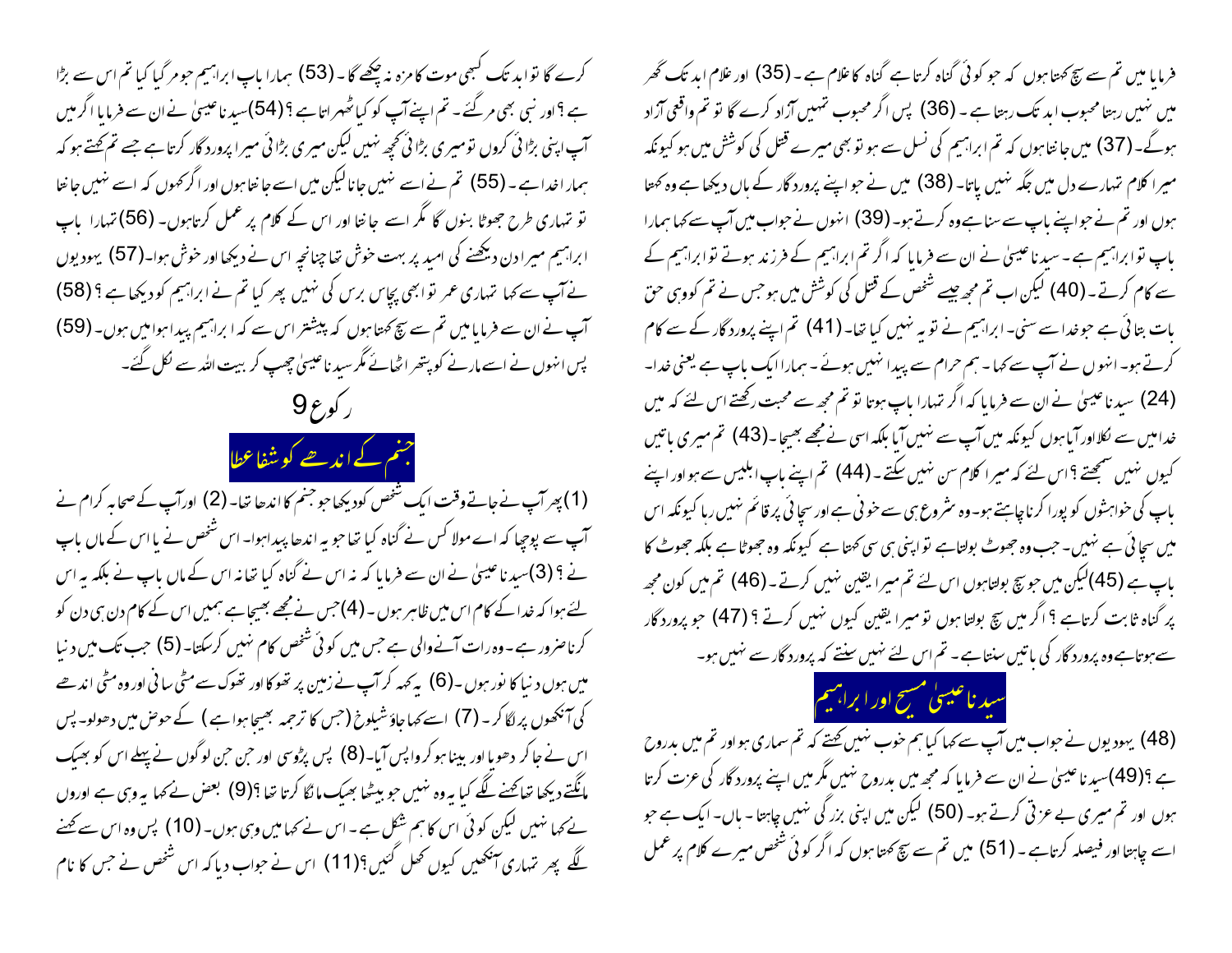کھنے لگے کہ تم ہی اس کے پیروکار ہو۔ ہم توموسیٰ کے پیروکار ہیں۔ (29) ہم جانتے ہیں کہ خدا نے موسیٰ کے ساتھ کلام کیا ہے مگر اس شخص کو نہیں جانتے کہ کہاں کا ہے ۔(30) اس آدمی نے حواب میں ان سے کہا یہ تو تعجب کی بات ہے کہ تم نہیں جانتے کہ وہ کہاں کا ہے حالانکہ اس نے میری سنګھیں کھولیں۔ (31) ہم جانتے ہیں کہ خدا گنہگاروں کی نہیں سنتالیکن اگر کوئی خدا پرست ہواور اس کی مرضی پر چلے تووہ اس کی سنتا ہے۔ (32) دنیا کے سٹروع سے کبھی سننے میں نہیں آپا کہ کسی نے جنم کے اندھے کی آنکھیں کھولی ہوں۔ (33) اگر یہ شخص خدا کی طرف سے نہ ہوتا تو کجھ نہ کرسکتا۔(34) انہوں نے حواب میں اس سے کہا تو تو پاگل گناہوں میں پیدا ہوا۔ توہم کو کیاسکھتا ہے ؟ اور انہوں نے اسے باہر کال دیا۔

(35)سید ناعیسیٰ مسیح نے سنا کہ انہوں نے اسے باہر کال دیا اور حب وہ آپ سے ملا نؤ کھا کیا تم خدا کے محبوب پر ایمان لاتے ہو؟ (36)اس نے حبواب میں کہا اسے مولا وہ کون ہے کہ میں اس پر ایمان لاؤں ؟(37) سید ناعیسیٰ نے اس سے فرمایا تم نے نواسے دیکھا ہے اور حو تم سے باتیں کرتا ہے وہی ہے۔(38) اس نے کہا اے مولا میں ایمان لاتا ہوں اور آپ کوسجدہ کیا۔ (39) سید ناعیسیٰ مسح فرمایا میں د نیامیں عدالت کے لئے آیا ہوں تا کہ حو نہیں دیکھتے وہ دیکھیں اور حودیکھتے ہیں وہ اندھے ہوجائیں۔ (40) حبو دینی علماء آپ کے ساتھ تھے انہوں نے یہ باتیں سن کر آپ سے کہا کیا ہم بھی اندھے ہیں؟ (41) سیدناعیںیٰ نے ان سے کہا کہ اگر تم اندھے ہوتے تو گنہگار نہ ٹھہرتے۔مگراب کھتے ہو کہ ہم دیکھتے ہیں۔ پس تہارا گناہ قائم رہتا ہے۔



(1) میں تم سے سچ کھتا ہوں کہ حو کوئی دروازہ سے بھیڑ خانہ میں داخل نہیں ہوتا بلکہ اور کسی طرف سے حیڑھ جاتا ہے وہ حیور اور ڈا کو ہے ۔ (2) لیکن حبو دروازہ سے داخل ہوتا ہے وہ بھیڑوں کا حیروابا ہے ۔ (3) اس کے لئے دریان دروازہ کھول دیتاہے اور بھیڑیں اس کی آواز سنتی ہیں اور وہ اپنی بھیڑوں کو نام بنام بلا کر باہر لے جاتا ہے ۔ (4) حب وہ اپنی سب بھیڑوں کو باہر لکال چکتا ہے توان کے آگے

عیسیٰ ہے مٹی سانی اور میری آنکھوں پر لگا کر مجھ سے کہا شیلوخ میں جا کر دھولو۔ پس میں گیا اور دھو کر بیناہوگیا۔ (12) انہوں نےاس سے کہاوہ کہاں ہے ؟اس لے کہامیں نہیں جانتا۔

دینی علماء کاشک اور تحقیق

(13) لوگ اس شخص کو حبوپہلے اندھا تھا دینی علماؤں کے پاس لے گئے ۔ (14) اور حس روز سید نا عیسیٰ نےمٹی سان کراسکی آنکھیں کھولی تھیں وہ سبت کادن تھا۔ (15) پھر دینی علماؤں نے بھی اس سے پوجیا تم کس طرح بینا ہوئے ؟ اس نے ان سے کہا اس نے میری آنکھوں پر مٹی لگائی۔ پھر میں نے دھولیا اور اب بینا ہوں۔ (16) پس بعض دینی علماء کینے لگے بیرآدمی پرورد گار کی طرف سے نہیں کیونکہ سبت کے دن کو نہیں ما نتامگر بعض نے <sub>ک</sub>ہا کہ گنہگار آدمی کیونکر ایسے معجزے دکھا سکتا ہے ؟ پس ان میں اختلاف ہوا۔ (17) انہوں نے پھر اس اندھے سے کہا کہ اس نے حبو تیبری آنکھیں کھولیں تم اس کے حق میں کیا۔۔ ہو ؟ اس نے <sub>ک</sub>ماوہ نبی ہے ۔ (18) لیکن یہودیوں کو یقین نہ آیا کہ بہ اندھا تھا اور بینا ہوگیا ہے ۔ حب تک انہوں نے اس کے ماں پاپ کو حبو بینا ہوگیا تھا بلا کر (19)ان سے نہ پوچھ لیا کہ یہ تہارا بیٹاہے جے تم کہتے ہو کہ اندھا پیدا ہوا تھا؟ پھر وہ اب کیوں کر دیکھتا ہے ؟(20) اس کے ماں پاپ نے حواب میں کہا ہم جانتے ہیں کہ یہ ہمارا بیٹا ہے اور اندھا پیدا ہوا تھا۔ (21) لیکن ہیہ ہم نہیں جانتے ہیں کہ اب وہ کیونکر دیکھتا ہے اور نہ یہ جانتے ہیں کہ کس نے ان کی اینکھیں کھولیں۔ وہ تو مالغ ہے ۔ اسی سے پوچھووہ اپنا حال آپ کھہ دے گا۔ (22) پہ اس کے ماں باپ نے یہودیوں کے ڈر سے کہا کیونکہ یہودی ایکا کرچکے تھے کہ اگر کوئی اس کے مسح ہونے کا اقرار کرے تو عمادت خانہ سے خارج کیا جائے ۔ (23) اس واسطے اس کے ماں باپ نے کہا وہ بالغ ہے اسی سے پوچھو۔(24) پس انہوں نے اس شخص کو حواندھا تھا دوبارہ بلا کر <sub>ک</sub>مافدا کی تمجید کر ہم نوجانتے ہیں یہ آدمی گنہ گار ہے۔(25) اس نے حواب دیامیں نہیں جا نتا کہ وہ گنہ گار ہے یا نہیں -ایک بات جا نتا ہوں کہ میں اندھا تھا - اب بینا ہوں- (26) پھر انہوں نے اس سے کہا اس نے تہارے ساتھ کیا کیا؟ کس طرح تیری آنکھیں کھولیں؟ (27) اس نے انہیں حواب دیامیں تم سے کھہ جِکااور تم نے نہ سنا۔ دوبارہ کیوں سنناچاہتے ہو؟ کیاتم بھی اس کے پیروکارہوناچاہتے ہو؟ (28) وہ اسے برا سِلاَکھہ کر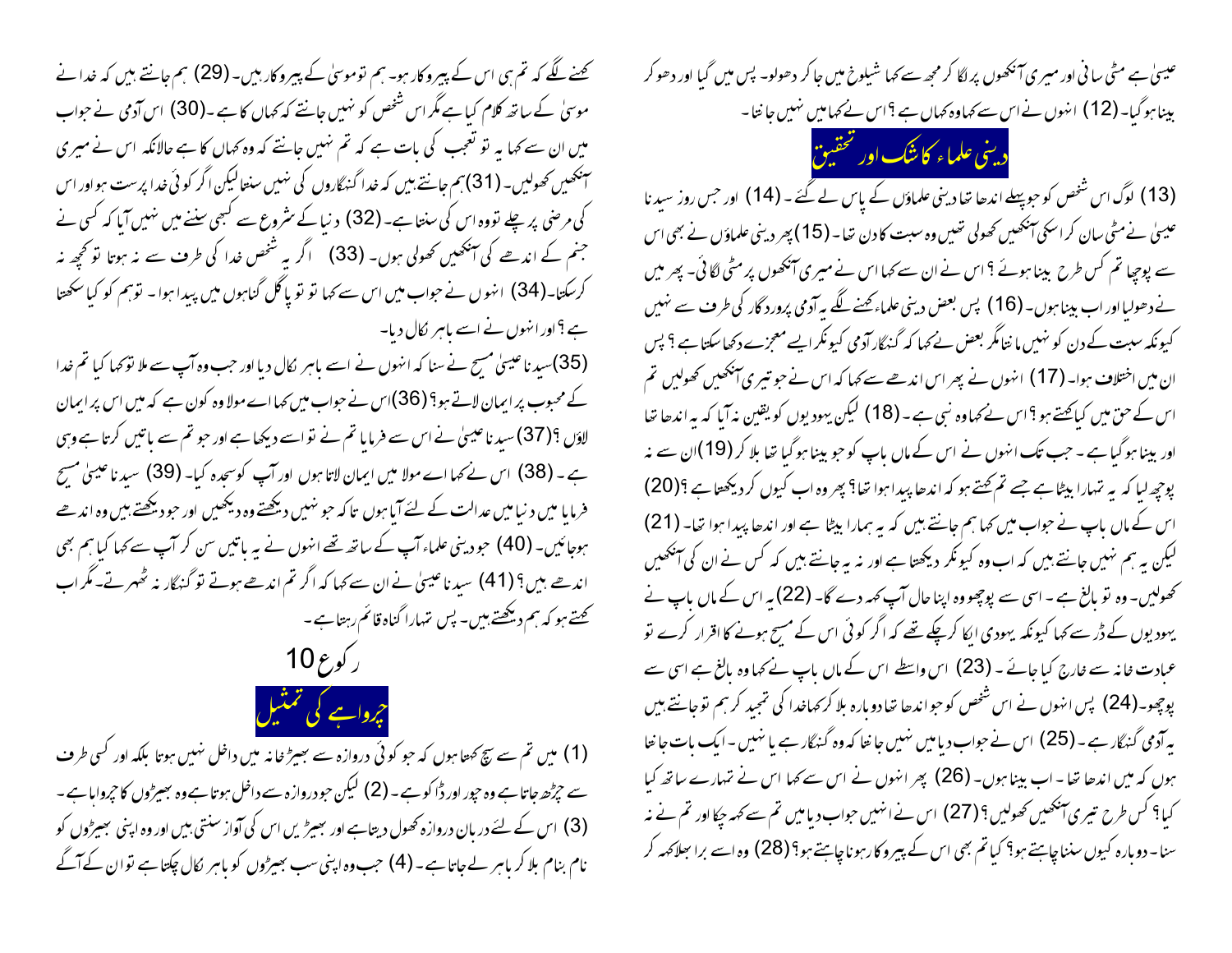سید ناعیسی مسح کارد کیاجانا

(22) یروشلم میں عبد تحدید ہوئی اور جاڑے کاموسم تھا۔ (23) اور سید ناعیسیٰ بیت اللہ کے اندر سلیمانی برآمدہ میں ٹہل رہے تھے۔ (24) پس یہودیوں نے آپ کے گرد جمع ہو کرآپ سے <sub>کھا</sub> تم کب تک ہمارے دل کو ڈانوا نڈول رکھوگے ؟ اگر تم مسح ہو تو ہم سے صاف کہہ دو۔ (25) سید ناعیسیٰ نے انہیں حواب دیا کہ میں نے تو تم سے <sub>کھہ</sub> دیا مگر تم یقین نہیں کرتے ۔حو کام میں اپنے پرورد گار کے نام سے کرتاہوں وہی میرے گواہ بیں۔ (26) لیکن تم اس لئے نہیں کرتے کہ میری ہیپڑوں میں سے نہیں ہو۔(27) میری ہیپڑیں میری آواز سنتی بیں اور میں انہیں جا نتا ہوں اور وہ میرے پیچھے پیچھے چلتی ہیں۔ (28) اور میں انہیں ہمیشہ کی زند گی بخشتا ہوں اور وہ اید تک کبھی ہلاک نہ ہوں گی اور کوئی انہیں میرے ماتھ سے جیبن نہ لے گا۔ (29) میرا پرورد گار جس نے مجھے وہ دی بیں سب سے بڑا ہے اور کو ئی انہیں پرورد گار کے باتھ سے نہیں چیین سکتا۔ (30) میں اور پرورد گار ایک ہیں۔ (31) یہودیوں نے آپ کوسنگیار کرنے کے لئے پتھر اٹھائے۔ (32) آپ نےان سے فرمایا میں نے تم کو پرورد گار کی طرف سے بہتیرے اچھے کام دکھائے بیں ۔ان میں سے کس کام کے سبب سے مجھے سنگیار کرتے ہو؟ (33) یہودیوں نے آپ سے کہا کہ اچھے کام کے سبب سے نہیں بلکہ کفر کے سبب سے تہیں سنگیار کرتے ہیں اور اس لئے کہ تم آدمی ہوکر اپنے آپ کو خدا بناتے ہو۔ (34)آپ نے انہیں فرمایا تہاری سٹریعت میں یہ نہیں لکھا ہے کہ میں نے <sub>ک</sub>ہا تم <sub>فدا ہو</sub>؟(35) حبب کہ اس نے انہیں خدانحہا حن کے پاس خدا کا کلام آبا (اور کتاب مقدس کا باطل ہوناممکن نہیں )۔ (36) آیا تم اس شخص سے جسے پرورد گار نے پاک کرکے دیپا میں بھیجاکھتے ہو کہ تم کفر بکتے ہواس لئے کہ میں نے <sub>ک</sub>مامیں ابن <sub>التٰہ</sub> ہوں۔ (37) اگر میں اپنے پرورد گار کے کام نہیں کرتا تومیرا یقین نہ کرو۔ (38) لیکن اگر میں کرتا ہوں تو گومیرا یقین نہ کرومگران کاموں کا تو یقین کرو تاکہ تم جا نواور سمجھو کہ پرورد گار مجھ میں ہے اور میں پرورد گار میں ۔ (39) انہوں نے پھر آپ کو پکڑنے کی کوشش کی لیکن آپ ان کے پاتھ سے نکل گئے ۔ س گے چلتا ہے اور بھیڑیں اس کے پیچھے پیچھے ہولیتی بیں کیونکہ وہ اس کی آواز پہچانتی ہیں۔ (5) مگروہ عنیر شخص کے پیچھے نہ جائیں گی بلکہ اس سے ہعا گیں گی کیونکہ عنیروں کی آواز نہیں پہچا نتیں۔ (6) سید ناعیسیٰ نے ان سے یہ تمثیل ارشاد فرمائی۔لیکن وہ نہ سمجھے کہ یہ باتیں بیں حوہم سے کھتاہے ۔ سيد ناغيبلى مسيح احجا جروابا

(7) پس سید ناعیسیٰ مسبح نے ان سے پھر فرمایا کہ میں تم سے سچ کھتا ہوں کہ بھیڑوں کا دروازہ میں ہوں۔ (8) جننے مجھ سے پہلےآئے سب حپور اور ڈا کو پیں مگر سٖسٹروں نے ان کی نہ سنی۔ (9) دروازہ میں ہوں ۔ اگر کو ٹی محبے سے داخل ہو تو نجات پائے گا اور اندر پاہر آیا جا پا کرنے گا اور جارا پائے گا۔ (10) حپور نہیں آتا مگر حیرانے اور مار ڈالنے اور بلاک کرنے کو۔ میں اس لئے آیا کہ وہ زند گی پائیں اور کمثرت سے پائیں ۔ (11) احیا حیروایامیں ہوں۔ احیا حیروایا بھیڑوں کے لئے اپنی جان دیتا ہے ۔ (12) مزدور حبو نہ حجروابا ہے نہ بھیڑوں کا مالک - بھیڑئیے کوآتے دیکھ کر بھیڑوں کو چھوڑ کر ہجاگ جاتا ہے اور بھیڑ یا ان کو پکڑتااور پراگندہ کرتا ہے۔ (13) وہ اس لئے ساگ جاتا ہے کہ مزدور ہے اور اس کو سٖیٹروں کی فکر نہیں۔ (14)احیا حجہ واپاں میں ہوں۔ *جس طرح* پاپ (پرورد گار ) مجھے جا نتاہے اور میں پرورد گار کو جا نتا ہوں۔ (15) اسی طرح میں اپنی سِمیڑوں کوجا نتا ہوں اور میر ی سِمیڑیں مجھے جانتی بیں اور میں سِمیڑوں کے لئے اپنی جان دیتا ہوں۔ (16) اور میری اور بھی سِیٹریں بیں حبواس سِیٹرخانہ کی نہیں۔مجھے ان کو بھی لانا صرور ہے اور وہ میری آواز سنیں گی۔ پھر ایک ہی گلہ اور ایک ہی جروایا ہوگا۔ (17) پرورد گار مجھ سے اس لئے محبت رکھتا ہے کہ میں اپنی جان دیتا ہوں تا کہ اسے پھر لے لوں۔ (18) کوئی اسے مجھ سے چھینتا نہیں بلکہ میں اسے آپ ہی دیتا ہوں مجھے اس کے دینے کا بھی اختیار ہے اور اسے پھر لینے کا بھی اختیار ہے ۔ یہ ضکم میرے پرورد گار سے مجھے ملا۔

(19) ان با نوں کے سبب سے یہودیوں میں پھر اختلاف ہوا۔ (20) ان میں سے بہتیرے نوٹھنے گکے کہ اس پں بدروح ہے اور یہ دیوانہ ہے۔ تم اس کی کیوں سنتے ہو؟ (21) اوروں نے کہا یہ ایسے شخص کی باتیں نہیں جوجس میں بدروح ہو۔ کیا بدروح اندھوں کی آنکھیں کھول سکتی ہے ؟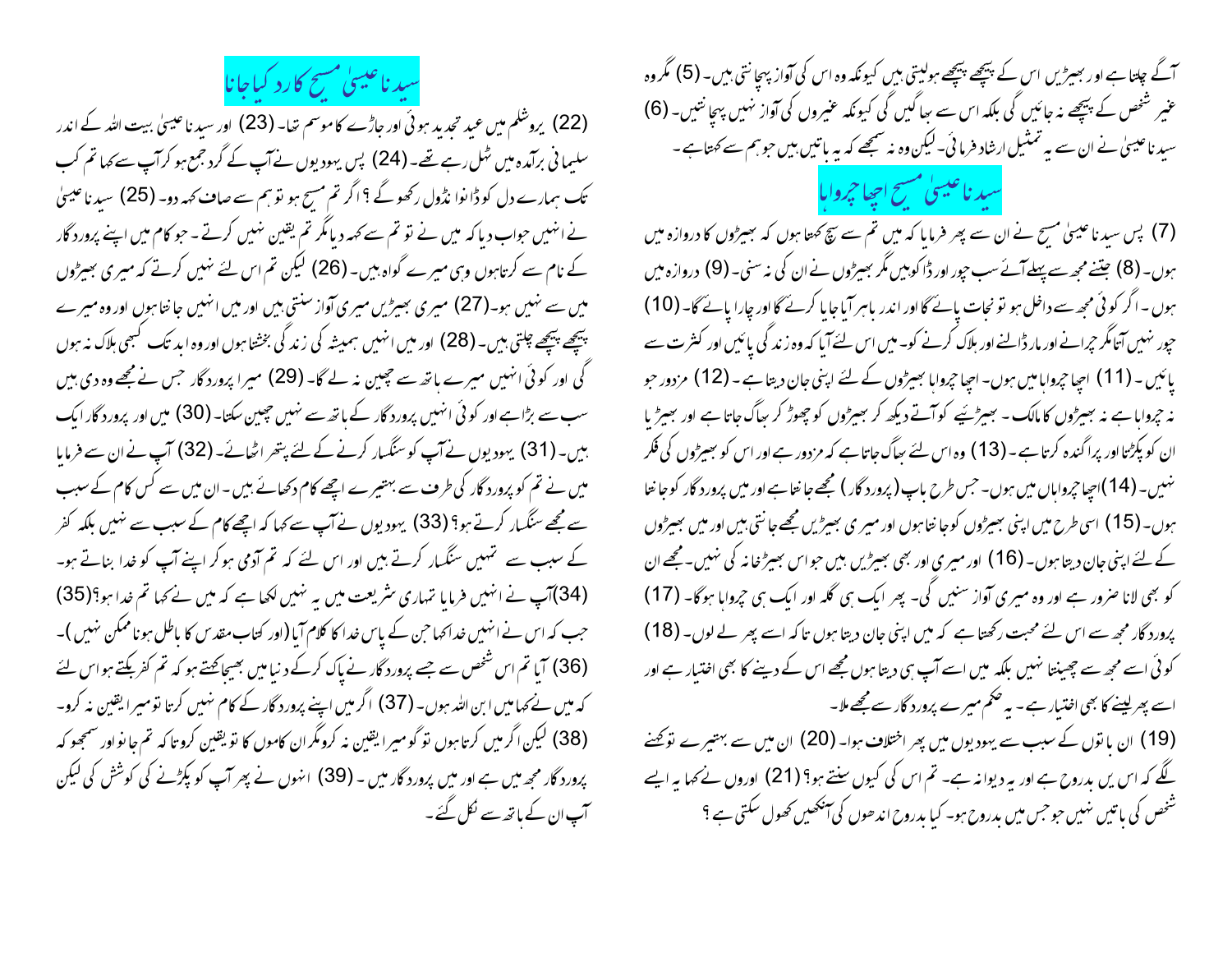(16) پس تومانے جسے توام کیتے تھے اپنے ساتھ کے صحابہ سے کہا کہ آؤ ہم بھی چلیں تاکہ اس کے ساتھ مريں۔

سید ناعیسیٰ مسیح قبامت اور زندگی

(17) پس آپ کوآگر معلوم ہوا کہ اسے قبر میں رکھے چار دن ہوئے۔ (18) بیت عنباہ پروشلم کے نزدیک قریباً دومیل کے فاصلہ پر تھا۔ (19) اور بہت سے یہودی مرتھااور مریم کوان کے ہعائی کے بارے میں تسلی دینےآئے تھے۔(20) پس مرتعاآپ کےآنے کی خبر سن کرآپ سے ملنے کو گئی لیکن مریم ٹھر میں بیٹھی رہی۔ (21) مرتعانے آپ سے کہامولا اگر پ بہاں ہوتے تومیرا سائی نہ مرتا-(22) اور اب میں جانتی ہوں کہ حبوتحچیہ آپ پرورد گارسے مانگے گے وہ آپ کو عطا کردے گا۔ (23) آپ نے اس سے فرمایا تہمارا سائی جی اٹھے گا۔ (24) مرتعانے آپ سے کھامیں جانتی ہوں کہ قیامت میں آخری دن جی اٹھے گا۔ (25)سید ناعیسیٰ مسیح نے اس سے فرمایا قیامت اور زند کی نومیں ہوں۔ حبو مجھ پرایمان لاتا ہے گووہ مرجائے تو بھی زندہ رہے گا۔ (26) اور حو کو ئی زندہ ہے اور محمّہ پرایمان لاتا ہے وہ ابد تک کسجی نہ مرے گا۔ کیا تم اس پر ایمان رکھتی ہو؟(27)اس نے آپ سے کہا اے مولا میں ایمان لاچکی ہوں کہ آپ ابن اللہ المسح بیں حبود نیامیں آنے والے تھے آپ ہی بیں۔ سید ناغیسی مسیح کےآنسو

(28) یہ بھہ کروہ چلی گئی اور چپکے سے اپنی بہن مریم کو بلا کر بھا کہ مولا یہیں ہیں اور تہیں بلاتے ہیں۔ (29) وہ سنتے ہی جلد اٹھ کر آپ کے پاس آئی۔ (30)(سید ناعیسیٰ مسیح ابھی گاؤں میں نہیں پہنچے تھے بلکہ اسی جگہ تھے جہاں مرتعاآپ سے ملی تھی )۔(31) پس حبو یہودی گھر میں اس کے پاس تھے اور اسے تسلی دے رہے تھے یہ دیکھ کر کہ مریم جلد اٹھ کر پاہر گئی ۔اس خیال سے اس کے پیچھے ہولئے کہ وہ قبر پر روپے جاتی ہے ۔ (32) حب مریم اس جگہ بہنیجی حہاں آپ تھے اور آپ کو دیکھا تو آپ کے قدموں پر گر کر <sub>ک</sub>مامولاا گرآپ یہاں ہوتے تومیرا سائی نہ مرتا۔ (33) حب سید ناعیسیٰ نے اسے اور ان یہودیوں کو حبواس کے ساتھ آئے تھے روتے دیکھا تو دل میں نہایت رنجیدہ ہوئے اور گھبرا کر <sub>ک</sub>ما - (34) تم نے اسے <sub>کما</sub>ں رکھا ہے ؟ انہوں نے <sub>ک</sub>مامولا چل کر دیکھ کیجئے - (35) سید ناعیسیٰ

(40) پھر آپ یردن کے پار اس جگہ تشریف لے گئے جہاں یمیلی اصطباعی پہلے اصطباع دیا کرتے تھے۔ اور وہیں قیام کیا۔ (41) اور بہتیرے آپ کے پاس آئے اور کھتے تھے کہ یحییٰ نے کوئی معمِزہ <sup>نہ</sup>یں دکھایا مگر حو کچھ یحییٰ نے آپ کے حق میں کہا تھاوہ سچ تھا۔ (42) اور وہاں بہتیرے آپ پر ایمان لائے۔



(1) مریم اور اس کی بہن مرتبا کے گاؤں بیت عنباہ کالعزر نام ایک آدمی بیمار تھا۔ (2) پہ وہی مریم تھی جس نے آپ پر عطر ڈال کر اپنے بالوں سے آپ کے یاوَں مبارک پونچھے۔ اسی کا سائی لعزر بیمار تعا۔ (3) پس اس کی بهنوں نے آپ کو بہ کہلا بھیجا کہ مولا دیکھئے جسے آپ عزیز رکھتے ہیں وہ بیمار ہے۔(4) آپ نے سن کر فرمایا کہ بہ بیماری موت کی نہیں بلکہ پرورد گار کی عظمت کے لئے ہے تاکہ اس کے وسیلہ سے پرورد گار کے محبوب (یعنی سید ناعیسیٰ مسح) کی بزر گی ظاہر ہو۔(5) اور سید ناعیسیٰ مرتعااور اس کی بہن اورلعزر سے محبت کرتے تھے۔ (6) پس جب آپ نے سنا کہ وہ بیمار ہے تو جس جگہ تھے وہیں دو دن اور رہے ۔ (7) پھر آپ کے بعد صحابہ کرام سے فرما یا آؤ پھریہودیہ کو چلیں ۔ (8) صحابہ کرام نے آپ سے کہا مولا ابھی نو یہودی آپ کو سنگیار کرنا چاہتے تھے اور پھر وہاں جاتے ہیں۔ (9)سید ناعیسیٰ نےان سے فرمایا کیادن کے بارہ گھنٹے نہیں ہوتے ؟اگر کوئی دن کو چلے تو ٹھوکر نہیں کھاتا کیونکہ وہ د نیا کی روشنی میں دیکھتاہے ۔ (10 ) لیکن اگر کوئی رات کو چلے تو ٹھوکرکھاتاہے کیونکہ اس میں روشنی نہیں۔ (11) آپ نے یہ باتیں تھمیں اور اس کے بعد ان سے فرمایا کہ ہمارا دوست لعزر سو گیا ہے لیکن میں اسے حِگانے جاتا ہوں۔ (12) پس آپ کے صحابہ کرام نے آپ سے کہا اے مولااگروہ سوگیا ہے تو بچ جائے گا۔ (13) مگر آپ نے اس کی موت کی بابت فرمایا تعامگروہ سمجھے کہ آرام کی نیند کی بابت فرمایا۔ (14) تب آپ نے ان سے صاف فرما دیا کہ لعزر مر گیا۔ (15) اور میں تہارے سبب سے خوش ہوں کہ وہاں نہ تھا تاکہ تم ایمان لاؤ لیکن آؤ ہم اس کے پاس چلیں-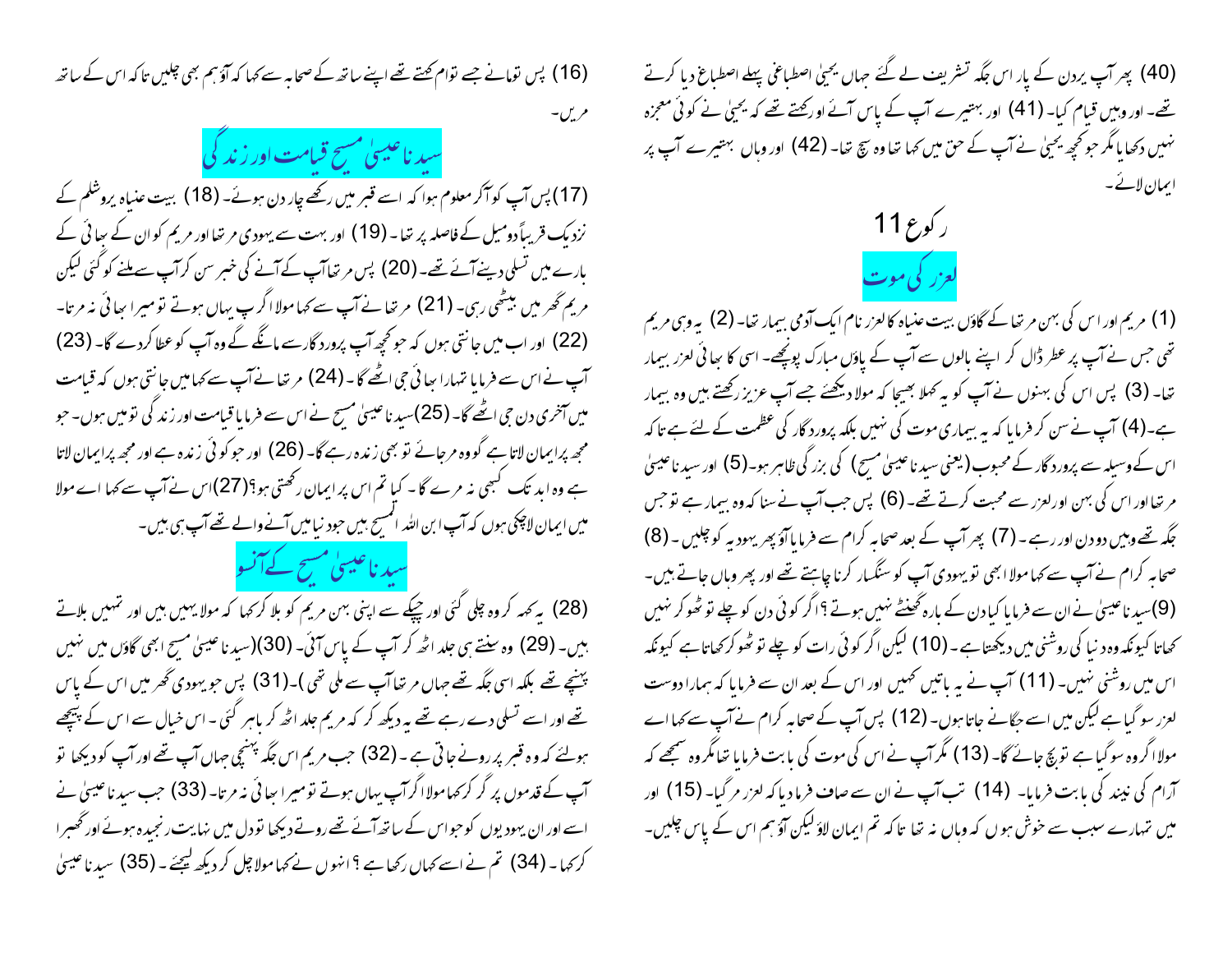پراگندہ فرزندوں کو جمع کرکے ایک کردے۔ (53) پس وہ اسی روز سے آپ کو قتل کرنے کامثورہ کرنے لگے۔ (54) پس اس وقت سے سید ناعیسیٰ یہودیوں میں علانیہ نہیں پھرے بلکہ وہاں سے جنگل کے نزدیک کے علاقہ میں افرائیم نام ایک شہر کو تسٹریف لے گئے اور اپنے صحابہ کرام کے ساتھ وہیں قیام کیا۔ (55) اور یہودیوں کی عید فسح نزدیک تھی اور بہت لوگ فسح سے پہلے دیہات سے یروشکم کو گئے تاکہ اپنے آپ کو پاک کریں۔ (56) پس وہ سید ناعیسیٰ کوڈھونڈنے اور بیت اللہ میں کھڑے ہوکر آپس میں ٹھنے لگے کہ تہ<sub>ار</sub> اکیاخیال ہے <sup>9</sup> کیاوہ عید میں نہیں آئے گا؟ (57) اور امام اعظم اور دینی علماؤں نے محکم دے رکھا تھا کہ اگر کسی کومعلوم ہو کہ آپ کہاں ہیں تواطلاع دے تا کہ آپ کو پکڑلیں۔  $12 \epsilon \sqrt{2}$ 

ببیت عنباه میں سید ناعیسیٰ مسح پر عطر انڈیلنا

(1) پھر آپ فسح سے ج<sub>ھ</sub>روز پہلے بیت عنیاہ میں آئے جہاں لعزر جسے سید ناعیسیٰ نے مردوں میں زندہ کیا تھا۔ (2) وہاں انہوں نے آپ کے لئے شام کا کھانا تیار کیا اور مرتبا خدمت کر ٹی تھی مگر لعزر ان میں سے تعاحبوآپ کے ساتھ کھاناکھانے بیٹھے تھے۔ (3) پھر مریم نے جٹاماسی کاآدھ سیر خالص اور بیش قیمت عطر لے کرآپ کے یاؤں پر ڈالااور اپنے مالوں سے آپ کے یاؤں پونچھے اور ٹھر عطر کی حرشبو سے مہک گیا۔ (4)مگرآپ کے صحابہ کرام میں سے ایک شخص یہوداہ اسکریو تی حبوآپ کو پکڑوانے کو تعالِمَتْ لگا۔(5) یہ عطر تین سود بنار میں بیچ کر عریبوں کو کیوں نہ دیا گیا؟ (6) اس نے یہ اس لئے نہیں کہا کہ اس کو عریبوں کی فکر تھی بلکہ اس لئے کہ حپور تھااور حپونکہ اس کے پاس ان کی تھیلی رہتی تھی اس میں حو تحچیہ پڑتا وہ کال لیتا تھا۔ (7) پس سید ناعیسیٰ نے فرمایا اسے یہ عطر میرے دفن کے دن کے لئے رکھنے دو۔ (8) کیونکہ غریب غربا تو ہمیشہ تہارے پاس ہیں لیکن میں ہمیشہ تہارے پاس نه رېوں گا-

لعزر کے خلا**ف** سازش

مسج کے آنسو بہنے لگے۔(36) پس یہودیوں نے <sub>ک</sub>مادیکھووہ اس کو کیساعزیز تھا۔ (37) لیکن ان میں سے بعض نے کہا یہ شخص جس نے اندھے کی آنکھیں کھولیں اتنا نہ کر کا کہ یہ آدمی نہ مرتا ؟ لعزر کوزندہ کرنے کامعجزہ

(38) سید ناعیسیٰ مسیح پھر اپنے دل میں نہایت رنجیدہ ہو کر قبر پر تشریف لے گئے ۔وہ ایک غار تھا اور اس پر بتھر دھرا تھا۔ (39) سید ناعیبیٰ نے فرمایا بتھر کو ہٹاؤ- اس مرے ہوئے شخص کی بہن مرتھا نے آپ سے کہا - اے مولا اس میں سے اب بد بوآئی ہے کیونکہ اسے چار دن ہوگئے۔ (40) سید ناعیسیٰ مسح نے اس سے فرمایا کیا میں نے تم سے کہا نہ تعاکہ اگر تم ایمان لاؤ گی تو پرورد گار کی بزر کی دیکھو کی۔ (41) پس انہوں نے اس پتھر کو ہٹادیا۔ پھر سید ناعیسیٰ نے آنکھیں اٹھا کر فرمایا اے باپ (پرورد گار ) میں آپ کا شکر کرتا ہوں کہ آپ نے میری سن لی ۔ (42) اور مجھے تومعلوم تعا کہ آپ ہمیشہ میری سنتے ہیں مگر ان لو گوں کے باعث حواس پاس کھڑے ہیں میں نے کہا تا کہ وہ ایمان لائیں کہ آپ ہی نے مجھے بھیجا ہے ۔(43) اور یہ کہہ کرآپ نے بلند آواز سے پکار کر فرمایا اے لعزر نکل آؤ۔ (44) حبو مر گیا تھاوہ کفن سےباتھ یاؤں بندھے ہوئے نکل آیا اور اس کا چھرہ رومال سے لپٹاہوا تھا۔سید ناعیسیٰ نےان سے فرمایااسے کھول کرجانے دو۔

(45) پس بہتیرے یہودی حومریم کے پاس آئے تھے اور حسوں نے سید ناعیسیٰ کا یہ کام دیکھاآپ پرایمان لائے۔(46)مگر ان میں سے بعض نے دینی علماؤں کے پاس جا کر انہیں سید ناعیسیٰ مسجے کے کاموں کی خبیر دی۔ (47) پس امام اعظم اور دینی علماؤں نے صدر عدالت کے لوگوں کو جمع کرکے کہا ہم کرتے کیا بیں؟ بیرآدمی تو بہت معمِزے دکھاتا ہے۔(48) اگر ہم اسے یوں ہی چھوڑ دیں تو سب اس پر ایمان لے آئیں گے اور رومی آگر ہماری جگہ اور قوم دو نوں پر قبصنہ کرلیں گے ۔ (49) اور ان میں سے کا ئفا نام ایک شخص نے حواس سال امام اعظم تھاان سے کہا تم تحجیہ نہیں جانتے ۔ (50)اور نہ سوچتے ہو کہ تہمارے لئے یہی بہتر ہے کہ ایک آدمی امت کے واسطے مرے نہ ساری امت ہلاک ہو۔ (51)مگر اس نے بہ اپنی طرف سے نہیں کہا بلکہ اس سال امام اعظم ہو کر نبوت کی کہ سید ناعیسیٰ اس امت کے واسطے مریں گے ۔ (52) اور نہ صرف اس قوم کےو اسطے بلکہ اس واسطے بھی کہ خدا کے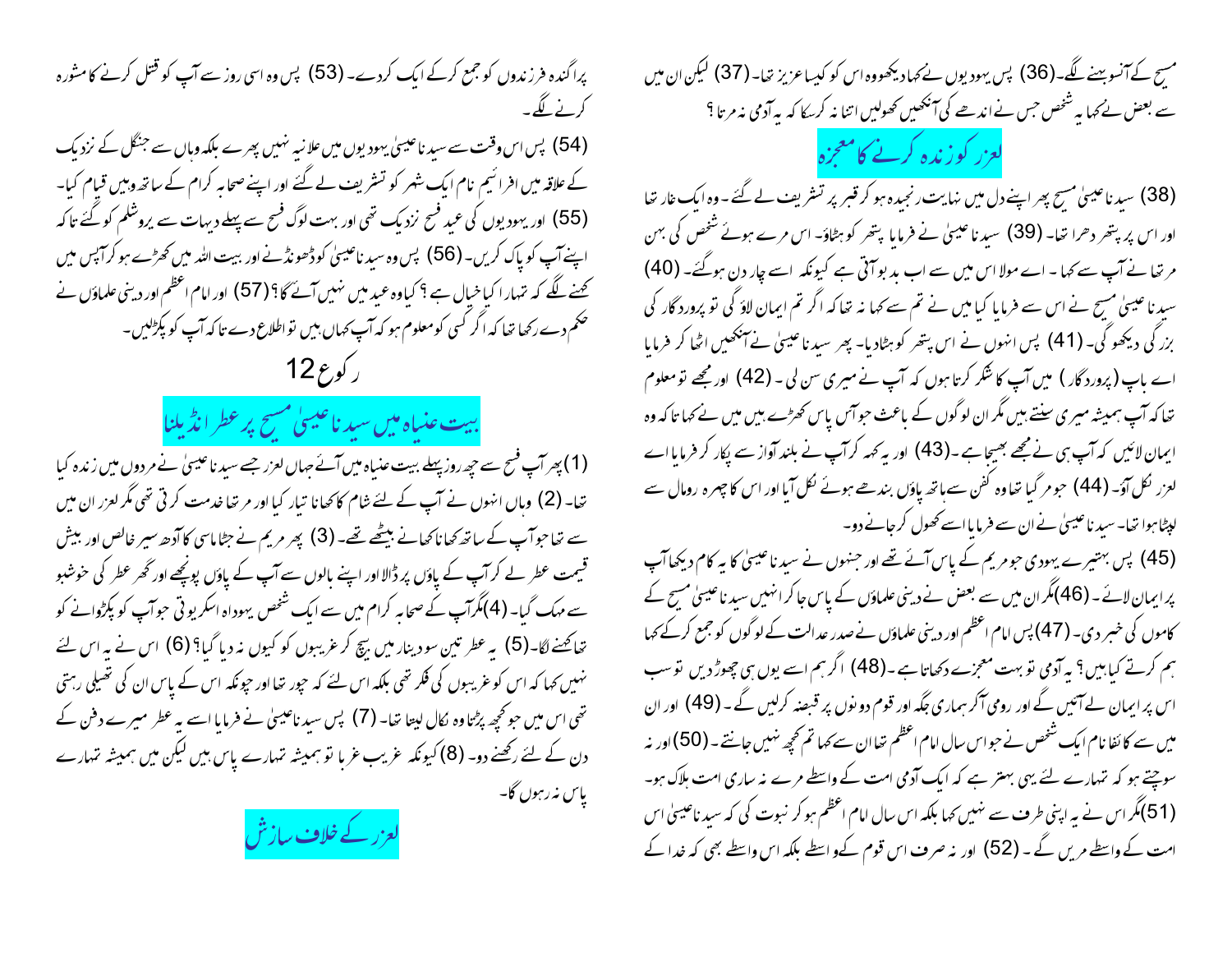تومیرے پیچھے ہولے اور جہاں میں ہوں وہاں میرا خادم بھی ہوگا- اگر کوئی میری خدمت کرے تو پرورد گار اس کی عزت کرے گا۔

سید ناعیسیٰ مسح کے مصائب اور موت

(27) اب میری جان گھبرا تی ہے - پس میں کیاکھوں ؟اے پرورد گارمجھے اس گھڑی سے بچائیے لیکن میں اسی سبب سے تو اس ٹھرطبی کو پہنچاہوں۔ (28) اے پرورد گار اپنے نام کو عظمت دیں۔ پس آسمان سے آواز آئی کہ میں نے اس کو عظمت دی اور پھر بھی دوں گا۔ (29)حبولوگ کھڑے سن رہے یٹھے انہون نے کہا کہ بادل گرجا- اوروں نے کہا کہ فرشتہ آپ سے ہم کلام ہوا۔ (30)آپ نے ان سے فرمایا کہ آواز میرے لئے نہیں بلکہ تہارے لئے آئی ہے ۔(31) اب د نیا کی عدالت کی جاتی ہے ۔ اب د نبا کا سمردار کال دیاجائے گا- (پہاں د نیا کے سردار سے مراد ابلیس ہے )(32)اور میں اگر زمین سے اوپجے پر حِرْحایا جاؤں گا توسب کو اپنے پاس ٹھینیچوں گا ۔ (33) آپ نے اس بات سے اشارہ کیا کہ میں کس موت سے مرنے کو ہوں۔ (34)لوگوں نے آپ کو یہ حواب دیاکہ ہم نے سٹریعت کی یہ بات سنی ہے کہ مسیح ابد تک رہے گا۔ پھر آپ کیوں کرکھتے ہیں کہ ابن آدم کا اونچے پر جرِٹھا یاجاناصرور ہے ؟ یہ ابن آدم کون ہے ؟ (35) پس آپ نے ان سے فرمایا کہ اور تھوڑی دیر تک نور تہارے درمبان ہے۔جب تک نور تہارے ساتھ ہے چلے چلو۔ایسا نہ ہو کہ تاریکی تہیں آپکڑے اور حو تاریکی میں چلتاہے وہ نہیں جا نتا کہ کدھر جاتا ہے ۔(36) حب تک نور تہارے ساتھ ہے نور پر ایمان لاؤ تا کہ نور کے فرزند بنو۔

سید ناعیسیٰ یہ باتیں فرما کر تشریف لے گئے اور ان سے اپنےآپ کو چھپایا۔ (37) اور اگر چہ آپ نے ان کے سامنے اتنے معجزے دکھائے تو بھی وہ آپ پر ایمان نہ لائے۔(38) تا کہ یسعیاہ نبی کی پیش گوئی پوری حواس نے کہا کہ اے مولاہمارے پیغام کا کس نے یقین کیاہے ؟ اور پرورد گار کا با تھ <sup>ک</sup>س پر ظاہر ہوا ہے ؟ (39) اس سبب سےوہ ایمان نہ لاسکے کہ یسعیاہ نے پھر کھا۔

(9) پس یہودیوں میں سے عوام یہ معلوم کرکے کہ وہ وہاں نہ صرف سبد ناعیسیٰ کے سبب سے آئے تھے بلکہ اس لئے بھی کہ لعزر کو دیکھیں جسے آپ نے مردوں میں سے زندہ کیا تھا۔ (10) لیکن امام اعظم نے مثورہ کیا کہ لعزر کو مار ڈالیں۔ (11) کیونکہ اس کے باعث بہت سے یہودی چلے گئے اور سید ناعیسیٰ پر ایمان لائے۔

يروسكم مين شابا نه داخله

(12) دوسرے دن بہت سے لوگوں نے حوعید میں آئے تھے ہہ سن کر کہ سید ناعیسیٰ یروشلم میں تسٹر پف لارہے ہیں۔ (13) تھمجور کی ڈالیاں لیں اور آپ کے استقبال کو نکل کر پکارنے لگے کہ زندہ یاد زندہ باد یاعث برکت ہے وہ حبو پرورد گار کے نام سے آتا ہے اور اسمر ئیل کا یادشا ہ ہے۔ (14) جب آپ کو گدھے کا بجہ ملا تواس پر سوار ہوئے جیسا کہ لکھاہے کہ (15)اے صیون کی بیٹی مت ڈر۔ دیکھو تہارا بادشاہ گدھے کے بچہ پر سوار ہوا آتا ہے ۔ (16) آپ کے صحابہ کرام پہلے نو بہ پاتیں پنہ سمجھے لیکن حب آپ اپنی عظمت کو پہنچے توان کو ماد آیا کہ بہ پاتیں آپ کے حق میں لکھی ہو ئی تھیں اور لوگوں نے آپ کے ساتھ یہ سلوک کیا تھا۔(17) پس ان لوگوں نے گواہی دی حواس وقت آپ کے ساتھ تھے جب آپ نے لعزر کو قسر سے پاہر بلایا اور مردوں میں سے جلایا تھا۔ (18) اسی سبب سے لوگ آپ کے استقبال کونکلے کہ انہوں نے سنا تھا کہ آپ نے یہ معمِزہ دکھایا ہے۔ (19) پس دینی علماء نے آپس میں کہا سوجپو تو! تم سے کحچھ نہیں بن پڑتا۔ دیکھوجہان اس کا پیروہوا چلاجاتا ہے۔ (20)حولوگ عید میں عبادت کرنے آئے تھے ان میں بعض یونا فی تھے۔ (21) پس انہوں نے فلپس کے پاس حبو بیت صبدا گلیل کا تعاآکر اس سے درخواست کی کہ جناب ہم سید ناعیسیٰ کو دیکھنا چاہئے ہیں۔(22) فلپس نےآکر اندریاس سے کہا۔ پھر اندریاس اور فلپس نےآکر آپ کو خبر دی۔ (23) آپ نے ان سے فرمایا وہ وقت آگیا کہ ابن آدم عظمت پائے ۔ (24)میں تم سے سچ کہتا ہوں کہ حب تک گیہوں کا دانہ زمین میں گر کر مر نہیں جاتا اکیلار بیٹا ہے لیکن جب مرجاتا ہے تو بہت سے پھل لاتا ہے۔ (25) حبوا پنی جان عزیز رکھتاہے وہ اسے کھود بتا ہے اور حبو دنیا میں اپنی جان سے عداوت رکھتا ہے وہ اسے ہمیشہ کی زند گی کے لئے محفوظ رکھے گا۔ (26) اگر کوئی شخص میری خدمت کرے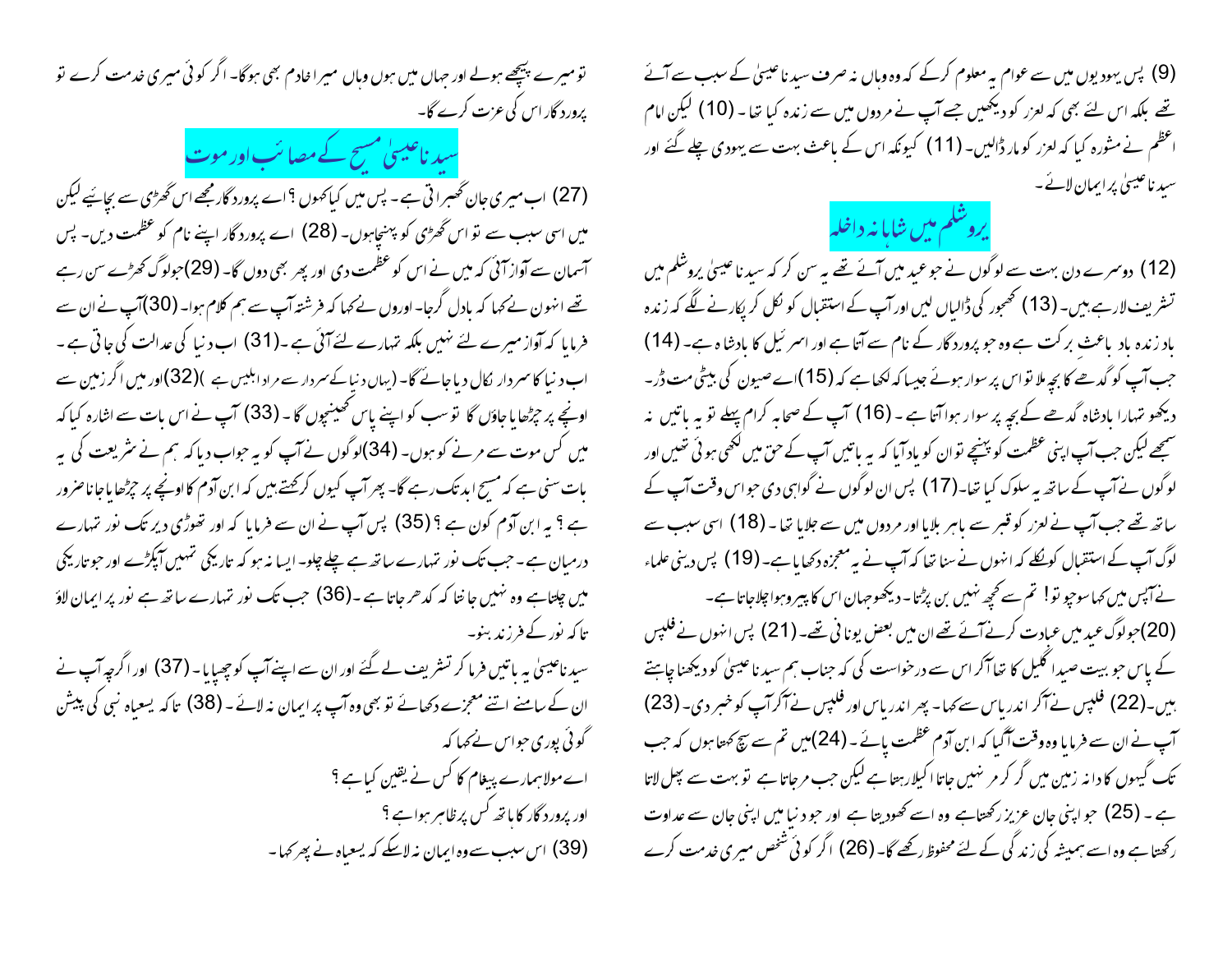دستر حوان سے اٹھ کر کیپڑے اتارے اور رومال لے کر اپنی تھر میں باندھا۔ (5) اس کے بعد بر تن میں پانی ڈال کر صحابہ کرام کے پاؤں دھونے اور حبو رومال کھر میں باندھا تھا اس سے بو ٹچھنے سٹروع  $\cdot$ میں پانی ڈال کر صحابہ کرام کے پاوَں دھونے اور حبو رومال تحمر میں باندھا تھا اس سے ب<sub>ل</sub>ا پانی ڈال کر صحابہ کرام کے پا کئے۔ (6) پھر آپ شمعون پطرس تک بہنیجے - اس نے آپ سے کہا اے مولا کیا آپ میرے پاؤں دھوتے ہیں؟ (7) سید ناعیسیٰ نے حواب میں اس سے فرمایا میں کرتا ہوں تم ابھی نہیں جانئے ؒ 0 سید ناعیسیٰ نے حواب میں اس سے فرمایا میں کرتا ہوں تم ابھی مہیں جانتے مگر بعد ن سمجھوٹے ۔ میں سمجھو گے ۔ (8) حصرت پطرس نے کہا آپ میرے پاؤں ابد تک کسمی دھونے نہ پائیں گے ۔ .<br>حصرت پطرس نے کہا آپ میرے یاؤں ابد تک کبھی دھونے بیدنا عیسیٰ نے حواب دیا کہ اگر میں تہارے پاؤں نہ دھوؤں تو تم میرے سٹریک نہیں۔ نا عیسیٰ نے حواب دیا کہ اگر میں تہارے پاؤں نہ دھوؤں تو تم میرے س<sup>ٹ</sup>  $\mathbb{R}^n$ سیدنا عیسیٰ نے حواب دیا کہ  اگر میں  تہارے باؤں نہ دھوؤں  تو تم میرے سٹریک نہیں۔(9) مون پطرس نے آپ سے کہا اے مولا صرف میرے باؤں ہی نہیں بلکہ باتھ اور سمر بھی دھودیں۔ شعمون پطرس نے آپ سے کہا اے مولا صرف میرے پاؤں ہی تہیں بلکہ ہا (10) سید ناعیسیٰ نے اس سے فرمایا حبو نہاچکا ہو اس کو یاؤں کےسوا اور کحچھ دھونے کی حاجت نہیں سید ناعیسیٰ نے اس سے فرما یا حبو نہاچکا ہو اس کو پاؤں کے سوا اور <sup>ک</sup> بلکہ سمراسمر پاک ہے اور تم پاک ہولیکن سب کے سب نہیں۔ (11) حیونکہ آپ اپنے بکڑوانے والے کو جانتے تھے اس لئے کہا تم سب پاک نہیں ہو۔ نت<u>ے تھے</u> <sub>اس لئے <sub>کھیا</sub> تم</sub> ٠.

(12) پس حب آپ ان کے پاؤں دھو چکے اور اپنے کپڑے بہن کر بھر بیٹھ گئے توان سے فرمایا کیا تم ہنے کپڑے <sup>پہن</sup> کر پھر بیٹھ گئے توان سے فرمایا کیا جانتے ہو کہ میں نے تہارے ساتھ کیا کیا ؟ بانتے ہو کہ میں نے تہارے ساتھ کیا کیا ؟ (13) تم مجھے استاد اورمولا کہتے ہو اور حوب کہتے ہو کیونکہ میں ہوں۔ (14) پس جب مجھ مولااور استاد نے تہارے پاؤں دھوئے تو تم پر بھی فر حس ہے کہ ایک مولااور استاد نے تہدارے پاؤں دھونے تو تو من مدينة الم پس *جب محم<sub>ص</sub> مولا*اور استاد نے تمہارے پا دوسمرے لے پاؤں دھویا سر ے کے باؤں دھویا کرو۔

ونکہ میں نے تم کوایک نمونہ دکھایاہے کہ جیسامیں نے تہارے ساتھ کیاہے تم بھی کیاکرو-کیونکہ میں نے تم کوایک نمونہ دکھایاہے کہ جیسامیں نے تہارے ساتھ کیاہے تم بھی کیا کرو۔ (16) میں تم سے سچ کھتا ہوں کہ نوکر اپنے مالک سے بڑا نہیں ہوتا اور نہ بھیجا ہوا اپنے بھیجنے والے سے ۔ ۔<br>تم سے سچ ک<sup>ہ</sup> تا ہوں کہ <sup>لڈ</sup> (17) اگر تم ان با توں کوجانتے ہو تو باعث بر کت ہو بسٹر طیکہ اگر تم ان با توں کوجانتے ہو تو باعث برکت ہ ينو ان پر عمل بھی کر**و۔(1**8)میں تم ب کی بابت نهیں کھتا۔حن کومیں نے چنااسمیں میں جانتا ہوں لیکن یہ اس لئے کہ یہ نوشتہ پورا ہو سب کی بابت ہنیں کہتا۔حن کومیں نے ہ حبو میری رو ٹی تھاتا ہے اس نے مجھ پر لات اٹھا تی ۔ میری رو ٹی محاتا ہے اس نے مجھ پر لات اٹھا ئی بومیری رو ٹی محاتا ہے اس نے مجھ پر لات اٹھائی ۔(19) اب میں اس کے ہونے سے پہلے تم کو که م ب میں اس کے ہونے سے پہلے <sup>تم</sup> تنانے دیتاہوں تا کہ حبب ہوجانے تو تم انیمان ہوں تا کہ حب موہائے ت**و ت**و جتائے دیتاہوں تا کہ حب ہوجائے نو تم ایمان لاؤ کہ میں وہی ہوں۔ (20) میں تم سے سچ کھتا ہوں کہ حبومبیر ے بھیجے ہوئے کو قسول کرتا ہے وہ مجھے قسول کرتا ہے اور حبومجھے قسول کرتا ہے وہ مبیرے بھیجنے والے کو قسول کرتاہے۔

) آنکھوں کواندھااور ان کے دل کو سخت کردیا۔ (40) اس نے ان کی آنکھوں کواندھااور ان کے دل کوسخت کردیا نے ان کی آنکھوں کواندھااور ان کے دل کو سخ ایسا نہ ہووہ آنکھوں سے دیکھیں اور دل سے سمجھیں اور رحوع کریں۔ اور میں انہیں شفا بحثوں (41) یسعیاہ نے یہ باتیں اس لئے کھیں کہ اس نے آپ کی بزر گی دیکھی اور اس نے آپ ہی کے بارے میں پیش گوئی کی۔ (42) تو بھی سرداروں میں سے بھی بہتیرے آپ پر ایمان لائے مگر دینی علماء کے سبب سے اقرار نہ کرتے تھے تاایسا نہ ہو کہ بیت اللہ سے خارج کردیئیے جائیں۔ (43) کیونکہ پرورد گار سے عزت حاصل کرنے کی نسبت انسان سے عزت حاصل کرنازیادہ چاہتے تھے۔ (44) سید ناعیسیٰ نے پکار کر فرمایاحومجھ پر ایمان لاتا ہے وہ مجھ پر نہیں بلکہ میرے بھیجنے والے پر بیہا<sub>ر نے</sub> سپ<br>مه ایمان لاتاہے ۔ (45) اور حبومجھے دیکھتا ہے وہ میرے بھیجنے والے کودیکھتا ہے ۔ (46) میں نور ہو کر مە<br>مە ہا ہوں تا کہ حبو کو ٹی محمّد پر ایمان لانے اندھیرے میں نہ رہے ۔  $\checkmark$ د نیامیں آیا ہوں تا کہ حبو کو ٹی مجھ پر ایمان لائے اندھیرے میں بہ رہے <sup>نیا</sup> میں آیا ہوں تا کہ حو کو ٹی مجھ پر ایمان لائے نیامیں آیا ہوں تا کہ حو کوئی مجھ پر ایمان لائے اندھیرے میں نہ رہے ۔ (47) اگر کوئی میری باتیں گر ک**ہ** ؟ ن کران پر عمل نہ کرے تومیں اس کومجرم نہیں ٹھہراتا کیونکہ میں دنیا کومجرم ٹھہرانے سن کران پر عمل نہ کرے تومیں اس کو مجرم نہیں ٹھہراتا کیونکہ میں دنیا کومجرم ٹھہرانے نہیں بلکہ د نیا کو نجات دینے آیا ہوں۔ ٠ نیا کو نجات دینے آیا ہوں۔ (48) حبومجھے نہیں ما نتا اور میری با توں کو قبول نہیں کرتا اس کا ایک . آخری دن وہی اسے مجرم تھہرائے گا۔ بزم ٹھہرانے والا ہے یعنی حبو کلام میں نے کیا ہے آخری دن وہی اسے مجرم ٹھہرائے گا مجرم تھُہرانے والا ہے یعنی حو کلام میں نے کیا ہے آخری دن وہی اسے مجرم تھُہرائے گا۔ (49) کیونکہ میں نے تحچہ اپنی طرف سے نہیں کہا بلکہ پرورد گار <sup>ج</sup>س نے مجھے بھیجا اسی نے مجھے حکم دیا ہے کہ کیا کھوں اور کیا بولوں۔(50) اور میں جا نتا ہوں کہ اس کا حکم ہمیشہ کی زندگی ہے۔ پس حو تحچھ میں کھتا ہوں جس طرح برورد گار نے مجھ سے فرمایا ہے اسی طرح کھتا ہوں۔ ر کوع13

> <sub>تح</sub>ا بہ کرام کے پاؤں دھونا  $\ddot{\phantom{a}}$ صحابہ کرام کے

(1) عيد فسح سے پہلے حب سيد ناعيسٰ نے جان ليا كہ ميراوہ وقت آپہنچاہے كہ د نيا سے رخصت ہوكر .<br>L جان لبا که میراوه وقت آپهنز ، آخر تک محبت پرورد گار کے پاس جاؤں تو اپنے ا ن لو کوں سے حبو د نیا میں تھے جیسی محبت رکھتے تھے آخر تک محبت پرورد گار کے پاس جاؤں تو اپنے ان لوگوں سے حبو د نیا میں تھے جیسی محبت رکھتے تھے آ<sup>خ</sup>ر ہ<br>ہیں تواسنےان لوگوں سے جو د ز . . . رکھتے رہے ۔(2) اور حب ابلیس شمعون کے بیٹے یہودہ اسکر یو تی کے دل میں ڈال جپا تھا کہ آپ کو ركوائے توشام كأ پکڑوائے توشام کا کھاناکھاتےوقت - (3) سید ناعیسیٰ نے یہ جان کر کہ پرورد گار نے سب چیزیں سید ناعیسیٰ نے یہ جان کر کہ پرورد گار نے ، آیا اور پرورد گار ہی کے پاس جاتا ہوں ۔ میرے ہاتھ میں کردی بیں اور میں پرورد گار کے پاس سے آیا اور پرورد گار ہی کے پاس جاتا ہوں ۔(4)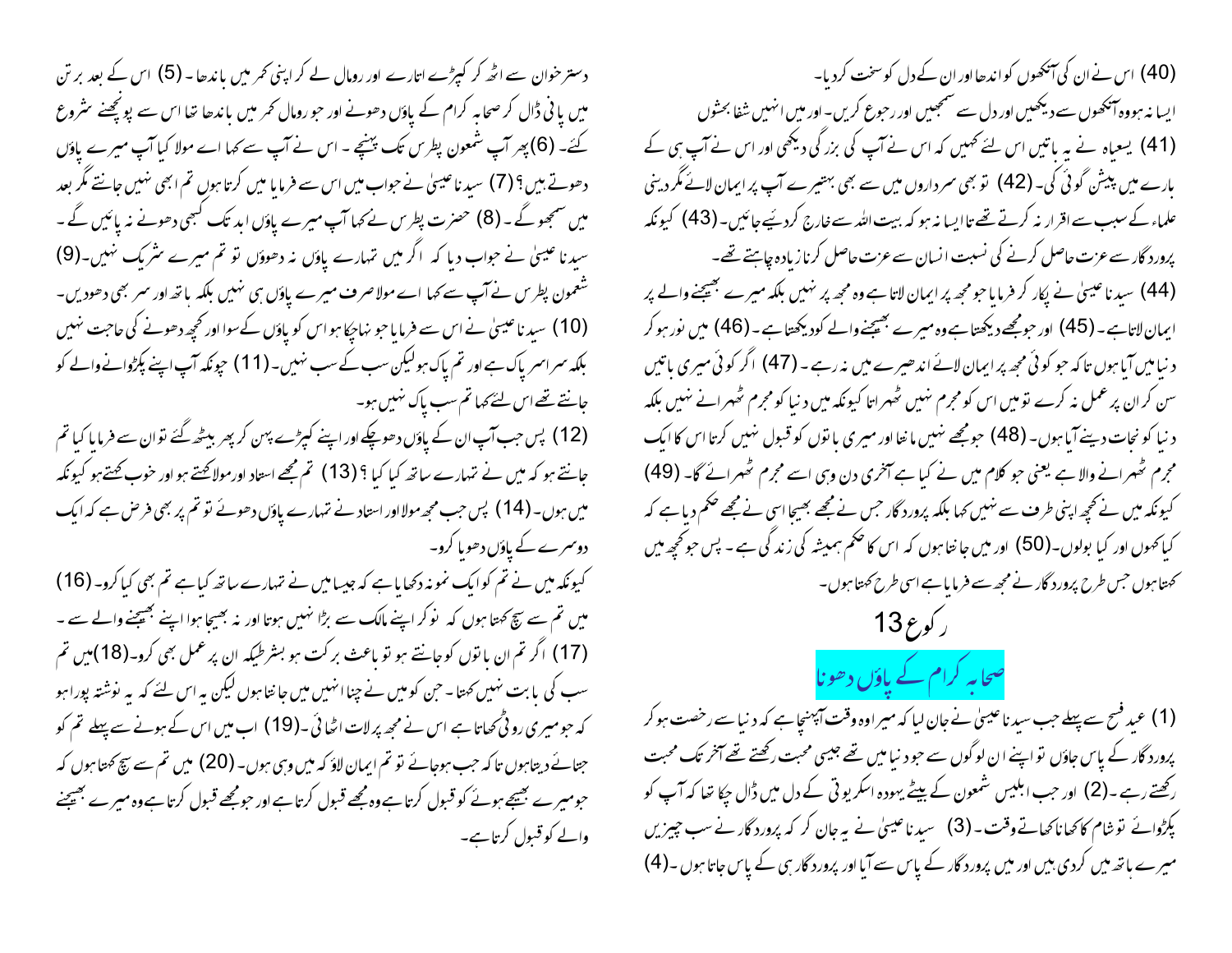## حصرت پطرس کے الکار کی پیش گوئی

(36)حصرت شمعون پطرس نے سید ناعیسیٰ سے <sub>ک</sub>ہا کہ مولاآپ <sub>ک</sub>ہاں جاتے بیں ؟آپ نے فرمایا جہاں میں جاتا ہوں اب تم تومیرے پیچھے نہیں آئیکتے مگر بعد میں میرے پیچھے آؤ گے ۔ (37)حصرت پطر س نے کہا اے مولا میں آپ کے پیچھے اب کیوں نہیں آسکتا ؟ میں تو آپ کے لئے اپنی جان دوں گا-(38) سید ناعیسیٰ نے فرمایا تم میرے لئے اپنی جان دو گے ؟میں تم سے سچ <sub>ک</sub>حتا ہوں کہ مرغ مانگ نہ دے گاجب تک تم میرا تین بار انکار نہ کرلوگے۔ ر کورع 14

## سید ناعیسیٰ مسیح پرورد گار کی طرف لے جانے والاراستہ

(1) تہارا دل نہ گھبرائے ، تم اللہ و تبارک تعالیٰ پر ایمان رکھتے ہو مجھ پر بھی ایمان رکھو۔ (2) میرے پرورد گار کے ٹھر میں بہت سے مکان بیں - اگر نہ ہوتے تو میں تم سے کہہ دیتا کیونکہ میں جاتا ہوں کہ تہارے لئے جگہ تیار کروں-(3) اور اگر میں جاکر تہارے لئے جگہ تیار کروں تو پھر آکر تہیں اپنے ساتھ لے لوں گا تا کہ جہاں میں ہوں تم بھی ہو۔(4) اور جہاں میں جاتا ہوں تم وہاں کی راہ جانتے ہو۔ (5) حصرت نقعا نے آپ سے کہا اےمولاہم نہیں جانتے کہ آپ کہاں جاتے ہیں۔ پھر راہ کس طرح جانیں ؟ (6) آپ نے فرمایا کہ راہ،حنّ اور زند کی میں ہوں۔ کوئی میرے وسیلہ کے بغیر پرورد گار کے یاس نہیں آتا۔ (7) اگر تم مجھے جانتے تومیرے پرورد گار کو بھی جانتے ۔اب اسے جانتے ہواور دیکھ لیا ہے۔(8)حصرت فلپس نے کہا میں اے مولا پرورد گار کو ہمیں دکھائیے۔ یہی ہمیں کافی ہے۔(9) آپ نے اس سے فرمایا اے فلپس ! میں اتنی مدت سے تہارے ساتھ ہوں کیا تم مجھے نہیں جانتے ؟ جس نے مجھے دیکھا اس نے پرورد گار کو دیکھا۔ تم کیوں کرکھتے ہو کہ پرورد گار کو ہمیں دکھا؟ (10) کیاتم یقین نہیں کرتے کہ میں پرورد گار میں ہوں اور پرورد گار مجھ میں ہے ؟ بہ ماتیں حومیں تم سے کھتا ہوں اپنی طرف سے نہیں کہتالیکن پرورد گار مجھ میں رہ کراپنے کام کرتاہے۔ (11) میرا یقین کرو کہ میں پرورد گار میں ہوں اور پرورد گار مجھ میں ۔ نہیں تو میرے کاموں ہی کے سبب سے میرا یقین

یکڑوائے جانے کی پیش کو <u>ٹی</u> (21) یہ پانٹیں کھہ کرآپ اپنے دل میں ٹھسرائے اور یہ گواہی دی کہ میں تم سے سچ کھتاہوں کہ تم میں سے ایک شخص مجھے پکڑوانے گا۔ (22) صحابہ کرام شبہ کرکے کہ وہ آپ کس کی نسبت فرمارہے ہیں ایک دوسمرے کودیکھنے لگے ۔ (23) آپ کے صحابہ کرام میں سے ایک شخص حس سے سید ناعیسیٰ محبت کرتے تھے آپ کے سینہ کی طرف جھکا ہوا کھانا کھانے بیٹھا تھا۔ (24) پس شمعون پطرس نے اس سے انثارہ کرکے کہا کہ بتاؤ تووہ کس کی نسبت فرمارہے ہیں ۔(25)اس نے اسی طرح سید ناعیسیٰ کی جہاتی کا سہارالے کر کہا مولا وہ کون ہے ؟ (26) سیدنا عیسیٰ مسج نے فرمایا کہ جسے میں نوالہ ڈ بو کردے دوں گاوہی ہے۔ پھر آپ نے نوالہ ڈ بویا اور لے کر شمعون اسکریو تی کے بیٹے یہوداہ اسکریو تی کو دے دیا۔ (27) اس نوالہ کے شیطان اس میں سماگیا۔ پس سید ناعیسیٰ نے اس سے فرمایا حوتحچیہ تم کرتے ہوجلد کرلو۔ (28) مگر حوکھا ناکھانے بیٹھے تھے ان میں سے کسی کومعلوم نہ ہوا کہ آپ نے یہ کس کے لئے فرمایا ہے۔(29) حیونکہ یہوداہ کے پاس تھیلی رہتی تھی اس لئے بعض نے سمجا کہ آپ اس سے ہہ فرمارہے بیں کہ حوکحچہ ہمیں عید کے لئے در کار ہے خریدلو یا ہہ کہ محتاجوں کو کحچہ دو۔ (30) پس وہ نوالہ لے کر فی الفور پاہر جِلا گیااور رات کاوقت تھا۔

(31) جب وہ پاہر چلا گیا تو سید ناعیسیٰ نے فرمایا اب ابن آدم نے بزر گی یا ئی اور پرورد گار نے اس میں بزر گی یائی۔ (32) اور پرورد گار بھی اسے اپنی بزر گی میں دے گا اسے فی الفور بزر گی دے گا-(33) اے بچومیں اور تھوڑی دیر تہارے ساتھ ہوں ۔ تم مجھے ڈھونڈوگے اور جیسا میں نے یہودیوں سے کہا کہ جہاں میں جاتا ہوں تم نہیں آسکتے ویسا ہی اب تم سے بھی کھتا ہوں۔ (34) میں تہیں ایک نیا حکم دیتا ہوں کہ ایک دوسمرے سے محبت رکھو کہ جیسے میں نے تم سے محبت رکھی تم بھی ایک دوسرے سے محبت رکھو۔(35) اگراہیں میں محبت رکھوگے تو اس سے سب جانیں گے کہ تم مبرے پیرو کاربو۔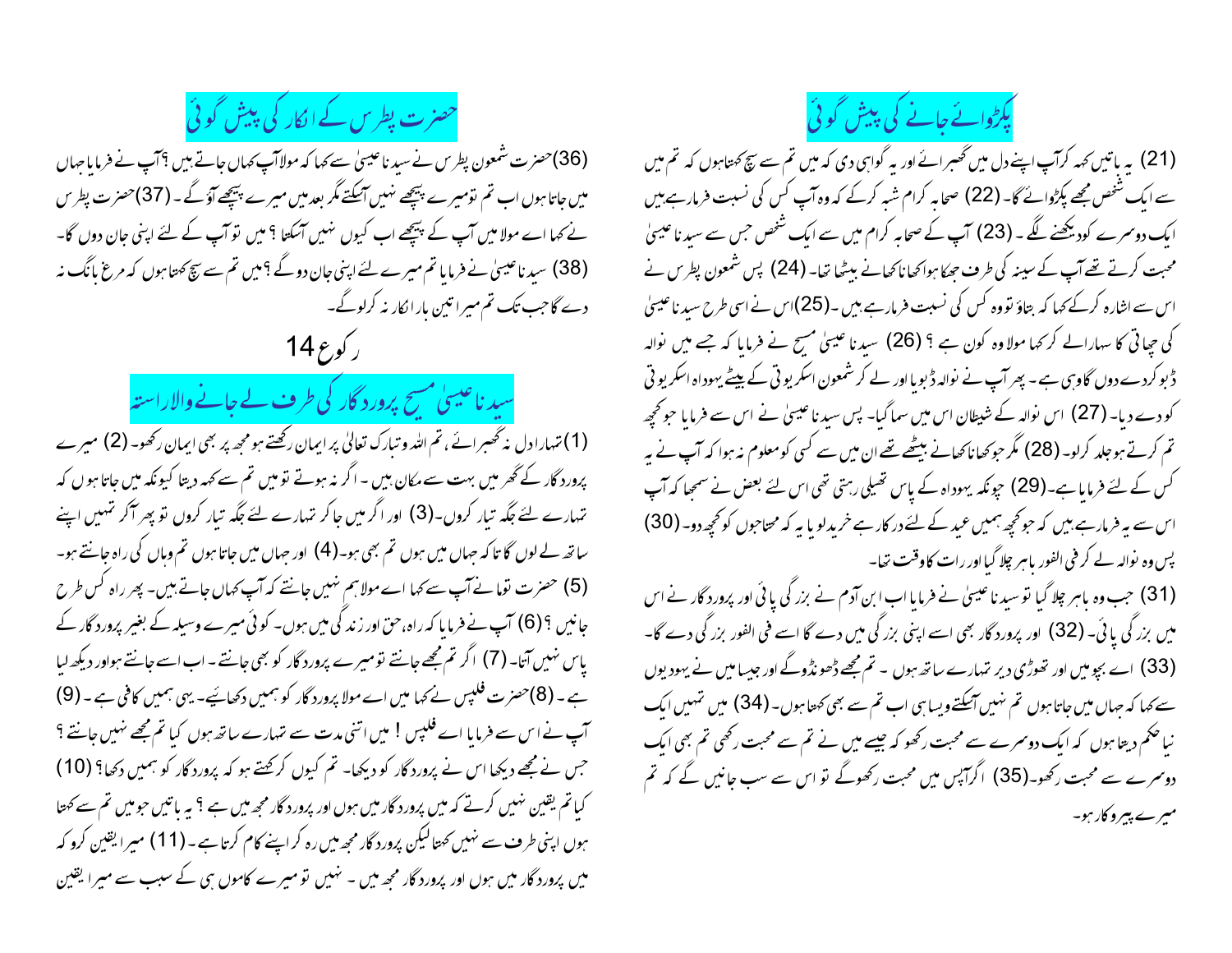طرح د نیا دیتی ہے میں تہیں اس طرح نہیں دیتا۔ تہارا دل نہ گھبرائے اور نہ ڈرے۔ (28) تم سن چکے ہومیں نے تم سے کہا کہ جاتا ہوں اور تہارے پاس پھر آتا ہوں۔ اگر تم مجھ سے محبت کرتے تو اس بات سے کہ میں پرورد گار کے پاس جاتا ہوں خوش ہوتے کیونکہ پرورد گار محمہ سے بڑا ہے۔(29) اور اب میں نے تم سے اس کے ہونے سے پہلے <sub>ک</sub>مہ دیا ہے تا کہ جب ہوجائے تو تم یقین کرو۔ (30) اس کے بعد میں تم سے بہت سی باتیں نہ کروں گا کیونکہ دنیا کا سردار آتا ہے( یہاں دنیا کے سردار سے مراد ابلیس مردود) اور مجھ میں اسکانحچھ نہیں ۔(31) لیکن بہ اس لئے ہوتاہے کہ د نیاجانے کہ میں پرورد گار سے محبت کرتا ہوں اور حس طرح پرورد گار نے مجھے صکم دیا میں ویسا ہی کرتا ہوں۔ اٹھو یہاں سے چلیں۔



(1) انگور کی حقیقی بیل میں ہوں اور میرا پرورد گار باعنبان ہے ۔ (2) حبو ڈالی مجھ میں ہے اور پھل نہیں لاتی اسے وہ کاٹ ڈالتا ہے اور حبو پھل لاتی ہے اسے جیانٹتا ہے تا کہ زیادہ پھل لائے۔(3) اب تم اس کلام کے سبب سے حبو میں نے تم سے کیا پاک ہو ۔(4) تم مجھ میں قائم رہو اور میں تم میں۔ جس طرح ڈالی اگر انگور کے درخت میں قائم نہ رہے تواپنےآپ سے پیل نہیں لاسکتی اسی طرح تم بھی اگرمجھ میں قائم نہ رہو تو بھل نہیں لاسکتے ۔(5) میں انگور کی بیل ہوں تم ڈالیاں ہو۔ حومجھ میں قائم رہتا ہے اور میں اس میں وہی بہت پھل لاتا ہے کیونکہ مجھ سے جدا ہو کر تم تحچھ نہیں کرسکتے ۔ (6) اگر کوئی مجھ میں قائم یہ رہے تووہ ڈالی کی طرح پچینک دیاجاتا اور سو کھ جاتا ہے اور لوگ انہیں جمع کرکے گ میں جھونک دیتے ہیں اور وہ جل جاتی ہیں۔ (7) اگر تم مجھ میں قائم رہو اور میری پاتیں تم میں قائم رہیں توجوچاہومانگو-وہ تہارے لئے ہوجائے گا-(8) میرے پرورد گار کی عظمت اسی سے ہو تی ہے کہ تم بہت سے پھل لاؤ۔ حب ہی تم میرے پیروکار ٹھہروگے۔ (9) جیسے پرورد گار نے محھ سے محبت رکھی ویے ہی میں نے تم سے محبت رکھی ۔ تم میری محبت میں قائم رہو۔(10) اگر تم میرے حکموں پر عمل کرو گے تو میری محبت میں قائم رہوگے جیسے میں نے اپنے پرورد گار کے

کرو۔(12) میں تم سے سچ کھتا ہوں کہ حومجھ پر ایمان رکھتا ہے یہ کام حومیں کرتا ہوں وہ بھی کرے گا بلکہ ان سے بھی بڑے کام کرے گا کیونکہ میں پرورد گار کے پاس جاتا ہوں ۔ (13) اور حو تحچھ تم میرے نام سے چاہوگے میں وہی کروں گا تاکہ باپ (پرورد گار )محبوب (سیدنا عیہیٰ ) میں عظمت یائے۔(14) اگر میرے نام سے مجھ سے کچھ چاہوگے نومیں وہی کروں گا-روح باك كاوعده

(15) اگر تم مجھ سے محبت رکھتے ہو تومیر بے حکموں پر عمل کرو گے ۔(16) اور میں پرورد گار سے درخواست کروں گا تووہ تہیں دوسرامدد گاریخنے گا کہ ابد تک تہارے ساتھ رہے۔(17) یعنی روح حق جسے د نیا حاصل نہیں کرسکتی کیونکہ نہ اسے دیکھتی اور نہ جانتی ہے ۔ تم اسے جانتے ہو کیونکہ وہ تہارے ساتھ رہتا ہے اور تہارے اندر ہوگا۔(18) میں تہیں یتیم نہ چھوڑو ں گا - میں تہارے یاس آؤں گا۔ (19) تھوڑی دیر یاقی ہے کہ د نیامجھے پھر یہ دیکھے کی مگر تم مجھے دیکھتے رہوگے ۔جونکہ میں جیتا ہوں تم بھی جیتے رہو گے ۔ (20) اس روز تم جا نوگے کہ میں اپنے پرورد گار میں ہوں اور تم مجھ میں اور میں تم میں ۔ ( 21) حس کے پاس میرے حکم بیں اور وہ ان پر عمل کرتا ہے وہی مجھ سے محبت کرتا ہے اور حومجھ ے محبت کرتا ہے وہ میرے پرورد گار کا پیارا ہوگا اور میں اس سے محبت کروں گا او راپنے آپ کو اس پر ظاہر کروں گا۔ (22) اس یہوداہ نے حواسکریو ٹی نہ تعا آپ سے کہا اےمولا کیوں آپ اپنے کو ہم پر توظاہر کرنا چاہتے ہیں مگر دنیا پر نہیں۔ (23) سید ناعیسیٰ نے فرمایا اگر کوئی مجھ سے محبت کرے گا تووہ میرے کلام پر عمل کرے گا اور میرا پرورد گار اس سے محبت کرے گا اور ہم اس کے پاس آئیں گے اور اس کے ساتھ سکو نت کریں گے ۔ (24) حبومجھ سے محبت نہیں کرتاوہ میرے کلام پر عمل نہیں کرتا اور حو کلام تم سنتے ہووہ میرا نہیں بلکہ پرورد گار کا حس نے مجھے بھیجا۔

(25) میں نے یہ باتیں تہارے ساتھ رہ کر تم سے تھیں ۔(26) لیکن مدد گار یعنی روح پاک جے پرورد گار میرے نام سے بھیجے گاوہی تہیں سب باتیں سکھانے گا اور حو کحچھ میں نے تم سے کہا وہ سب شہیں یاد دلائے گا۔ (27) میں شہیں اطمینان دئیے جاتا ہوں۔ اپنا اطمینان شہیں دیتا ہوں جس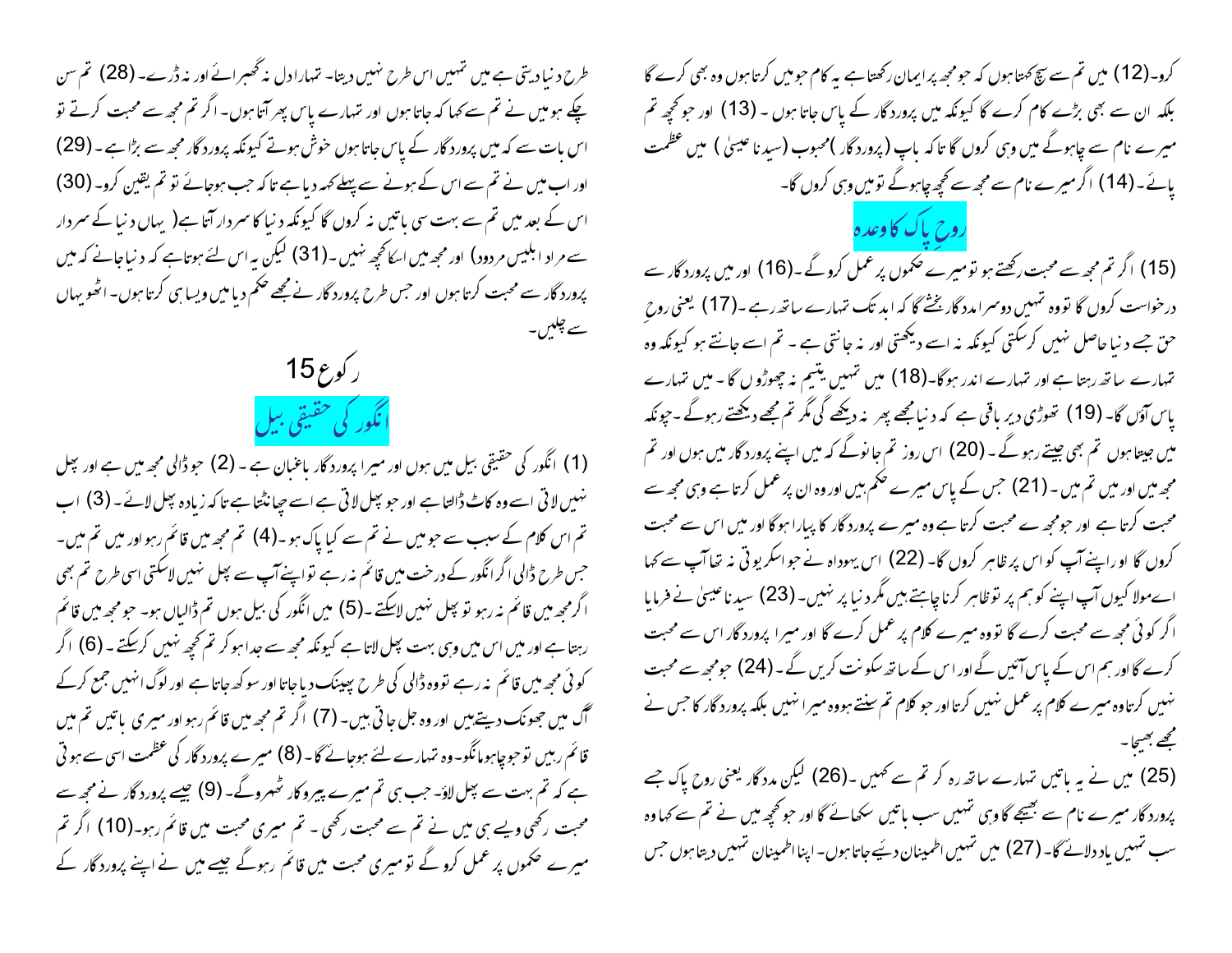بھیجوں گا یعنی روح حق حبو پرورد گار سے صادر ہوتا ہے تو وہ میری گواہی دے گا۔(27) اور تم بھی گواہ ہو کیونکہ سٹروع سے میرے ساتھ ہو۔

ا کو ع $16$ 

(1) میں نے بیہ پاتیں تم سے اسلئے ٹھیں کہ تم ٹھوکر نہ کھاؤ۔ (2) لوگ تم کو عباد تخانوں سے خارج کردیں گے بلکہ وہ وقت آتا ہے کہ حو کو ئی تم کو قتل کرنے گا وہ گھان کرے گا کہ میں پروردگار کی خدمت کرتاہوں۔ (3) اوروہ اس لئے ہہ کریں گے کہ انہوں نے نہ پرورد گار کوجانا نہ مجھے۔(4) لیکن میں نے یہ پاتیں اس لئے تم سے ٹھیں کہ جب ان کاوقت آئے تو تم کو باد آجائے کہ میں نے تم سے تحہ دیا تھا اور میں نے *مثر وع* میں تم سے یہ باتیں اس لئے نہ <sup>کھ</sup>میں کہ میں تہارے ساتھ تھا-



(5) مگر اب میں اپنے بھیجنے والے کے پاس جاتا ہوں اور تم میں سے کوئی مجھ سے نہیں پوچھتا کہ میں سمماں جاتا ہوں؟ (6) بلکہ اس لئے کہ میں نے یہ باتیں تم سے تمہیں تہارا دل عم سے بھر گیا۔ (7) لیکن میں تم سے سچ کجتا ہوں کہ میراجانا تہارے لئے فائدہ مند ہے کیونکہ اگر میں نہ جاؤں تووہ مدد گار تہهارے پاس نہ آئے گالیکن اگر جاؤں گا تواسے تہہارے پاس بھیج دوں گا- (8) اور وہ آکر د نیا کو گناہ اور پر ہیز گاری اور عدالت کے بارے میں قصور وار ٹھہرائے گا-(9) گناہ کے بارے میں اس لئے کہ وہ مجھ پر ایمان نہیں لاتے۔ (10) پر ہیز گاری کے بارے میں اس لئے کہ میں پرورد گار کے پاس جاتا ہوں اور تم مجھے پھر نہ دیکھوگے ۔ (11) عدالت کے بارے میں اس لئے کہ دینیا کاسمر دار مجرم ٹھہرایا گیا ہے۔(12) مجھے تم سے اور بھی بہت سی باتیں کھنا ہے مگر اب تم ان کی برداشت نہیں کرسکتے۔ (13) کیکن حب وہ یعنی روح حق آئے گا تو تم کو تمام سچائی کی راہ دکھا ئے گا۔ اس لئے کہ وہ اپنی طرف سے نہ بھے گالیکن حو تحچھ سے گاوہی تھے گا اور تہیں آئندہ کی خبریں دے گا۔ (14) وہ میری بزر گی ظاہر کرے گا۔اس لئے مجھے ہی سے حاصل کرکے تہیں خبریں دے گا۔ (15) حبو محچھ پرورد گار کا ہے وہ سب میر اہے ۔اس لئے میں لے کہاوہ مجھ ہی سے حاصل کرتا ہے اور شہیں خسریں دے گا۔

حکموں پر عمل کیا ہے اور اس کی محبت میں قائم ہوں۔ (11) میں نے یہ باتیں اس لئے تم سے کھی ہیں کہ میری خوشی تم میں ہواور تہاری خوشی پوری ہوجائے ۔ (12) میراحکم یہ ہے کہ جیسے میں نے تم سے محبت کی تم بھی ایک دوسرے سے محبت کرو۔ (13) اس سے زیادہ محبت کوئی شخص نہیں کرتا کہ اپنی جان اپنے دوستوں کے لئے دے دے۔ (14) حوکچھ میں تم کو حکم دیتا ہوں اگر تم اسے کرو تومیرے دوست ہو۔ (15) اب سے میں تہیں نوکر نہ <sub>ک</sub>موں گا کیونکہ نوکر نہیں جا نتا کہ اس کا مالک کیا کرتا ہے بلکہ تہیں میں نے دوست کہا ہے ۔ اس لئے کہ حو باتیں میں نے اپنے پرورد گار سے سنیں وہ سب تم کو بتادیں ۔ (16 ) تم نے مجھے نہیں چنا بلکہ میں نے تہیں ج<sub>ن</sub> لیااور تم کومقرر کیا کہ جا کر بچل لاؤاور تہارا بچل قائم رہے تا کہ میرے نام سے حوکچھ پرورد گار سے مانگووہ تم کوعطا کرے۔(17) میں تم کوان با نوں کاحکم اس لئے دیتا ہوں کہ تم ایک دوسمرے محبت کرو۔

(18) اگر د نیاتم سے عداوت رکھتی ہے تو تم جانتے ہو کہ اس نے تم سے پہلے مجھ سے بھی عداوت رکھی ہے۔(19) اگر تم د نیا کے ہوتے تود نیااپنوں کو عزیز رکھتی لیکن حپونکہ تم د نیا کے نہیں بلکہ میں نے تم کو د نیامیں سے حپی لیاہے اس واسطے د نیا تم سے عداوت رکھتی ہے۔ (20) حبوبات میں نے تم سے کہی تھی اسے یاد رکھو کہ نوکر اپنے مالک سے بڑا نہیں ہوتا - اگر انہوں نے مجھے ستایا تو تہیں بھی ستائیں گے۔اگرانہوں نےمیری بات پر عمل کیا تو تہاری بات پر بھی عمل کریں گے۔ (21) لیکن بیہ سب کحچھ وہ میرے نام کے سبب سے تہارے ساتھ کریں گے کیونکہ وہ میرے بھیجنے والے کو نہیں جانتے ۔ (22) اگر میں نہ آتا اور ان سے کلام نہ کرتا تووہ گنہگار ٹھہرتے لیکن اب ان کے پاس ان کے گناہ کا عذر نہیں۔ (23)حومجھ سے عداوت کرتاہے وہ میرے پرورد گار سے بھی عداوت کرتا ہے (24) اگر میں ان میں وہ کام نہ کرتا حبو کسی دوسرے نے نہیں کئے تووہ گنہگار نہ ٹھہر تے مگر اب تو انہوں نے مجھے اور میرے پرورد گار دو نوں کو دیکھا اور دو نوں سے عداوت رکھی ۔ (25)لیکن بہ اس لئے ہوا کہ وہ قول پوراہوحوان کی سٹریعت میں لکھاہے کہ انہوں نے مجھ سے مفت عداوت کی۔(26) لیکن جب وہ مدد گار آئے گا جس کو میں تہارے یا س پرورد گار کی طرف سے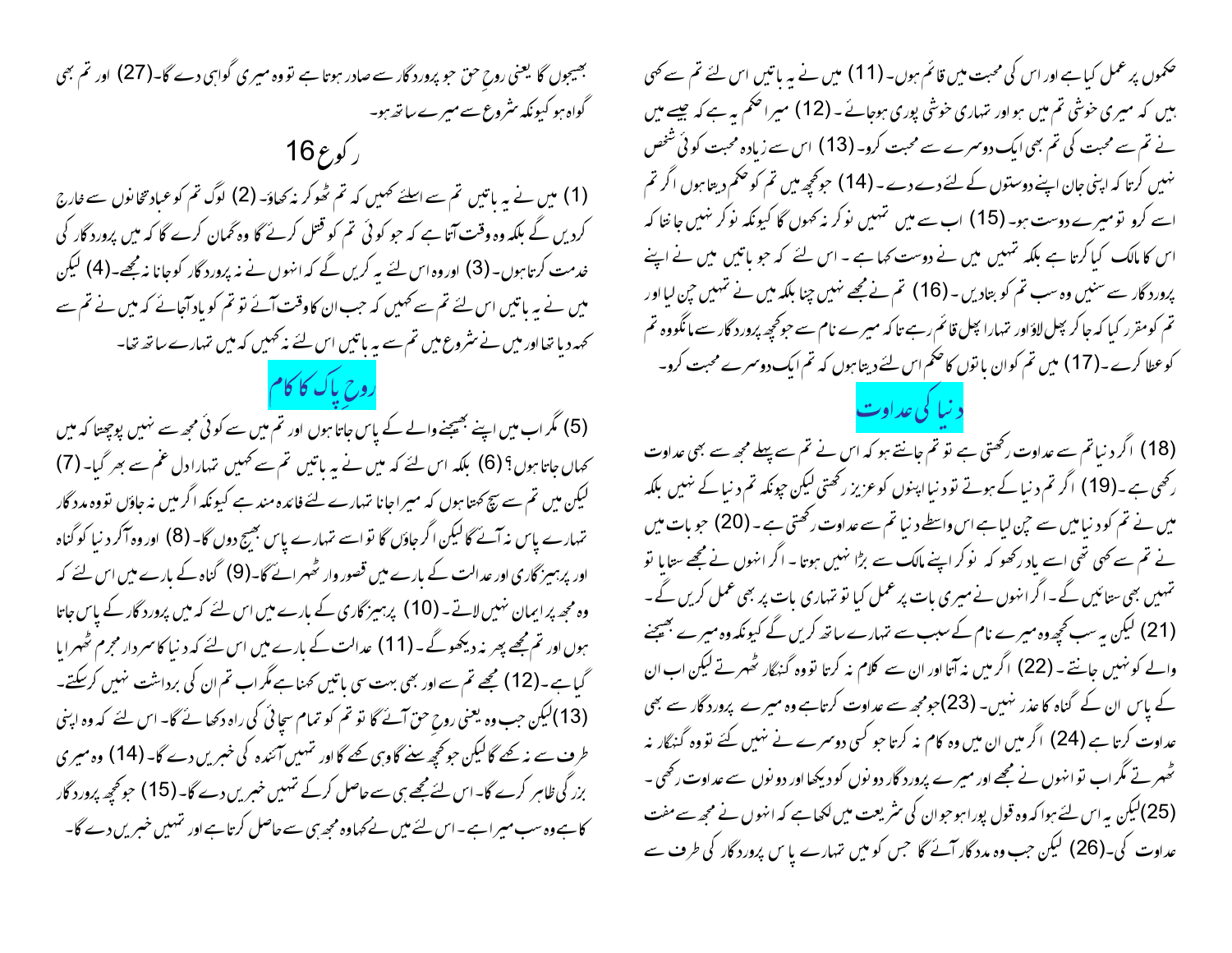فرماتے ہیں اور کوئی تمتیل تنہیں کھتے۔ (30) اب ہم جان گئے آپ سب تحچیہ جانتے ہیں اور ایکے محتاج نہیں کہ کوئی آپ سے پوچھے۔ اس سبب سے ہم ایمان لاتے ہیں کہ پرورد گار سے لکے ہیں۔ (31) سید ناعیسیٰ مسیح نے فرمایا تم اب ایمان لاتے ہو؟ (32) دیکھووہ گھڑی آتی ہے بلکہ آپہنچی کہ تم سب پراگندہ ہوکر اپنے اپنے گھر کی راہ لوگے اور مجھے اکیلا چھوڑ دو گے تو بھی میں اکیلا نہیں ہوں کیونکہ پرورد گار میرے ساتھ ہے ۔ (33) میں نے تم سے یہ باتیں اس لئے تھمیں کہ تم مجھے میں اطمینان یاؤ- د نیامیں مصیبت اٹھاتے ہولیکن خاطر جمع رکھومیں د نیا پر غالب آیا ہوں- $17e\sqrt{2}$ صحابہ کرام کے لئے دعا

(1)سید ناعیسیٰ نے بہ پاتیں فرمائیں اور اپنی آنکھیں آسمان کی طرف اٹھاکر <sub>ک</sub>ما اسے باپ (پرورد گار) وہ ٹھڑی آپہنیچی ۔ اپنے محبوب کی عظمت ظاہر کریں تاکہ محبوب آپ کی عظمت ظاہر کرے ۔ (2) چنانچہ آپ نے اسے ہر بسٹر پرافتیار دیاہے تاکہ جنہیں آپ نےاسے بخشاہے ان سب کووہ ہمیشہ کی زند کی دے۔ (3) ہمیشہ کی زند کی بہ ہے کہ وہ آپ خدائےواحد اور برحق کواور عیسیٰ مسح کو جسے آپ نے بھیجا ہے جانیں۔ (4)حبو کام آپ مجھے کرنے کو دیا تھا اس کو تمام کرکے میں نے زمین پر آپ کی بزر کی ظاہر کی۔ (5) اور اب اے پرورد گار آپ اس بزر کی سے حبومیں دنیا کی پیدائش سے پیشتر آپ ساتھ رکھتا تھامچھے اپنے ساتھ جلالی بنادیں ۔ (6) میں نے آپ کے نام کوان آدمیوں پر ظاہر کیا جنہیں آپ د نیامیں مجھے دیا۔ وہ آپ کے تھے اور آپ نےانہیں مجھے دیااور انہوں نے آپ کے کلام پر عمل کیا ہے۔(7) اب وہ جان گئے کہ حو کچھ آپ نے مجھے دیا ہے وہ سب آپ ہی طرف سے ہے ۔(8) کیونکہ حوکلام آپ نے مجھے پہنچا یاوہ میں نے ان کو پہنچا یا دیا اور انہوں نے اس کو قبول کیا اور سچ جان لیا کہ میں آپ کی طرف سے لکلا ہوں اور وہ ایمان لائے کہ آپ ہی نے مجھے بھیجا ۔ (9) میں ان کے لئے درخواست کرتا ہوں میں د نیا کے لئے درخواست نہیں کرتا بلکہ ان کے لئے جنہیں آپ نےمجھے دیا ہے کیونکہ وہ تیرے ہیں۔ (10)اور حوکچھ میرا ہے وہ سب تیرا ہے اور تیرا ہے وہ میرا ہے اوران سے میری بزر گی ظاہر ہوئی ہے ۔ (11) میں آگے کود نیامیں نہ ہوں گامگر بہ د نیامیں بیں اور میں آپ کے

عم اور خوشی

(16) تھوڑی دیر میں تم مجھے نہ دیکھو گے اور پھر تھوڑی دیر میں مجھے دیکھ لو گے ۔ (17) پاس آپ کے بعض صحابہ کرام نے آبس میں کہا ہہ کیا ہے حووہ ہم سے فرمارہے بیں کہ تھوڑی دیر میں تم مجھے نہ دیکھو گے اور پھر تھوڑی دیر میں مجھے دیکھ لوگے اور یہ کہ اس لئے کہ میں پرورد گار کے پاس جاتا ہوں<sup>؟</sup> (18) پس انہوں نے کہا تھوڑی دیر حووہ فرمارہے ہیں پہ کیا بات ہے ؟ ہم نہیں جانتے کہ کیا فرمارہے ہیں۔ (19) سید ناعیسیٰ نے بہ جان کرکےوہ مجھ سے سوال کرنا چاہتے ہیں ان سے کہا کیا تم آبس میں میری اس بات کی نسبت پوچی<sub>ش</sub>یا چی*ے کرتے ہو کہ* تھوڑی دیر میں تم مجھے نہ دیکھوگے اور پھر تھوڑی دیر میں مجھے دیکھ لوگے ؟ (20) میں تم سے سچ کھتا ہوں کہ تم تو روؤ گے اور ماتم کرومگر د نیا حوش ہو گی۔ تم عمْکمین تو ہوگے لیکن تہارا عم ہی حوشی بن جائے گا۔ (21) حب عورت جننے لگتی ہے تو عمکین ہو تی ہے اس لئے کہ اس کے د کھ کی گھڑی آپہنیجی لیکن جب بچہ پیدا ہوچکتاہے تو اس خوشی سے کہ د نیا میں ایک آدمی پیدا ہوا اس درد کو پھر یاد نہیں کرتی ۔ (22) پس تہیں بھی اب تو عم ہے مگر میں تم سے پھر ملوں گا اور تہارا دل حوش ہوگا اور تہاری حوشی کوئی تم سے جیبین نہ لے گا-(23) اس دن تم مجھ سے کجھہ نہ پوچھوگے۔میں تم سے سچ کہتا ہوں کہ اگر پرورد گار سے کجھہ مانگو گے تو وہ میرے نام سے تم کودے گا۔ (24) اب تک تم نے میرے نام سے کچھ نہیں ما گا- مانگو نو یاؤ کے تا کہ تہاری خوشی پوری ہوجائے۔

(25) میں نے یہ باتیں تم سے تمثیلوں میں تھمیں۔ وہ وقت آتا ہے کہ پھر تم سے تمثیلوں میں نہ کھوں گا بلک صاف صاف تمہیں پرورد گار کی خبر دوں گا۔ (26)اس دن تم میرے نام سےمانگو گے اور میں تم سے یہ نہیں کہتا کہ پرورد گار سے تمہارے لئے درخواست کروں گا۔ (27) اس لئے کہ پرورد گار تو آپ ہی تہیں عزیز رکھتا ہے ۔ کیونکہ تم نے مجھے عزیز رکھا ہے اور ایمان لائے ہو کہ میں پرورد گار کی طرف سے لکلہ ۔ (28)میں پرورد گار میں سے لکلااور د نیامیں آیا ہوں ۔ پھر د نیا سے رخصت ہو کر پرورد گار کے پاس جاتا ہوں ۔ (29) آپ کے صحابہ کرام بے <sub>ک</sub>ما دیکھئے اب تو آپ صا**ف** صاف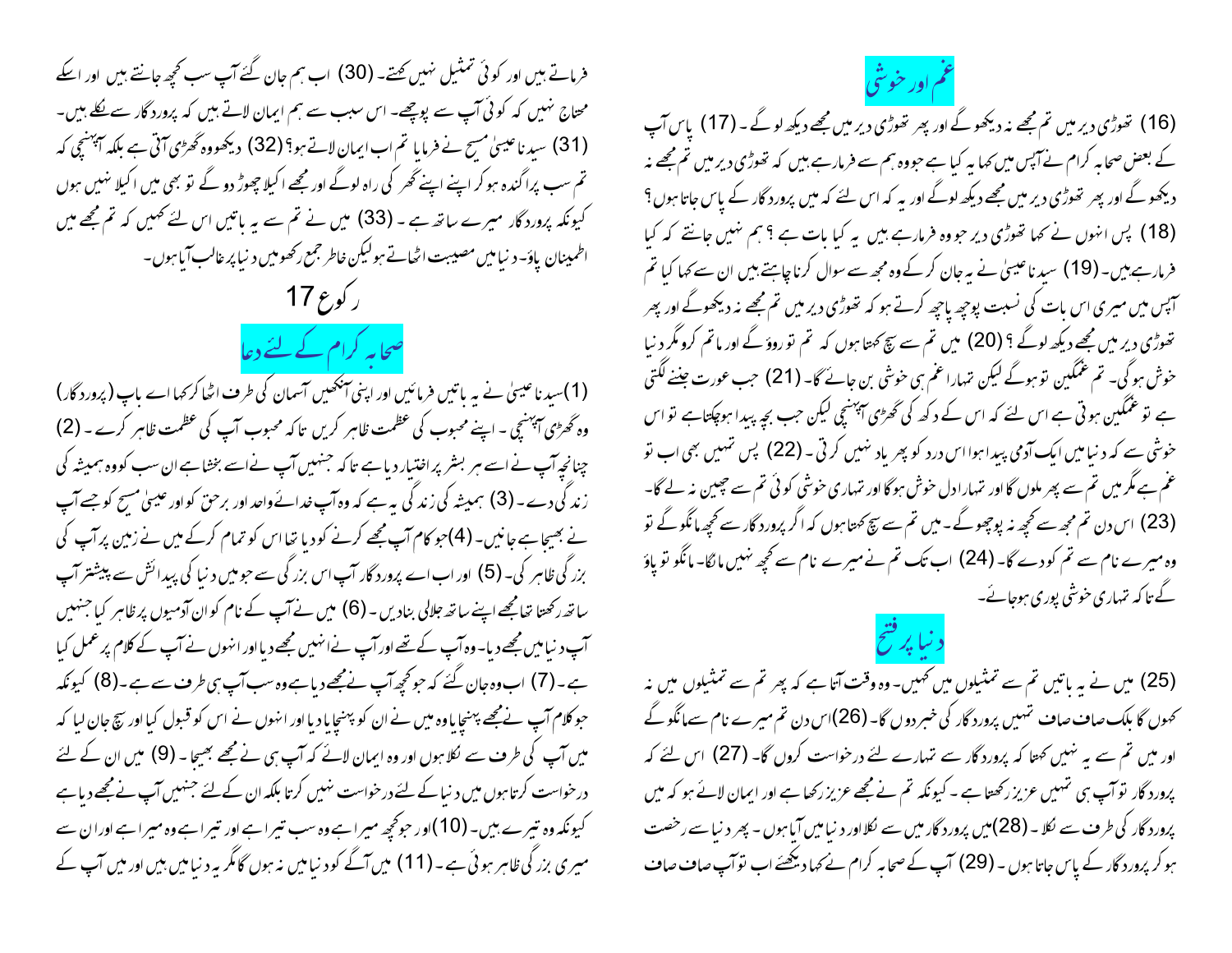

(1) سید ناعیسیٰ جب یہ باتیں فرما چکے نواپنےصحابہ کرام کے ساتھ قدرون کے نالے کے پار تسٹریف لے گئے ۔ وہاں ایک باغ تعا۔ اس میں آپ اور آپ کے صحابہ کرام داخل ہوئے ۔ (2) اور آپ کا پکڑوانے والا یہوداہ بھی اس جگہ کو جانتا تھا کیونکہ آپ اکثر اپنے صحابہ کرام کے ساتھ وہاں تسثر یف لے جا یا کرتا تھے۔(3) پس یہوداہ سپاہیوں کی پلٹن اور امام اعظم اور دینی علماؤں سے پیادے لے کر مشعلوں اور حیراعوں اور ہتھیاروں کے ساتھ وہاں آیا۔ (4) سید ناعیسیٰ نے ان سب با نوں کو حوآپ کے ساتھ ہونے والی تھیں جان کر باہر لگلے اور ان سے فرمایا کہ کے ڈھونڈتے ہو؟ (5) انہوں نے حبواب دیا عیسیٰ ناصری کو ۔ آپ نے ان سے فرمایا میں ہی ہوں اور آپ کا پکڑوانے والا یہوداہ ان کے ساتھ کھڑا تھا۔ (6) آپ کے یہ فرماتے ہی کہ میں ہی ہوں وہ پیچھے ہٹ کر زمین پر گرے پڑے۔ (7) پس آپ نے ان سے فرمایا تم کے ڈھونڈتے ہو؟ انہوں نے کہاعیسیٰ ناصری کو۔ (8) سید ناعیسیٰ نے ان سے فرمایا کہ میں تم سے کھہ چکاموں میں ہی ہوں ۔ پس اگرمجھے ڈھونڈتے ہو توانہیں جانے دو۔ (9) یہ آپ نے اس لئے فرمایا کہ آپ کاوہ قول پورا ہو کہ جنہیں تونے مجھے دیامیں نے ان میں سے کسی کو بھی نہ کھویا۔ (10) پس شمعون پطرس نے تلوار حواس کے پاس تھی تھینیچی اورامام اعظم کے نوکر پر چلا کراس کا دہنا کان اڑا دیا- اس نو کر کا نام ملحس تھا**- (11)** سید ناعیسیٰ نے حصرت پطرس سے فرمایا کہ تلوار کومیان میں رکھو۔ حو پیالہ پرورد گار نے مجھ کودیا کیامیں اسے نہ پیوں ؟ سید ناعیسیٰ مسیح امام اعظم حناکے سامنے

(12) تب سپاہیوں اور ان کے صوبہ دار اور یہودیوں کے پیادوں نے سید ناعیسیٰ کو پکڑ کر باندھ لیا-(13) اور پہلےآپ کوحناکے پاس لے گئے کیونکہ وہ اس برس کے امام اعظم کا ئفا کاسسر تھا۔(14) یہ وہی کا نفا تھا جس نے یہودیوں کوصلاح دی تھی کہ امت کے واسطے ایک آدمی کامر نا بہتر ہے ۔

یاس آتا ہوں ۔ اے قدوس پرورد گار اپنے اس نام کے وسیلہ سے حواتپ نے مجھے عطا کیا ہے ان کی حفاظت کرتا کہ وہ ہماری طرح ایک ہوں۔ (12) حب تک میں ان کے ساتھ رہا میں نے تیرے اس نام کے وسیلہ سے حبو تو نے مجھے عطا کیا ہے ان کی حفاظت کی ۔میں نے ان کی نگہبا ٹی کی اور ہلا کت کے فرز ند کے سواان میں سے کو ٹی بلاک نہ ہوا تا کہ کلام الهیٰ کالکھا ہوا پورا ہو۔ (13) لیکن اب میں آپ یاس آتا ہوں اور یہ باتیں میں کھتا ہوں تا کہ میری خوشی انہیں پوری پوری حاصل ہو۔ (14) میں نے آپ کا کلام انہیں پہنچادیااور د نیا نے ان سے عداوت رکھی اس لئے کہ جس طرح میں د نیا کا نہیں وہ بھی د نبا کے نہیں۔ (15) میں یہ درخواست نہیں کرتا کہ نوائنیں د نیا سے اٹھالے بلکہ یہ کہ اس سٹریر سے ان کی حفاظت کر۔ (16) حس طرح میں د نیا کا نہیں وہ بھی د نیا کے نہیں ۔(17) انہیں سچائی کے وسیلہ سے مقد س کر۔ تیرا کلام سچائی ہے۔(18) جس طرح نونے مجھے دیپامیں بھیجااسی طرح میں نے بھی انہیں د نیامیں بھیجا۔ (19) اور ان کی خاطر میں اپنےآپ کومقد س کر تاہوں تا کہ وہ بھی سچائی کے وسیلہ سے مقد س کئے جائیں۔ (20)میں صرف ان ہی کے لئے درخواست نہیں کرتا بلکہ ان کے یئے بھی حبو ان کے کلام کے وسیلہ سے محمّہ پر ایمان لائیں گے ۔(21) تا کہ وہ سب ایک ہوں یعنی جس طرح اے پرورد گار آپ مجھ میں ہے اور میں آپ میں ہوں وہ بھی ہم میں ہوں اور د نبا ایمان لائے کہ تو ہی نے مجھے بھیجا ۔ (22) اور وہ عظمت حبوآپ نے مجھے عطا کی ہے میں نے انہیں دی تاکہ وہ ا یک ہوں جیسے ہم ایک بیں۔ (23) میں ان میں اور آپ مجھ میں تا کہ وہ کامل ہو کر ایک ہوجائیں اور د نیاجانے کہ آپ ہی نے مجھے بھیجااور حس طرح کہ نونے محمد سے محبت رکھی ان سے بھی محبت رکھی۔ (24) اے پرورد گار میں چاہتا ہوں کہ کہ جنہیں آپ نے مجھے دیا ہے جہاں میں ہوں وہ بھی میرے ساتھ ہوں تاکہ میری اس بزر کی کودیکھیں حو تونے مجھے دی ہے کیونکہ تونے بنائےعالم سے پیشتر مجھ سے محبت رکھی ۔ (25) اے عادل پرورد گار د نیا نے آپ کو نہیں جانا مگر میں نے آپ جانا اور انہوں نے بھی جانا کہ آپ نے مجھے بھیجا۔ (26) اور میں نے انہیں آپ کے نام سے واقف کیااور کرتارہوں گا تا کہ حبو محبت <del>آپ</del> کومجھ سے تھی وہ ان میں ہواور میں ان میں ہوں۔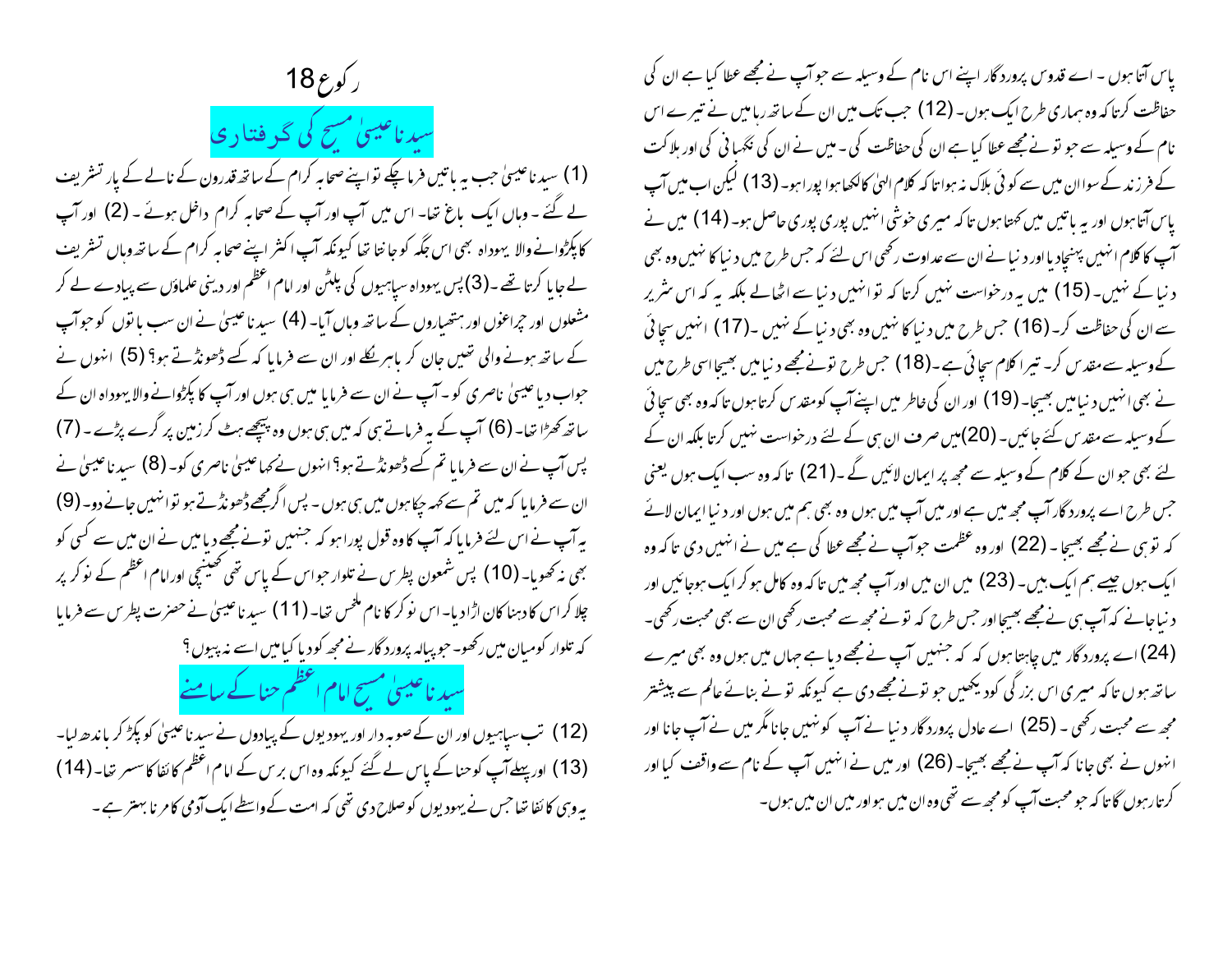

(28) پھروہ سید ناعیسیٰ کو کا ئفاکے پاس سے قلعہ کولے گئے اور صبح کاوقت تھااور وہ خود قلعہ میں نہ گئے تاکہ ناپاک نہ ہوں بلکہ فسح کھائیں۔(29) پس پیلاطس نے ان کے پاس باہر آکر کہا تم اس آدمی پر کیا الزام لگاتے ہو؟ (30) انہوں نے حواب میں اس سے کہا کہ اگر یہ بد کار نہ ہوتا تو ہم اسے تیرے حوالہ نہ کرتے۔(31) پیلاطس نے ان سے کہا اسے لے جاکر تم ہی اپنی سثر یعت کے موافق اس کا فیصلہ کرو۔ یہودیوں نے اس سے کہا ہمیں روا نہیں کہ کسی کوجان سے ماریں۔ (32) پہ اسلئے ہوا کہ سید ناعیسیٰ کی وہ بات پوری ہو حواسب نے اپنی شہادت کے طریق کی طرف اشارہ کرکے فرما ئی تھی۔ (33) پس پیلاطس قلعہ میں پھر داخل ہوا اور سید ناعیسیٰ مسیح کوبلا کر آپ سے کہا کیا تم یہودیوں کے بادشاہ ہو؟ (34) سید ناعیسیٰ نے فرمایا کہ تم یہ بات خود ہی کہتے ہو یا اوروں نے میرے حق میں تم سے کھی ؟ (35) پیلاطس نے حبواب دیا کیا میں یہودی ہوں؟ تہاری ہی قوم اور امام اعظم نے تم کو میرے حوالہ کیا۔ تم نے کیا کیاہے ؟ (36) سید ناعیسیٰ نے فرمایا کہ میری بادشاہی اس دنیا کی نہیں اگر میری بادشاہی د نیا کی ہوتی تومیرے خادم لڑتے تاکہ میں یہودیوں کے حوالہ نہ کیاجاتا۔ مگر اب میری بادشاہی یہاں کی تہیں۔(37) پیلاطس نے آپ سے کھا پس کیا تم بادشاہ ہو؟سید ناعیسیٰ نے فرمایا تم خودکھتے کہ میں بادشاہ ہوں۔ میں اس لئے پیدا ہوااور اس واسطے دینیا میں آیا ہوں کہ حق پر گواہی دوں۔ حو کوئی حقا فی ہے میری آواز سنتا ہے۔ (38) پیلاطس نے حواب آپ سے کہا حق کیا ہے ؟

سنرائے موت کا صحم

یہ کھہ کروہ یہودیوں کے پاس پھر باہر گیااور ان سے کھا کہ میں اسکا کحچھ حرم نہیں پاتا۔ (39) مگر تہارا دستور ہے کہ میں فسح پر تہاری خاطر ایک آدمی چھوڑ دیا کرتا ہوں۔ پس کیا تم کومنظور ہے کہ میں تہاری خاطر یہودیوں کے بادشاہ کو چھوڑدوں؟ (40) انہوں نے چلا کر پھر <sub>ک</sub>ہا اس کو نہیں بلکہ برایا کو - اور براباایک ڈاکوتھا۔

حصرت پطرس کاالکار

(15) اور حصرت شمعون پطرس سید نا عیسیٰ کے پیچھے ہوگئے اور ایک اور صحابی بھی۔ یہ صحابی امام اعظم کاجان پہچان تھااور سید ناعیسیٰ کے ساتھ امام اعظم کے دیوان خانہ میں گیا۔ (16) لیکن حصرت پطرس دروازہ پر پاہر کھڑے رہے - پس وہ صحابی حبو امام اعظم کا جان پہچان تھا پاہر لکلے اور دریان عورت سے کہہ کرحصرت پطرس کو اندر لے گئے ۔ (17)اس لونڈی نے حودریان تھی حصرت پطرس سے کہا تم بھی اس شخص کے صحابیوں میں سے ہو؟ حصرت پطرس نے کہا میں نہیں ہوں۔ (18) نو کر اور پیادے جاڑے کے سبب سے کونلے دیکا کر کھڑے تاپ رہے تھے اور حصرت پطرس بھی ان کے ساتھ کھڑے تاپ رہے تھے۔

صدرعدالت کے سامنے

(19) پھر امام اعظم نے سید ناعیسیٰ سے ان کے صحابہ کرام اور ان کی تعلیم کی بابت پوچیا۔ (20) سید ناعیسیٰ نے فرمایا کہ میں نے د نیا سے علانیہ باتیں کی ہیں۔میں نے ہمیشہ عباد تخانوں اور بیت اللہ میں جہاں سب یہودی جمع ہوتے ہیں تعلیم دی اور پوشیدہ کجھ نہیں کہا - (21) تم مجھ سے کیوں پوچھتے ہو؟ پننے والوں سے پوچھو کہ میں نے ان سے کیاکہا - دیکھو ان کو معلوم ہے کہ میں نے کیا کیا۔(22) حب آپ نے فرمایا تو پبادوں میں سے ایک شخص نے حبو پاس کھڑا تھاآپ کے منہ مبارک پر طمانحہ مار کر <sub>ک</sub>ما تم امام اعظم کوایسے حواب دیتے ہو؟ (23) سید ناعیسیٰ نے اسے فرمایا کہ اگر میں نے براکھا تو اس برا ئی پر گواہی دو اور اگر احیاکھا تومجھے مارتے کیوں ہو؟ (24) پس حنا نے آپ کو بندھا ہواامام اعظم کا ئفاکے پاس بھیج دیا۔

### حصرت پطرس کادوباره الکار

(25) حصرت شمعون پطرس کھڑے آگ تاپ رہے تھے - پس انہوں نے اس سے کہا کیا تم بھی اسکے صحابیوں میں سے ہو؟ آپ نے انکار کر کے <sub>ک</sub>ما میں نہیں جانتا - (26) حب<sub>س</sub> شخص کا حصرت پطرس نے کان اڑا یا تھا اس کے ایک رشتہ دار نے حبوامام اعظم کا نو کر تھاکھا میں نے تہیں اس کے ساتھ ماغ میں نہیں دیکھا ؟ (27) حصرت پطرس نے پھر انکار کیااور فوراً مرغ نے بانگ دی۔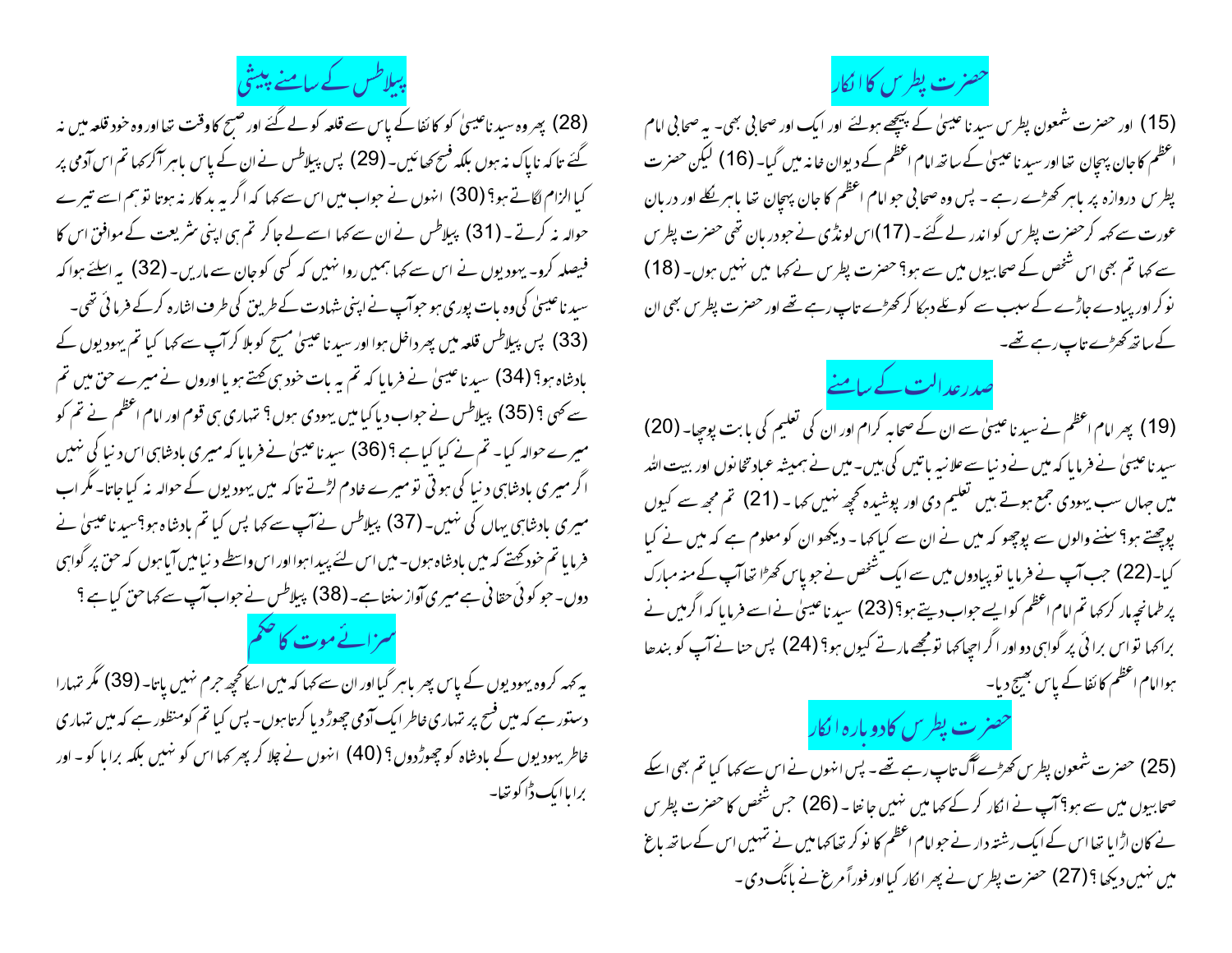پس وہ آپ کو لے گئے ۔ (17) اور آپ اپنی صلیب آپ اٹھائے ہوئے اس جگہ تک پاہر گئے حبو کھو پڑی کی جگہ کھلاتی ہے ۔حس کا ترحمہ عبرانی میں گلگتا ہے۔ (18) وہاں انہوں نے آپ اور آپ کے ساتھ اور دو شخصوں کو مصلوب کیا۔ ایک کو پائیں طرف دوسمرے کو دائیں طرف اور آپ بیچ میں۔ (19) اور پیلاطس نےایک کتابہ لکھا کر صلیب پرلگادیا۔اس میں لکھا تھاعیسیٰ ناصری یہودیوں کا بادشاہ ۔ (20) اس کتابہ کو بہت سے یہودیوں نے پڑھا۔ اس لئے کہ وہ مقام جہاں سیدنا عیسیٰ مصلوب ہوئے شہر کے نزدیک تھا اور وہ عسرانی ،لاطنی اور یونانی میں لکھا ہوا تھا۔ (21) پس یہودیوں کے امام اعظم نے پیلاطس سے کہا کہ یہودویوں کا بادشاہ نہ لکھ بلکہ بہ کہ اس نے کہا میں یہودیوں کا بادشاہ ہوں۔ (22) پیلاطس نے حواب دیا کہ میں نے حولکھ دیاوہ لکھ دیا-(23) جب سپاہی سید ناعیسیٰ کومصلوب کرچکے نوآ پکے کپڑے لے کرچار جصے گئے۔ ہر سپاہی کے یئے ایک حصہ اور آپ کا کرتہ بھی لیا۔ یہ کرتہ بن سلاسمر بنا ہوا تھا۔ (24) اس لئے انہوں نے آپس میں کہا کہ اسے پیاڑیں نہیں بلکہ اس پر قرعہ ڈالیں تا کہ معلوم ہو کہ کس کا لکلتاہے - یہ اس لئے ہوا کہ وہ نوشتہ پوراہوکھتاہے کہ انہوں نے میرے کیڑے بانٹ لئے اورمىيرى پوشاك پر قرعه ڈالا-چنانچہ سیاہیوں نے ایسا ہی کیا۔ (25) اور آپ کی صلیب کے پاس آپ کی والدہ ماجدہ حصرت مریم صدیقہ اور ان کی بہن ،مریم کلویاس کی بیوی اور مریم مگدلینی کھڑی تھیں۔ (26) سید ناعیسیٰ نے اپنی ماں اور ایک صحابی کو حس سے آپ محبت کرتے تھے پاس کھڑے دیکھ کر والدہ سے فرمایا کہ اماں جان دیکھئے آپ کا بیٹا ہہ ہے ۔ (27) پھر صحابی سے فرمایا دیکھو تہاری والدہ ہہ ہے اور اسی وقت سے وہ صحابی حصرت مریم کواپنے گھر گیا۔

ر کوع 19

(1)اس پر پیلاطس نے سید نا عیسیٰ مسح کو لے کر کوڑے لگوائے ۔ (2) اور سیاہیوں نے کا نٹوں کا تاج بنا کرآپ کے سمر مبارک پر رکھا اور آپ کو ارعوا نی پوشاک پہنا ئی۔ (3) اور آپ کے پاس آکر کھنے گھ اے یہودیوں کے بادشاہ آداب اور آپ کے طمانچے بھی مارے ۔ (4) پیلاطس نے پھر پاہر جا کر لوگوں سے کہا کہ دیکھومیں اسے تمہارے پاہر لے آتا ہوں تا کہ تم جا نو کہ میں اس کانحچہ حرم نہیں پاتا-(5) سید ناعیسیٰ کا نٹوں کا تاج رکھے اور ارعوٰا فی پوشاک پہنے پاہر آئے اور بیلاطس نے ان سے کہا دیکھو بہ آدمی ۔ (6) حب امام اعظم اور پیادوں نے آپ کو دیکھا تو چلا کر <sub>ک</sub>مامصلوب کرومصلوب - پیلاطس نے ان سے کہا کہ تم ہی اسے لے جاؤ اور مصلوب کروکیونکہ میں اس کا کحچہ جرم نہیں پاتا ۔ (7) یہودیوں نے اسے حبواب دیا کہ ہم اہل سٹریعت بیں اور سٹریعت کے موافق وہ واجب القتل ہے کیونکہ اس نے اپنے آپ کوا بن اللہ بنایا۔ (8) جب پیلاطس نے بہ بات سنی نواور بھی ڈرا۔ (9) اور پھر قلعہ میں جاکر سیدنا عیسیٰ سے کہا تم کہاں کے ہو؟ مگر آپ نے اسے حواب نہ دیا۔ (10) پس پیلاطس نے آپ سے کہا تم مجھ سے بولتے نہیں ؟ کیا تم نہیں جانتے کہ مجھے تم کو چھوڑد پنے کا اختیار اور مصلوب کرنے کا بھی اختیار ہے ؟ (11)سید نا عیسیٰ نے اسے فرمایا اگر تہیں اوپر سے نہ دیا جاتا تو تہارامجھ پر اختیار نہ ہوتا۔ اس سبب سے جس نے مجھے تہارے حوالہ کیا اس کا گناہ زیاد ہ ہے۔(12) اس پر پیلاطس آپ کو چھوڑدپنے کی کوشش کرنے لگا مگر یہودیوں نے چلا کر <sub>ک</sub>ما اگر تم اس کو چھوڑ دیتے ہو تو قیصر کے خبیر حواہ نہیں۔ حبو کوئی اپنے آپ کو بادشاہ بناتا ہے وہ قبیصر کا مخالف ہے ۔ (13) پیلاطس ہہ پاتیں سن کر سید ناعیسیٰ کو پاہر لایا اور اس جگہ حوجبو ترہ اور عبر انی میں گہتا کھلاتی ہے تخت عدالت پر بیٹھا۔ (14) یہ فسح کی تباری کادن اور چھٹے گھنٹے کے قریب تھا۔ پھر اس نے یہودیوں سے کھادیکھو یہ تہارا بادشاہ ۔ (15) پس وہ چلائے کہ لے جاؤ ، لے جاؤ اسے مصلوب کرو۔ پیلاطس نے ان سے کہا کیامیں تہارے بادشاہ کومصلوب کروں؟ امام اعظم نے حبواب دیا کہ قبیصر کے سوا ہمارا کو ٹی یادشاہ نہیں۔(16) اس پراس نے آپ کوان کے حوالہ کیا کہ مصلوب کیاجائیں۔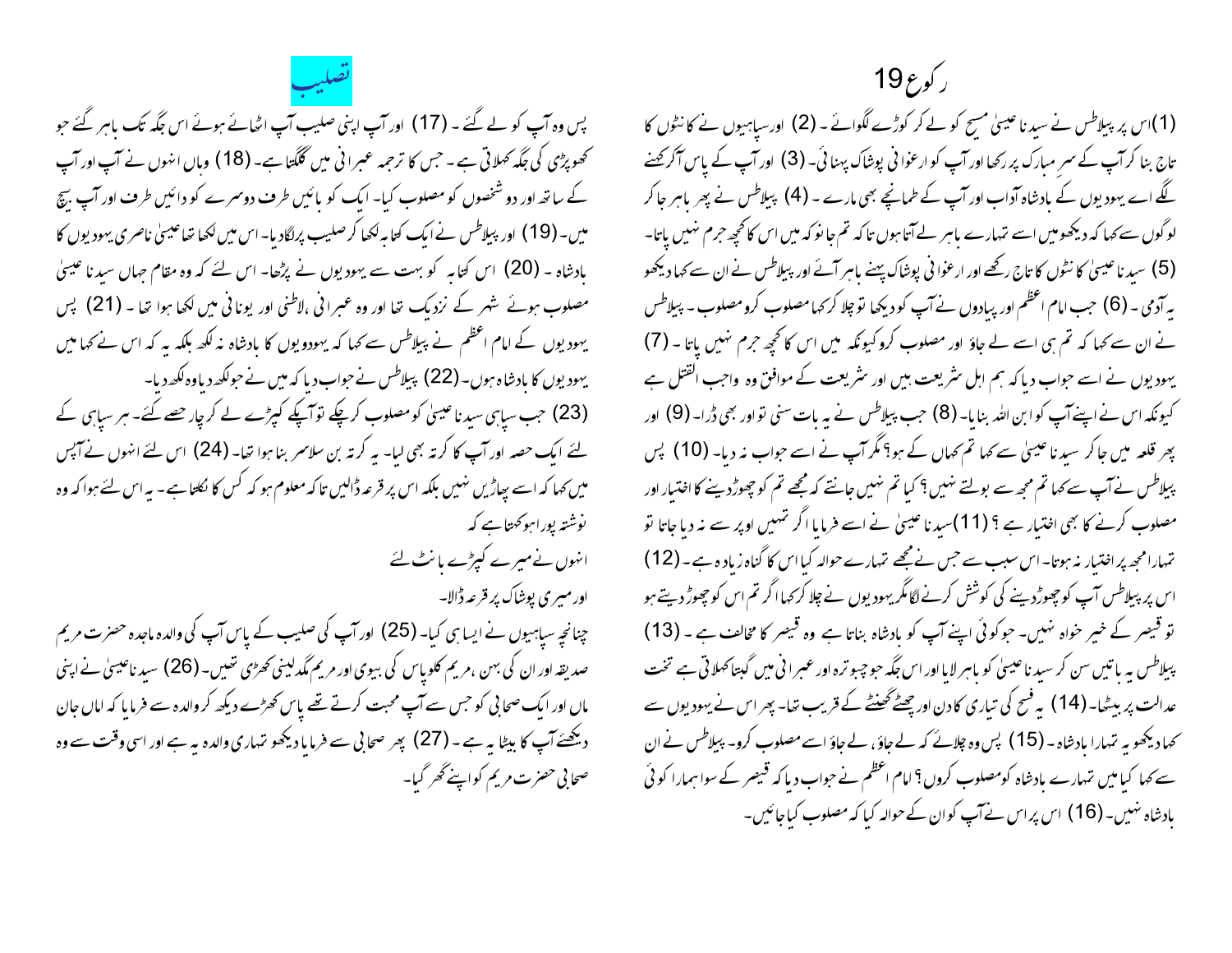اس باغ میں ایک نئی قبر تھی جس میں کبھی کوئی نہ رکھا گیا تھا۔(42) پس انہوں نے یہودیوں کی تیاری کےدن کے باعث سید ناعیسیٰ کووبیں رکھ دیا کیونکہ یہ قسٖر نزدیک تھی۔ ر کو ع $(20, 5)$ 

(1)ہفتہ کے پہلے دن مریم مگدلینی ایسے تڑکے کہ ابھی اندھیراہی تعاقبر پرآئی اور پتھر کو قبر سے ہٹاہوا دیکھا۔ (2) پس وہ شمعون پطر س اور اس دوسمرے صحابی کے پاس جسے سید نا عیسیٰ عزیز رکھتے تھے دوڑی ہو ئی گئی اور ان سے <sub>ک</sub>ہا کہ مولا کو قس<sub>ر سے</sub> لکال کر لےگئے اور ہمیں معلوم نہیں کہ انہیں <sub>ک</sub>ماں ر کھ دیا۔ (3) پس حصرت پطرس اور وہ صحابی لکل کر قسر کی طرف چلے۔ (4) اور دو نوں ساتھ ساتھ دوڑے مگر دوسمراصحا بی حصرت پطرس سے آگے بڑھ کر قسر پر پہلے پہنچا۔ (5) اس نے حبک کر نظر کی اور سو ٹی کپڑے پڑے ہوئے دیکھے مگر اندر نہ گیا۔(6) شمعون پطرس اس کے پیچھے پیچھے پہنچے اور قبر کے اندر جاکر دیکھا کہ سو ٹی کیپڑے پڑے ہیں۔ (7) اور وہ رومال حبوسید ناعیسیٰ کے سمر سے بندھا ہوا تھا سو ٹی کپڑوں کے ساتھ نہیں بلکہ لپٹا ہواایک جگہ الگ پڑا ہے۔(8) اس پر دوسمرا صحابی بھی حوپہلے قبر پرآیا تھااند رگیااور اس نے دیکھ کریقین کیا۔ (9) کیونکہ وہ اب تک اس نوشتہ کو نہ جانتے تھے جس کےمطابق آپ کامر دوں میں سے جی اٹھناصرور تھا۔ (10) پس یہ صحابی اپنے گھر کوواپس گئے۔

(11) لیکن مریم باہر قبر کے پاس کھڑی رو تی رہی اور حب روتے روتے قبر کی طرف حبک کراندر نطر کی (12) دو فرشتوں کوسفید پوشاک پہنے ہوئے ایک کو سمریانے اور دوسمرے کو پینتانے بیٹھے دیکھاجہاں سید ناعیسیٰ کا بدن مبارک پڑا تھا۔ (13) انہوں نے اس سے کہااے خاتون تم کیوں رو تی ہو؟ اس نے ان سے کہا اس لئے کہ میرے مولا کو اٹھالے گئے بیں اور معلوم نہیں کہ انہیں کہاں رکھا ہے۔(14) پہ کہہ کروہ بیچھے پھری اور سید ناعیسیٰ کو کھڑے دیکھا اور نہ بہجانا کہ پہ آپ بیں۔(15) آپ نے اس سے فرمایااے خا نون تم کیوں رو تی ہو؟ کس کوڈھونڈ تی ہو۔اس نے باعنبان سمجھ کر آپ سے کہا مباں اگر تم نے اس کو یہاں سے اٹھایا ہو تومجھے بتادے کہ اسے کہاں رکھا ہے تاکہ میں اسے



(28) اس کے بعد حب سید ناعیسیٰ نے جان لی کہ اب سب پاتیں تمام ہوئیں تاکہ پونٹہ پورا ہو تو فرمایا کہ میں پباسا ہوں۔ (29) وہاں سمر کہ سے بھراہوا ایک برتن رکھاتھا- پس انہوں نے سمر کہ میں بھگوئے ہوئے سینیج کوزوفے کی شاخ پرر کھ کرآپ کے منہ سے لگایا۔ (30) پس جب سید ناعیسیٰ نے وہ سمر کہ پیا توفرمایا تمام ہوااور سمرحھکا کرجان دے دی ۔

(31) پس حپونکہ تیاری کا دن تھا یہودیوں نے پیلاطس سے در حواست کی کہ ان کی ٹانگیں لتوڑ دی جائیں اور لاشیں اتارلی جائیں تکہ سبت کے دن صلیب پر نہ رہیں کیونکہ وہ سبت ایک خاص دن تھا-(32) پس سیاہیوں نے آگر پہلےاور دوسرے شخص کی ٹانگیں توڑیں حوآپ کے ساتھ مصلوب ہوئے تھے۔ (33) لیکن حب انہوں نے سید ناعیسیٰ کے پاس آکر دیکھا کہ آپ مریچکے بیں تو آپکی ٹانگیں نہ توڑیں۔ (34) مگر ان میں سے ایک سیاہی نے سِمالے سے آپ کی پسلی چھیدی اور فنی الفور اس سے خون اور یا فی ہر نکلا۔(35) حس نے یہ دیکھااس نے شہادت دی ہے اوراس کی شہادت سچی ہے اور وہ جا نتا ہے کہ سچ کھتا ہے تاکہ تم بھی ایمان لاؤ۔ (36) یہ باتیں اس لئے ہوئیں کہ یہ نوشتہ پورا ہو کہ اس کی کوئی ہڈی نہ نوڑی جائے گی۔ (37) پھر ایک اور نوشتہ کھتا ہے کہ جسے انہوں نے چھیدااس پر نظریں کے

سید ناعیسیٰ مسح کی تدفین

(38)ان با توں کے بعد ارمنیہ کے رہنےوالے یوسف نے حوسید ناعیسیٰ کا پیروکار تھا (لیکن یہودیوں کے ڈر سے خفیہ طور پر ) پیلاطس سے اجازت چاہی کہ سید ناعیسیٰ کا بدن مبارک لے جائے۔ پیلاطس نے اجازت دی۔ پس وہ آگر آپ کا بدنِ مبارک لے گئے۔ (39) اور نیکدیمس بھی آیا۔ حوپہلے سید ناعیسیٰ کے پاس رات کو گیا تھا اور پچاس سیر کے قریب مر اور عود ملا ہو الایا- (40) پس انہوں نے سید نا عیسیٰ کا بدنِ مبارک لے کر اسے سوتی کمپڑے میں خوشبو دار جیپزوں کے ساتھ کفنایا جس طرح کہ یہودیوں میں فن کرنے کا دستور ہے۔ (41) اور جس جگہ آپ مصلوب ہوئے وہاں ایک باغ تھا اور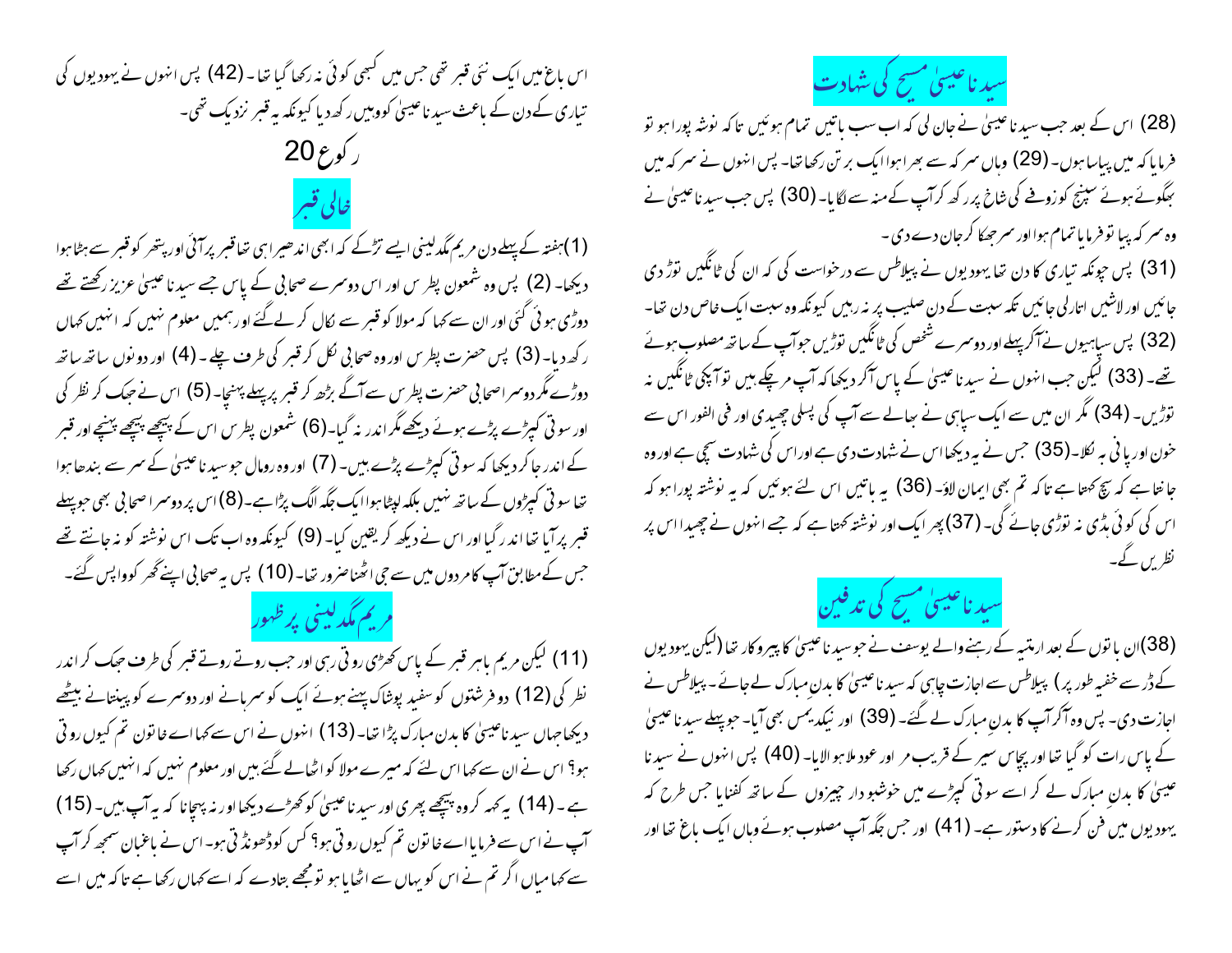(29) سید ناعیسیٰ نے اس سے فرمایا تم تومجھے دیکھ کر ایمان لائے ہو۔ باعث بر کت وہ بیں حو بغیر دیکھے ایمان لائے۔ (30)اور سید ناعیسیٰ مسح نے اور بہت سے معجزے صحابہ کرام کے سامنے دکھائے حبواس کتاب میں لکھے ہنیں گئے ۔ (31) لیکن یہ اس لئے لکھے گئے کہ تم ایمان لاؤ کے سید نا عیسیٰ ہی ابن اللہ بیں اور ایمان لا کراس کے نام سے زند کی یاؤ۔ ر کوع 21 س**ات** صحابہ کرام پر ظہور (1) ان با نوں کے بعد سید ناعیسیٰ نے پھر اپنے آپ کو تیبر پاس کی جھیل کے کنارے صحابہ کرام پر ظاہر کیا اور اس طرح ظاہر کیا۔ (2) شمعون پطرس اور توما حو توام کھلاتا ہے اور نتن ایل حو قانائے گلیل کا تھا اور زبدی کے بیٹے اور آپ کے صحابہ کرام میں سے دو اور شخص جمع تھے۔ (3) شمعون پطرس نے ان سے کہا میں مجیلی کے شکار کوجاتا ہوں۔ انہوں نے اس سے کہا ہم بھی تہارے ساتھ چلتے ہیں۔وہ نکل کر کشتی پر سوار ہوئے مگر اس رات کچھ نہ پکڑا۔ (4) اور صبح ہوتے ہی سید ناعیسیٰ کنارے پر آٹھڑا ہوئے مگر صحابہ کرام نے پہچانا کہ یہ آپ ہیں۔(5) پس سیدنا عیسیٰ نے ان سے فرمایا بچو تہارے پاس کچھ کھانے کوہے ؟اسوں نے حواب دیا کہ نہیں۔ (6) آپ نے ان سے فرمایا کشتی کی د ہنی طرف جال ڈالو تو بکڑوگے ۔ پس انہوں نے ڈالااور مچیلیوں کی کنٹرت سے پھر ٹھینیچ نہ سکے۔ (7) اس لئے اس صحابی سے جسے سید نا عیسیٰ محبت کرتے تھے پطرس سے کھا یہ تو مولا بیں ۔ پس شمعون پطرس نے ہیہ سن کر کہ مولا بیں کر تہ کھرسے با ندھا کیونکہ وہ ننگا تھااور جھیل میں کودیڑا۔ (8) اور یاقی صحابہ چھوٹی کشتی پر سوار مجیلیوں کا جال صحیحیتے ہوئے آئے کیونکہ وہ کنارے سے کچھ دور نہ تھے بلکہ تخمیناً دوسوباتھ کافاصلہ تھا۔ (9) حبں وقت کنارے پر اترے نوائنوں نے کوئلوں کی آگ اور اس پر مچپلی رکھی ہوئی اور رو ٹی دیکھی۔(10) سید ناعیسیٰ نے ان سے فرمایا حومچیلیاں تم نے ابھی پکڑی ہیں ان میں سے کچھ لاؤ۔ (11) شمعون پطرس نے چڑھ کرایک سو تریپن مجیلیوں سے بھرا ہواجال کنارے پر تھینیا مگر باوحود مجلیوں کی کثرت کے جال نہ پھٹا۔ (12) سید ناعیسیٰ نے ان سے فرمایا آؤ تھا ناکھالو

لے جاؤں۔ (16) سید ناعیسیٰ نے اس سے فرمایا مریم! اس نے مڑ کر آپ سے عبرانی زبان میں کھا ر بو فی ، یعنی اے استاد۔ (17 ) سبد ناعیسیٰ نے اس سے فرمایا مجھے نہ چھو کیونکہ میں اب تک پرورد گار کے پاس اوپر نہیں گیا لیکن میرے ہعایئوں کے پاس جاکر ان سے کھو کہ میں اپنے پروردگار اور تہارے پرورد گار او راپنے خدا اور تہارے خدا کے پاس او پر جاتا ہوں۔ (18) مریم مگدلینی نے آگر صحابہ کرام کوخبردی کہ میں نےمولا کو دیکھااور انہوں نےمجھ سے ماتیں کھیں۔ حی اٹھنے کے بعد صحابہ کرام پر ظہور

ِ (19 ) بھر اسی دن حو ہفتہ کا پہلادن تنا شام کے وقت حب وہاں کے دروازے جہاں صحابہ کرام تھے یہودیوں کے ڈرسے بند تھے سیدنا عیسیٰ آکر بیچ میں کھڑے ہوئے اور ان سے فرمایا اسلام وعلیکم ۔ (20) اور بیر<sub>ک</sub>مه کرآپ نے اپنے ہاتھوں اور پسلی کوانہیں دکھایا۔ پس صحابہ کرام آپ کو دیکھ کر حوش ہوئے۔(21) سید ناعیسیٰ نے پھران سے فرمایا تہاری سلامتی ہو۔ جس طرح پرورد گار نے مجھے بھیجا ہے اسی طرح میں بھی تہیں بھیجتا ہوں ۔ (22) اور یہ کہہ کران پر بھو کا اور ان سے کہا روح القد س لو۔ (23) حمِن کے گناہ تم بخشوان کے بیختے گئے ہیں۔حمِن کے گناہ تم قائم رکھوان کے قائم رکھے گئے

## سيد ناغليتي ، مشيح اور حضرت توماعليَّتَه

(24) مگر ان بارہ میں سے ایک شخص یعنی توما جسے توام کہتے ہیں سید ناعیسیٰ کے آنے کے وقت ان کے ساتھ نہ تھا۔ (25) پس باقی صحابہ کرام اسے کھنے لگے کہ ہم نے مولا کو دیکھا ہے مگر اس نے ان سے کہاجب تک میں اس کے باتھوں میں میخوں کے سوراخ نہ دیکھ لو اور میخوں کے سوراخوں میں اپنی ا نگلی نہ ڈال لوں اور اپنا با تھ اس کی پسلی میں نہ ڈال لوں ہر گزیقین نہ کرو نگا-

(26) آٹھ روز کے بعد حب صحابہ کرام پھر اندر تھے اور توہا ان کے ساتھ تھا اور دروازہ بند تھے سید ناعیسیٰ نے آکر اور بیچ میں کھڑے ہو کر فرمایا تہاری سلامتی ہو۔ (27) پھر آپ نے توما سے فرمایا اپنی انگلی پاس لاؤمیرے ہاتھوں کو دیکھواور اپنا ہاتھ پاس لا کرمیری پسلی میں ڈالواور بے اعتقاد نہ ہو بلکہ اعتقاد رکھو۔ (28) توما نے حواب میں آپ سے کہا اے میرے مولا اے میرے پرورد گار -